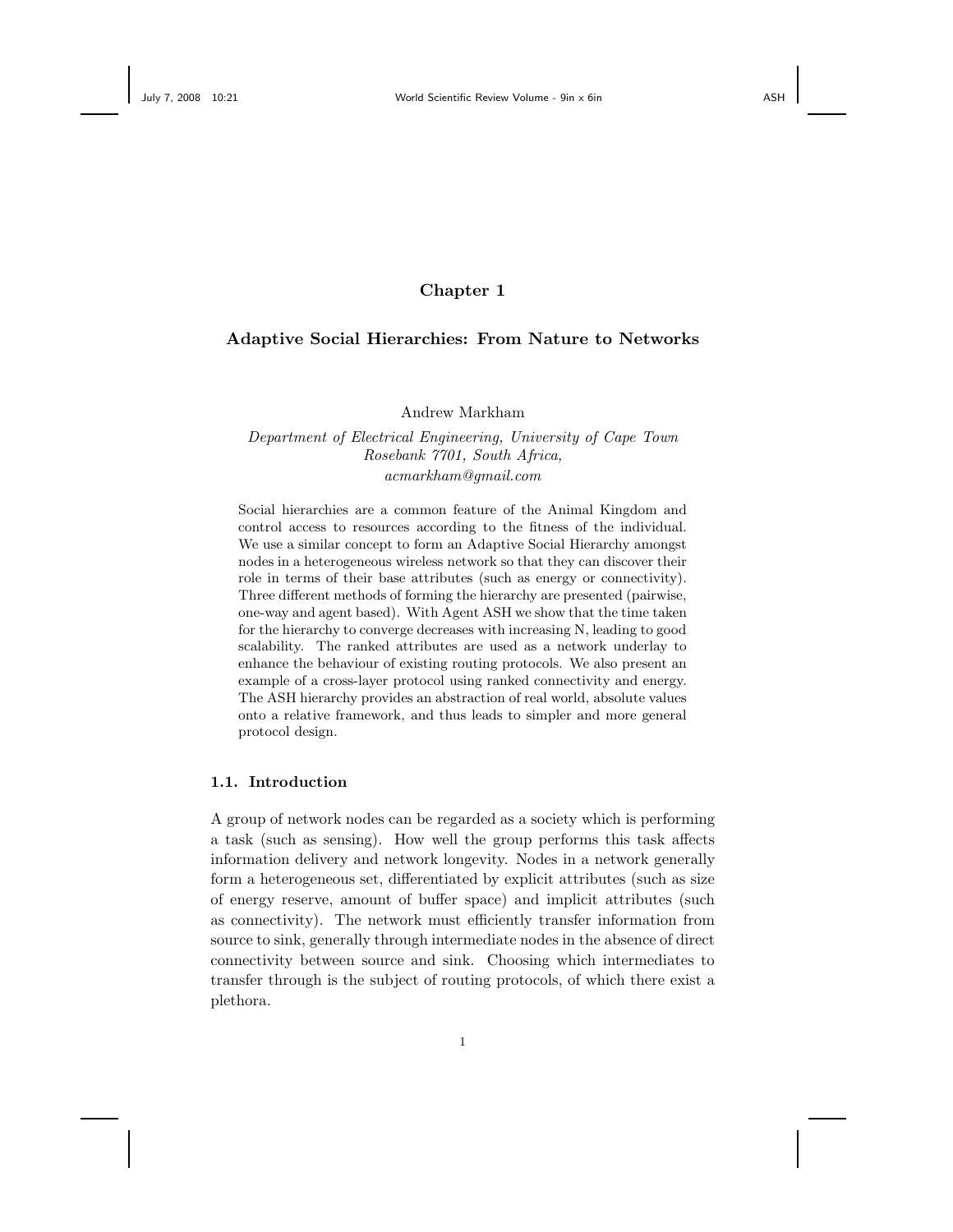Rather than introduce yet another routing protocol, we consider how a network could manage itself, given that nodes 'knew' their role within the group. For example, a node with low remaining energy level is likely to be exhausted soon and should thus adopt a less active role in the network than a node with a large amount of battery energy. What is meant by a less active role is application dependent, but could range from avoiding routing other node's packets to disabling energy hungry sensors or altering their duty cycle. In a network where all the nodes are initialized with identical sized energy reserves, determining whether a node should have a low or high role is simply related to the remaining proportion of energy.

Consider now the case where nodes are not introduced with the same initial amount of energy. Such would be the case in a widely heterogeneous network. We have previously introduced the example scenario of an animal tracking network, where the size of the host animal dictates the maximum weight of the tracking collar.<sup>1</sup> This results in a large degree of diversity in initial energy reserves. Assessing when a node is a low energy node now becomes dependent on the composition of the group, and no longer related to the absolute amount of energy. For example, in a network with nodes with energy levels of 100J, 200J and 300J, a 100J node has the lowest energy and thus should adopt a low role. Conversely, in a network composed of nodes with energy levels 20J, 50J and 100J, the 100J node is the 'best' in terms of energy and thus should be the most active. Although the energy of the node is the same, its behaviour is dictated by the energy reserves of its peers.

This simple example demonstrates that some sort of network wide discovery system is required in order to determine the role of nodes in the network. Nodes could send their attributes to a central server which would gather network information and from this instruct each node to adopt a certain behaviour. Whilst this is simple, it presents a single point of failure and does not scale well to large numbers of nodes in the network. A simple and lightweight localized discovery scheme is thus required so that each node can decide on its own level, based on information acquired from its peers.

We turn to the Animal Kingdom for inspiration, and observe that animals are able to determine their role within a society without any centralized control. Animals form collective groups, with an order of precedence, where some individuals are superior to others in their preferential access to resources (such as mates and food). We transpose this method of social organization onto our wireless network, so that nodes can determine their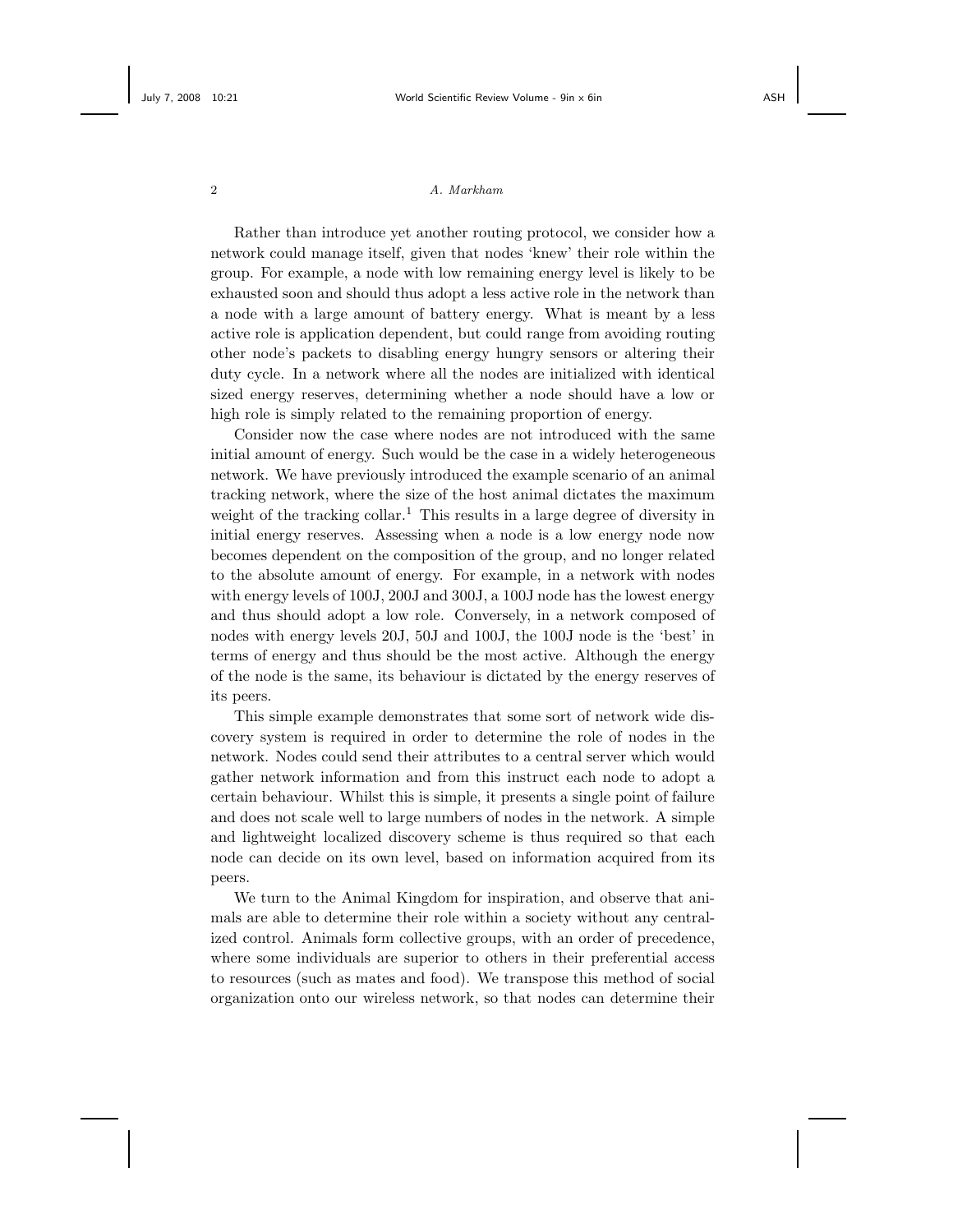role and access scarce resources (such as network bandwidth and energy).

In this chapter, we first examine social hierarchies in nature, to understand how and why they form and adapt to changes. The application and construction of social hierarchies to wireless networks are discussed in Sections 1.3 and 1.3.1 respectively. A method of creating a stable social hierarchy through pairwise exchange is presented in Section 1.4. Based on the observation that pairwise exchanges place a high burden on the MAC layer, a broadcast version of social hierarchy formation is elaborated upon in Section 1.5. To remove the restriction that the network be mobile in order for the hierarchy to correctly form, pseudo mobility is introduced through the action of random network agents in Section 1.6. This section also examines how mobility models impact on the rate of convergence and adaption. The focus of the chapter then turns to suitable network attributes to rank in Section 1.7, followed by a presentation of some example scenarios showing the use of the social hierarchy approach. Lastly, our work is contrasted with related work in Section 1.9, before conclusions and future direction are posed in Section 1.10. We now examine how social hierarchies are formed in nature.

# **1.2. Social Hierarchies in Nature**

Many animals live in societies or groups of individuals. The size and composition of these groups vary, but most have a common feature of the imposition of a social hierarchy. A social hierarchy can be regarded as the organisation of individuals of a collective into roles as either leaders or followers with respect to each other. In biological terms, leading and following are referred to as dominance and submission respectively. A individual dominant over another typically has preferential access to resources such as food, water or mating rights. Note that although one animal may be dominant over another, it itself may be dominated by yet another member of the group. Social hierarchies are such a pervasive natural formation that words describing their behaviour have taken on colloquial usage, such as 'pecking order', 'leader of the pack' and 'alpha male'.

Some hierarchies are statically created through gross physiological differences, where it is impossible for certain individuals to dominate others. Such an example would be the relationship between sterile worker bees (drones) and the queen bee. It is impossible for a drone to become a queen as it lacks the required reproductive organs. We will not consider static hierarchies here, but are more interested in how hierarchies can be dynami-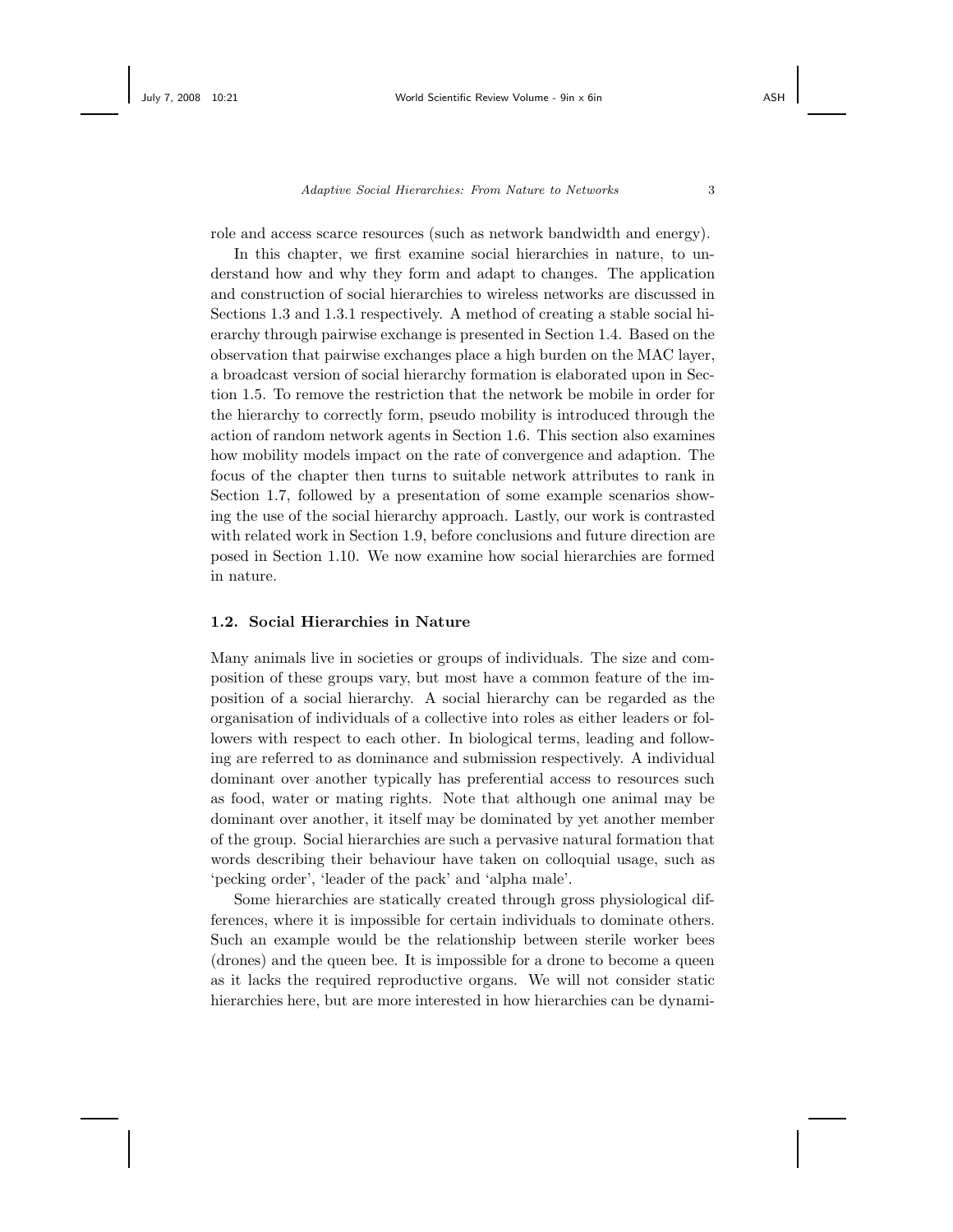cally formed based on differences between the members in the group. This, for example, would be how the queen bee dominates her sisters for the right to lay eggs in a hive .

We examine how these hierarchies form and adapt and consider how they result in a cohesive structure.

### **1.2.1.** *Formation and maintenance of hierarchies*

Different species form hierarchies in different ways, but there is a common feature to all: *communication* of relative dominance or submission. Based on the received communication, animals subsequently update their perception of position within the hierarchy. Communication can be implicit, such as another animal observing the physical size of another or it can be explicit in the form of an interaction, such as an aggressive fight. Communication can take on many forms, depending on the capabilities of the particular species and can be tactile, olfactory, acoustic/vocal or visual. Whatever its form, the communication can be regarded as a stimulus emitted by the sender which alters the receiver's behaviour. We refer to the communication exchange followed by the hierarchy update as a dyadic (pairwise) *tournament*. Tournaments generally result in a winner and a loser, with the winner increasing its role in the hierarchy upwards and the loser downwards. An animal which frequently wins encounters with other animals is likely to have a high role in the hierarchy. We now consider some attributes which are used to construct the social hierarchy and how they are communicated.

In a hive of bees, there is only one queen. This individual is responsible for the laying of all the eggs within the hive. The queen is tended to by her sister bees, and the queen emits a hormone which suppresses the formation of ovaries in her peers.<sup>2</sup> This is an example of a totalitarian or despotic hierarchy.<sup>2</sup> If the queen bee leaves to form a new nest or dies, in the absence of the hormone, the sister bees start to regrow their ovaries. One bee will dominate the rest, becoming the new queen. A similar structure also occurs in other eusocial organisms such as wasps,<sup>3</sup> ants<sup>4</sup> and termites.<sup>5</sup>

The formation of dominance structures in chickens is a well studied area,<sup>6</sup>. <sup>7</sup> Hens form a linear dominance structure, with a dominant individual meting out pecks to subordinates, hence the term 'pecking order'.<sup>8</sup> When a group of hens are assembled, there are frequent fights and changes in rank initially. Over time, as the structure becomes known, there are fewer and fewer fights as the hens are aware of their role or position within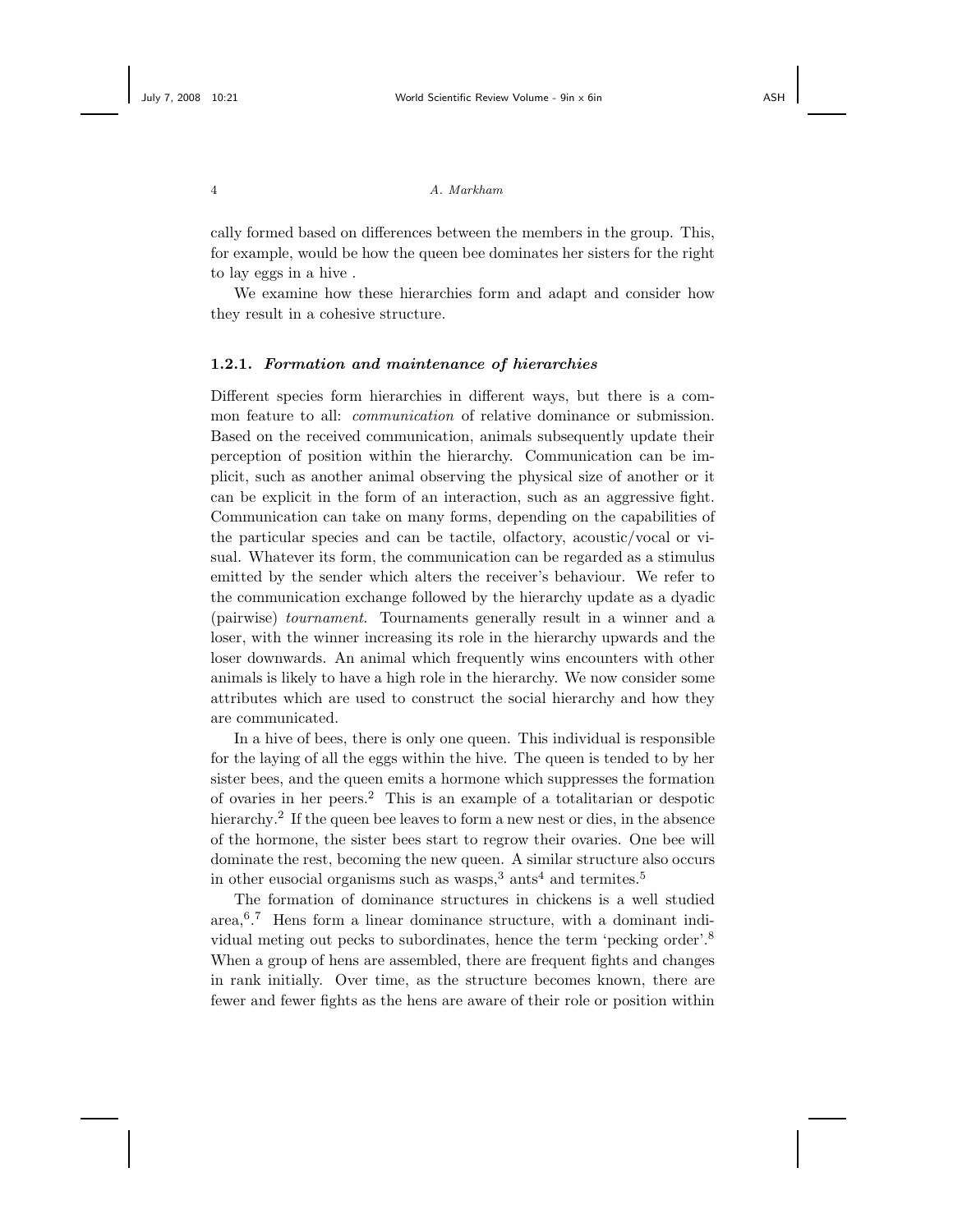the hierarchy.<sup>2</sup> If a new hen is introduced into the flock, the other hens will attack it as a group.<sup>9</sup> In a linear dominance hierarchy, an alpha or super-dominant individual dominates all others. The next individual in the hierarchy, the beta individual dominates all bar the alpha and so on. Linear dominance hierarchies are a common feature in many species, such as crayfish,<sup>10</sup> anemones,<sup>11</sup> goats<sup>12</sup> and ibex.<sup>13</sup>

Hierarchies are also a common system in primates, such as baboons and rhesus monkeys.<sup>14</sup> Baboons have a complex culture of social interaction which cements the troop together. Within human societies, hierarchies are also pervasive theme. Political and business structures are organized along the lines of dominance hierarchies, with presidents, vice presidents and so forth. Even the academic world is an example of a social hierarchy, with professors, lecturers and students being its constituents.

There are many attributes which are hypothesized to be important in the formation of social hierarchies, and these depend on the individual species. In crayfish, there is a strong correlation between claw length and social status.<sup>10</sup> In anemones the length of the feelers results in a difference in ranking in individuals.<sup>11</sup> In hens, there was a strong correlation between rank and comb size.<sup>9</sup>

The exact mechanism which is behind the formation of a social hierarchy in natural systems is unclear.<sup>15</sup> In repeated experiments with the same fish, researchers demonstrated that the rank order formed in successive trials was not identical, as would be the case under the assumption that rank order was solely based on observed differences between individuals.<sup>16</sup> There is a strong correspondence between the rank of the attribute and the resulting social hierarchy ranking, but it does not appear to be the only process at work.<sup>17</sup> It has been hypothesized that there is a form of positive reinforcement, where an individual which has recently won a tournament is more likely to win a subsequent tournament.<sup>16</sup> The reasons for this are unclear, but it is assumed to be as a result of increased hormone production, leading to the individual becoming more aggressive.

It must be made clear that social hierarchies are formed along the lines of comparative or relative differences between individuals, rather than absolute attributes. For example, in one group of animals, an individual may be ranked at the top, but in a fitter group of animals, it may only be ranked in the middle. Thus, an individual's role within the hierarchy is not only dependent on its own attributes, but also the composition of the group itself. Social hierarchies are not static structures and dynamically react to changes as the result of insertion or removal of other creatures. They also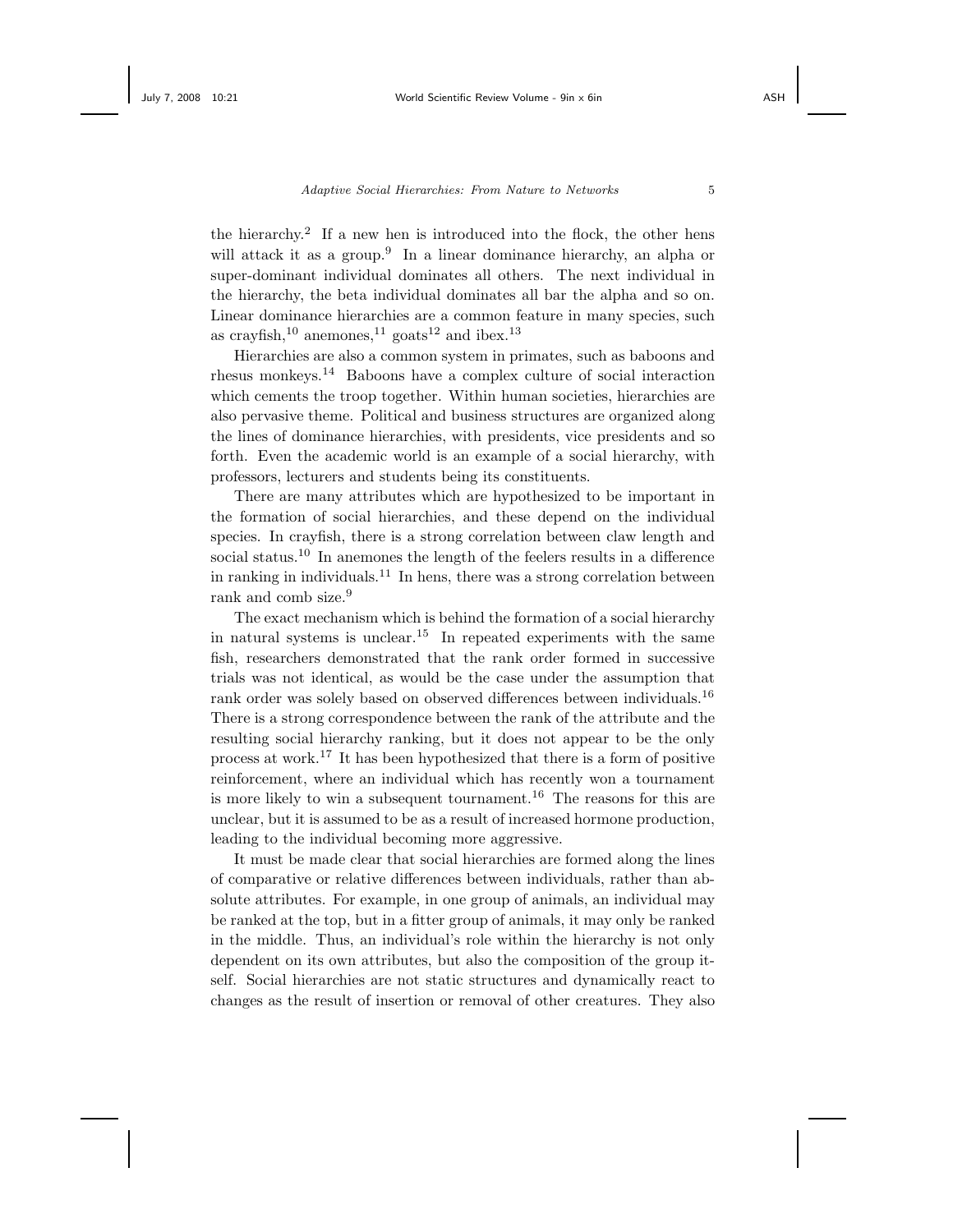alter if the attributes of a creature change, such as a result of injury or age.

# **1.2.2.** *Purpose of social hierarchies*

Why do animals and insects form social hierarchies? The strongest driver for social agglomeration and organisation is thought to be the avoidance or minimization of predation. This is the 'selfish herd' hypothesis of Hamilton.<sup>18</sup> Essentially, it states that an animal is less likely to be a target for predation if its chances of being picked by the predator are minimized. Hence, if an animal is alone, it is more likely to be chosen by a predator. However, if it is part of a large group, it is less likely to be attacked. Some social animals form a 'mob' which collectively acts to drive away a predator, giving further evidence for the purpose of the formation of the group.<sup>19</sup>

Some predators also form societies in order to hunt more effectively. Wild dogs form packs that can bring down a large animal which one dog could not do by itself.<sup>20</sup> Although the prey needs to be shared amongst more animals, the individual effort and risk required to obtain the food is reduced. There is also a strong correlation between the size of the wild dog pack and their hunting success.<sup>21</sup>

In essence, the role or position of an animal within its society controls its preferential access to resources with respect to its peers. A super-dominant individual generally has first choice of mate, food and other resources and thus is more likely to propagate its genes onto a future generation. This comes at the cost of maintaining its position at the apex of the hierarchy, and a deposition can often result in death or serious injury. However, social structures provide for an organized access to resources, and are thought to lead to less competition over resources, as each individual is aware of its position.<sup>2</sup>

### **1.3. Using adaptive social hierarchies in wireless networks**

Wireless networks are by their very nature amenable to the imposition of a social hierarchy. A hierarchy is a relative ranking system, based on measurable differences between individual nodes. Essentially, a hierarchy provides an abstraction of the real world resources onto a framework which indicates relative performance (such as poor, good, best). The purpose of a network is to transfer information from a source to a sink, through multiple nodes. To conserve resources (such as bandwidth and energy), the information is sent along the shortest path (as measured by some metric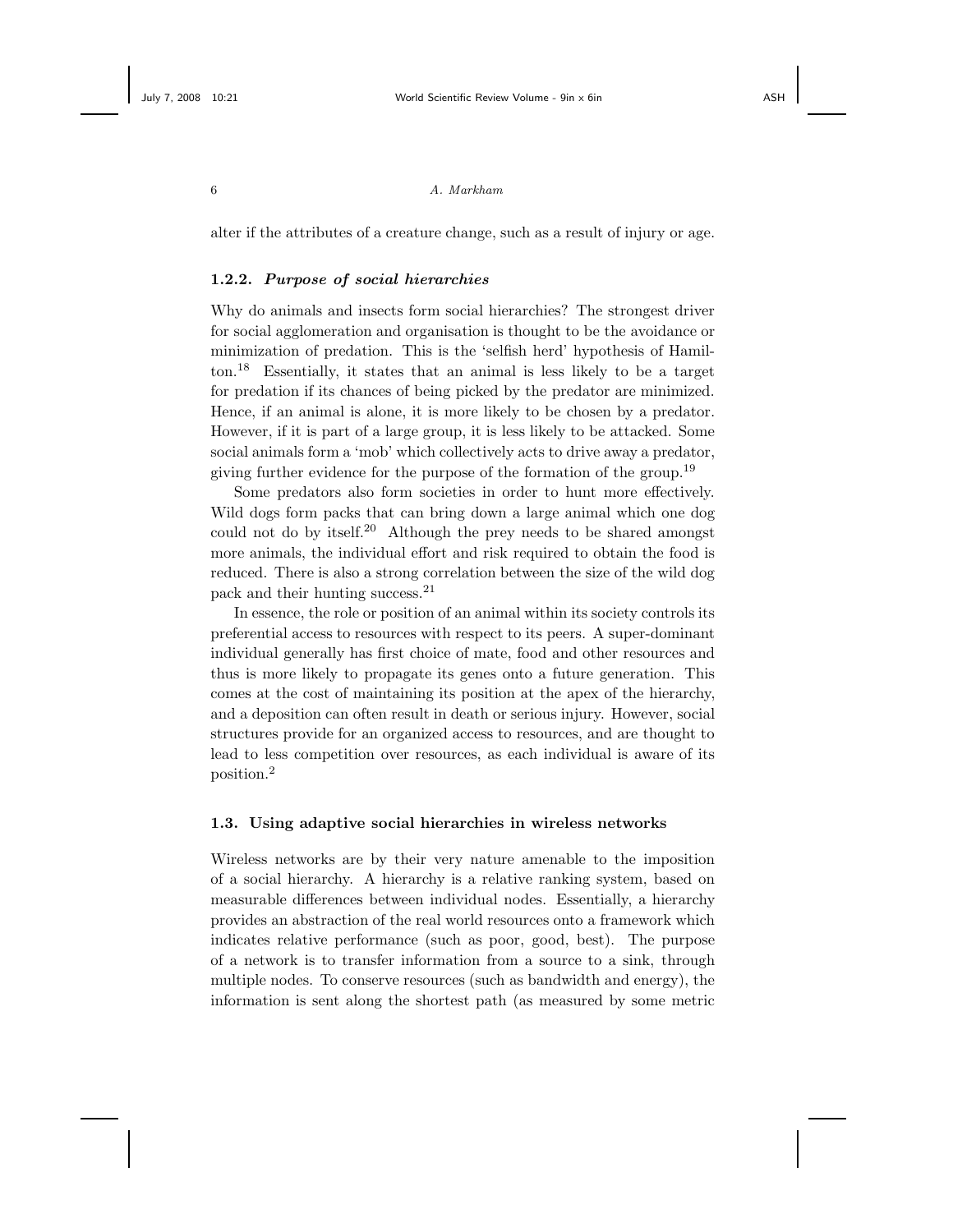such as hop-count or latency) between the sink and the source, through intermediate nodes. The aim of a routing protocol is in essence to determine the 'best' path for the information to take. This means that the set of all possible paths can be cast into a hierarchy, ordered by the desired metric, and the routing algorithm decides which is the best path. All routing protocols which are based on minimizing some metric are implicitly forming a hierarchy amongst the nodes in the network and basing routing decisions upon differences between individuals. However, explicitly constructing and adapting a hierarchy is an area which yet to be investigated fully.

Hierarchies are a common feature of network protocols, but many are imposed at design time, based on physical differences between nodes (for example, the Data Mule system is composed of a three tier static structure: stationary nodes; mobile (higher power nodes) and base-station  $\text{nodes}^{22}$ ). A network should be able to learn the differences between nodes, rather than have the differences specified prior to deployment. In this way, the network will be able to dynamically adapt to insertions and removals. Thus, we refer to the structure as an *adaptive social hierarchy* to reflect the fact that the hierarchy adapts to changes in attributes and is not static.

A hierarchy can be thought of as a mapping from an absolute domain (such as 1 joule of energy, 3 hops from sink) to a relative domain (e.g. best node in network). An example of this mapping is shown in Fig. 1.1. Although the real world values of the nodes in in network B are ten times as large as the metrics in network A, they both map to the same system when viewed from a relative ranking perspective. In the presented protocol, the rank is scaled to lie within [0;1], where 0 corresponds to the lowest ranked node and 1 corresponds to the highest ranked node.

Node management and routing is based on the relative parameters, rather than the absolute. This means that network decisions are based on factors which are independent of the real values, leading to scalability in the resource domain. In a relative domain, network decisions do not need to take into account real values, with the implication that a network protocol can be used in vastly different application scenarios, without having to alter network tuning parameters. In addition, any parameter that can be measured can be placed into a social hierarchy. Thus, the design of network protocols can be separated from the real world scenario. For example, in a static network, hop count is an important metric, whereas in a mobile network other metrics such as utility are more useful. Traditionally, each of these would require a different routing protocol, whereas if a social hierarchy is used, a single network protocol can be used for both problems. This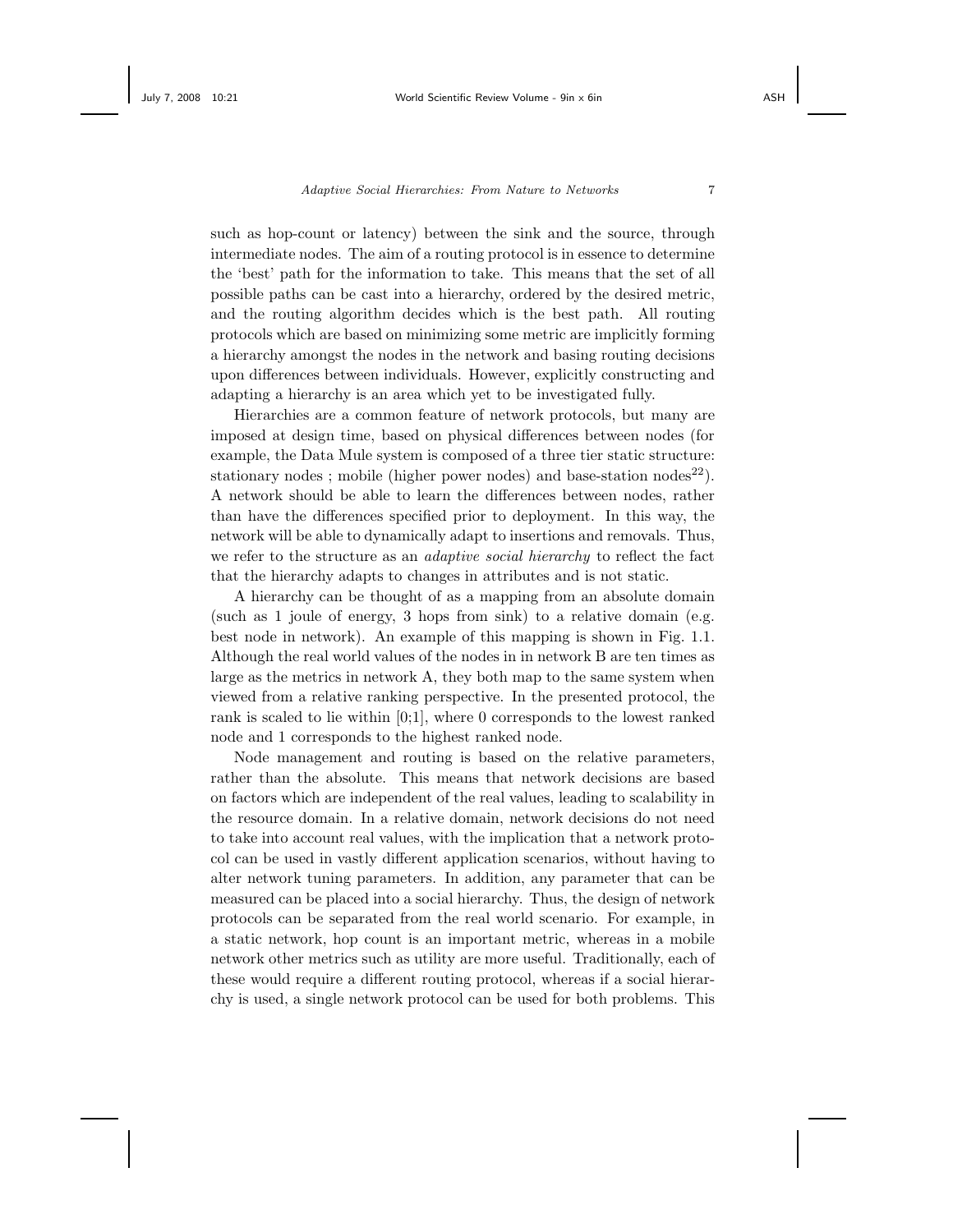

Fig. 1.1. Illustration of ASH ranking procedure. Although the networks in A and B have different energy levels, they rank to the same network when viewed in the ASH sense. This resource abstraction makes network design independent of real world values.

is illustrated in Fig. 1.2 for a stationary and a mobile system, showing how they both map into the same relative network, simplifying network design. In the stationary network, hop count is used as a measure of 'goodness', whereas in the mobile network, transitive connectivity is used. The fixed network would require different routing rules to the mobile network, as the range of the values of the absolute parameters is different. However, if a ranking system is used, the absolute values of the parameters are mapped onto relative values which are between 0 and 1. In this way, the same routing rules can be used if a social hierarchy is constructed.

Thus, there are now two different areas in network protocol design: constructing the social hierarchy and the formulation of protocol rules. The hierarchy can be regarded as an underlay which provides the resource abstraction onto a relative structure. Various methods of creating a social hierarchy are discussed in the following section.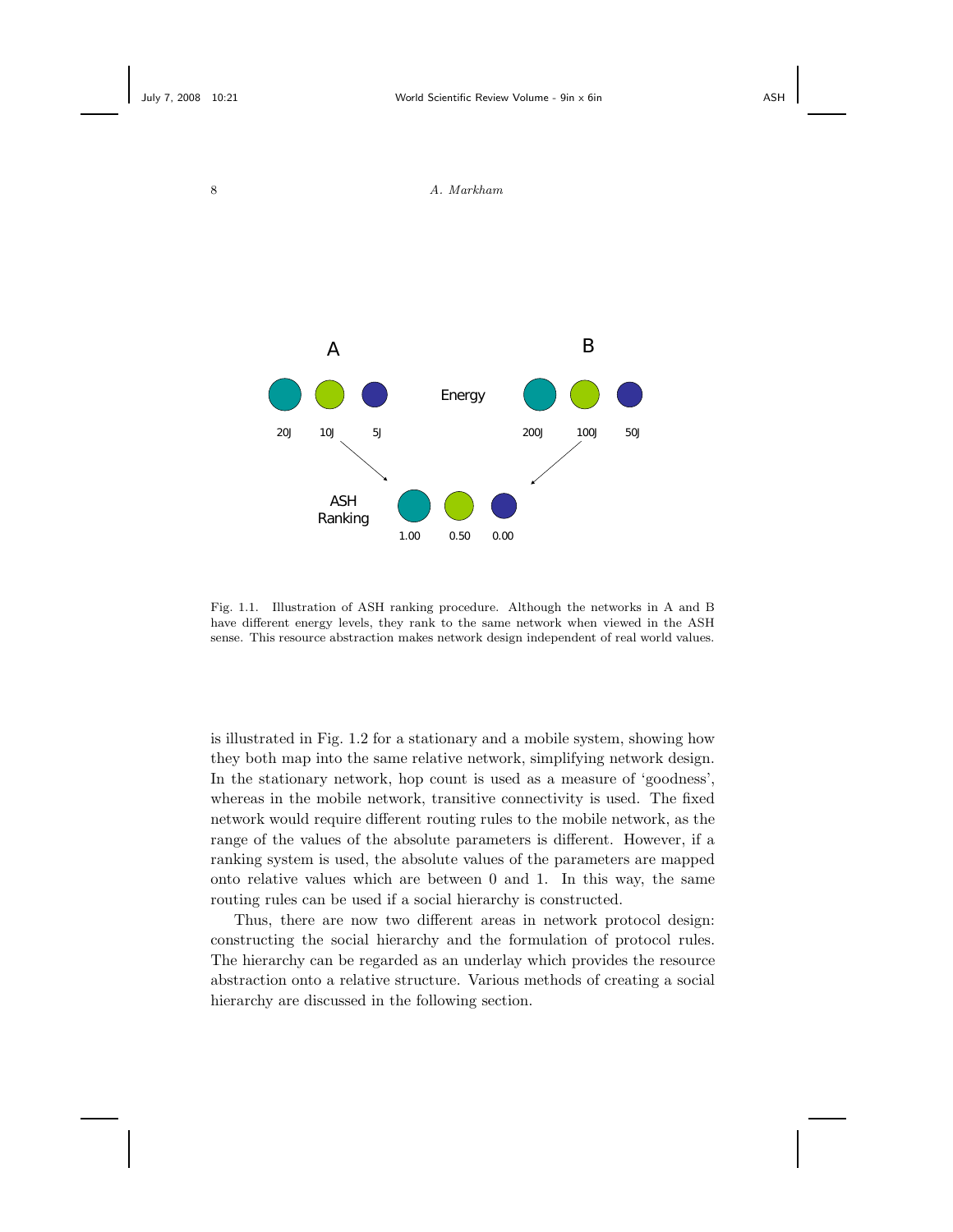

Fig. 1.2. ASH working on two different connectivity metrics. In mobile network A, connectivity is measured by the transitive connectivity, whereas in the stationary network B, connectivity is measured using the traditional hop count. Note that both networks map to the same network when ranked

### **1.3.1.** *Constructing an Adaptive Social Hierarchy*

As previously stated, a hierarchy can be viewed as a mapping from an absolute parameter space to a relative parameter space. This mapping can be undertaken in many different ways. Ranking needs to be determined in a distributed fashion amongst all the nodes, as opposed to a centralized system which has a single point of failure. As nodes are typically resource constrained, methods to determine ranking should not result in a high level of overhead in the form of ASH ranking and updating. In addition, the ranking needs to be scalable not only with the number of nodes in the network, but also with the range of parameter values. Before various ranking systems are discussed, some terminology is introduced.

Let  $S$  be the set of a particular attribute  $A$  of the  $N$  nodes in the network

$$
S = \{A_1, A_2, \dots, A_N\}.
$$
 (1.1)

When the order of the elements in this set is taken into account, an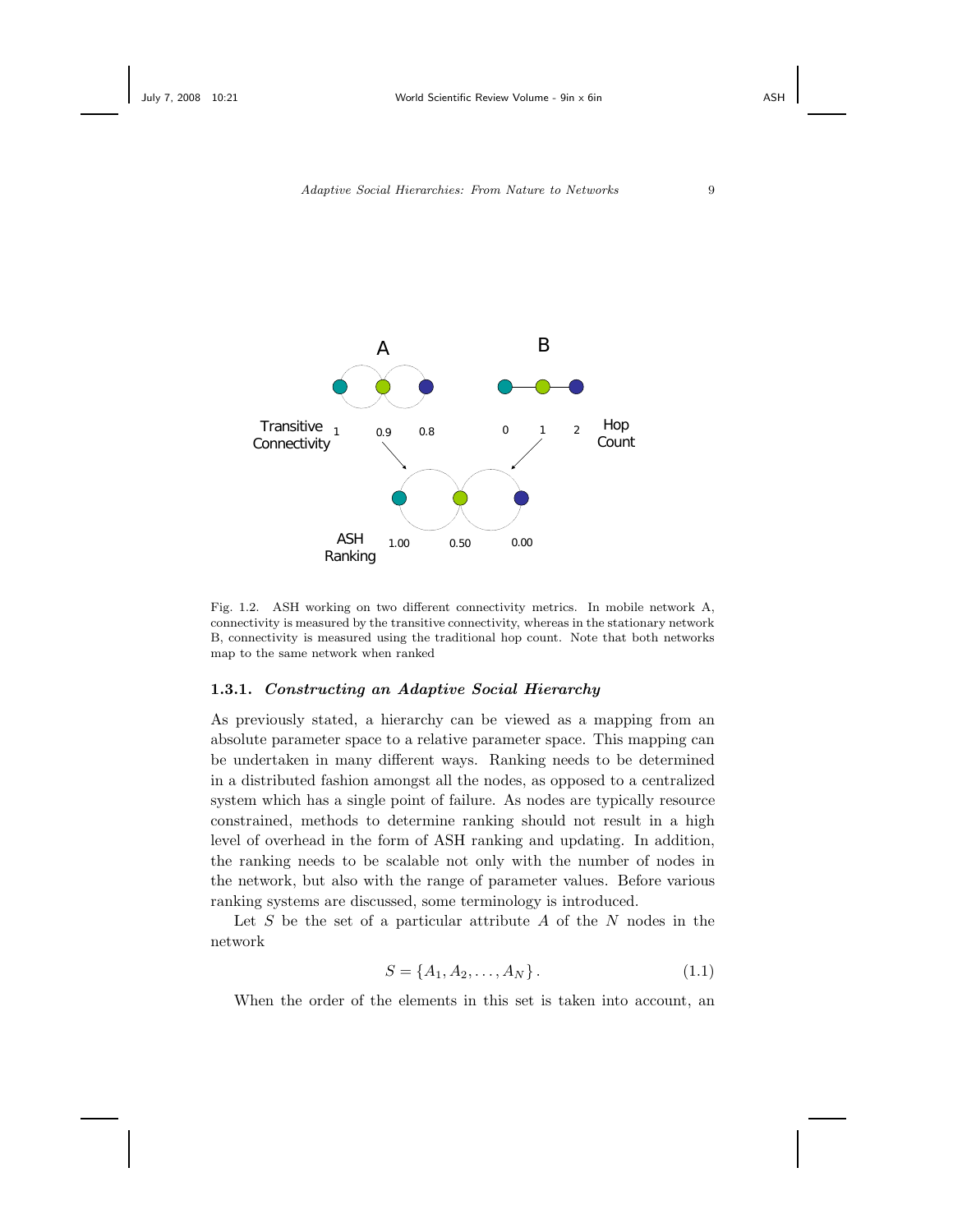ordered set is formed. For example, consider the four element set of attributes  $S = \{10, 4, 8, 6\}$ . The ordered set,  $\phi = [4, 6, 8, 10]$  is the original set, sorted into order of size. The rank order of the sorted set is given by  $R = \{4, 1, 3, 2\}$  where the rank refers to the index of the original element. In our case, however, we are interested in the scaled or normalized rank, which is expressed as

$$
\widehat{R} = \frac{R-1}{N-1}.\tag{1.2}
$$

Thus, for the given example with rank order  $R = [4, 1, 3, 2]$ , the normalized rank is found to be  $\hat{R} = [1, 0, \frac{2}{3}, \frac{1}{3}]$ . By normalizing the rank, the rank is made independent of the number of nodes in the network, leading to scalability. This is because it is known that the maximum rank is 1 and the minimum rank is 0. Thus a node with an attribute that has a rank of 1 can be regarded as the 'best' node in the network, in terms of that attribute.

The goal of our work is to present various methods of evaluating the ranking in a distributed fashion, much like animals form social hierarchies based on measurable or perceived differences. We denote the rank as estimated by a method of ranking as  $\hat{E}$ . First though, we consider how to measure how well a method performs in the task of ranking a set of attributes.

There are a number of factors which we are interested in with respect to the formation and maintenance of the social hierarchies. Probably the most important factor is the rate of convergence or settling time of the social hierarchy, from initialization to a point when it is deemed to be settled. Another factor is the stability of the hierarchy - whether nodes remain in the correct order, or whether there are time varying errors in the ranking. Lastly, we are also interested in the adaptibility of the social hierarchy - how long it takes the system to react to disturbances, such as node insertion or removal or a change in a node's attribute. With all of these performance metrics, it is necessary to determine whether they are scalable in terms of increasing N, the number of nodes in the network.

To determine when the hierarchy has converged, a metric is required that reflects the degree of order of the rankings of the nodes in the system, and whether they are in concordance with the order of the absolute parameters. The simplest metric is one which indicates when the estimated ranks are perfectly ordered. In this case, we can say the system is correctly ordered when  $\widehat{E} = \widehat{R}$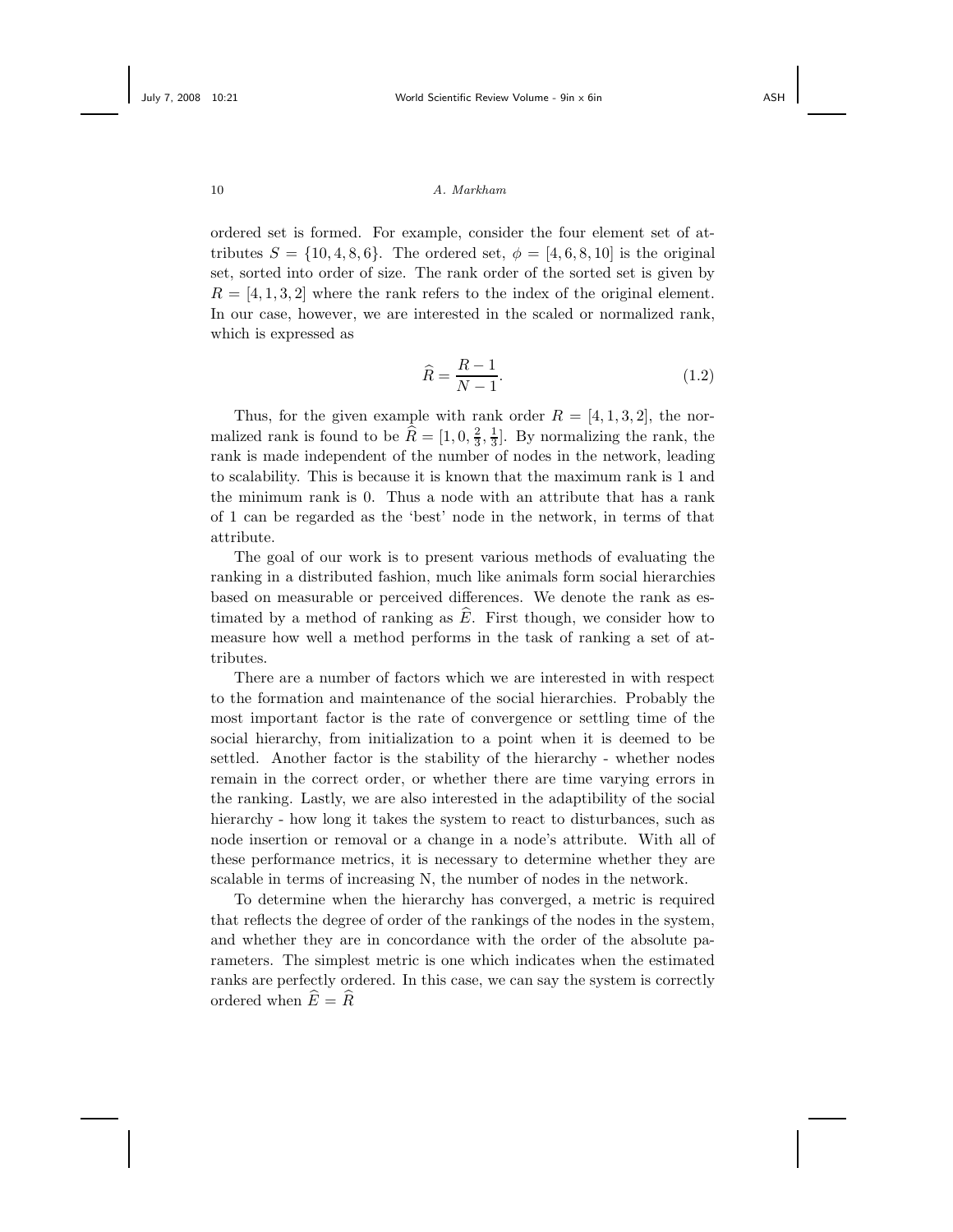In a network of this nature, subject to frequent changes and rank reversals, it is not necessary for the hierarchy to be perfectly sorted in order for the nodes to know their approximate role in the network. One possible measure of error is the Mean Squared Error (MSE). This reflects how close the system is to its desired steady state values, but does not weight incorrect orderings highly. Another metric, formulated especially for determining ordinality of the ranking, is the Kendall Correlation Coefficient, denoted by  $\tau^{23}$  This indicates the normalized number of pairwise exchanges or switches required for the set of estimated ranks to be perfectly sorted. A Kendall  $\tau$  of -1 corresponds to perfectly reversed ranking (for example [4;3;2;1]), whereas a  $\tau$  of  $+1$  reflects that the system is perfectly ordered.

However, we are interested in the worst case performance, and this would be expected from the node with the greatest error in ranking. For example if a node has a small amount of energy, and it is erroneously ranked highly relative to its peers, then depending on the application, it could expire rapidly. Thus, we define another convergence time as the expected time taken for the maximum rank error in the network to drop below a certain threshold. We define the maximum (absolute) rank error as  $e_{max} = max \left| \widehat{E} - \widehat{R} \right|$ , and we say that our system is converged when  $e_{max} < \epsilon$ , where  $\epsilon$  is the acceptable percentage error tolerance. The time taken for this to occur is denoted as  $T_{\pm\epsilon}$ . Note that  $T_0$  corresponds to the expected time to be perfectly settled. We use  $T_{\pm 20\%}$ ,  $T_{\pm 10\%}$ ,  $T_{\pm 5\%}$  and  $T_0$ (corresponding to a maximum error of 20%, 10%, 5% and 0 respectively) to measure Rate of Convergence. Different applications will require different error thresholds depending on their requirements.

Closely related to the initial Rate of Convergence is the performance of the system when nodes are subject to changes in their attributes or nodes are inserted or removed. In control theory terms, the Rate of Adaption (ROA) is a measure of disturbance rejection. A system which takes a long time to recover from perturbations will not be suitable for use in a wireless network, which is characterised by frequent variations in resources and connectivity. To measure the ROA, we vary 10% of the node's attributes to new, random values once the network has converged to the specified error threshold. The ROA is defined as the time taken for the system to re-achieve  $T_{\pm\epsilon}$  after the pertubation.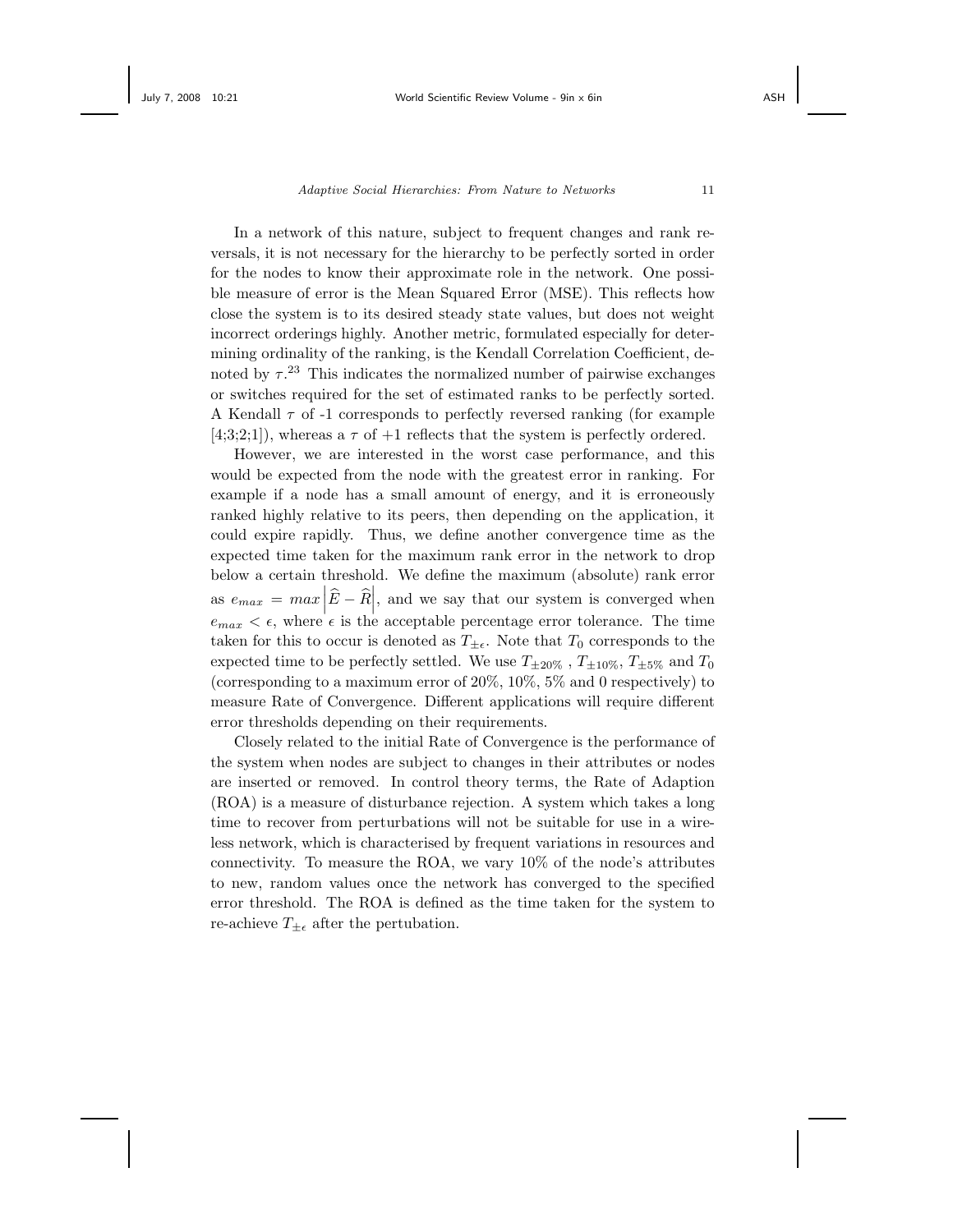# **1.4. Pairwise ASH**

Much like the way animal dominance hierarchies form through dyadic interactions, we start with a simple pairwise switch or exchange method of sorting the ranks of the nodes, in concordance to their attributes. When a pair of nodes meet, they trade their attributes and ranks. If the order of their ranks are in contradiction to the order of their attributes, their ranks are switched. If there is no contradiction, their ranks are left unchanged. The rules for this method of ranking are shown in 1.3. There are four possible combinations - two correspond to ranks and attributes with the same order and the other two deal with contradictions.

|               | $A_i > A_k$ | $A_i < A_k$    |
|---------------|-------------|----------------|
| $ F_i > E_k $ | (unchanged) | <br>(exchange) |
| ⊢             | (exchange)  | (unchanged)    |

Fig. 1.3. Rank update rules for pairwise ASH. Both nodes perform the same rules at the same time, which will lead to a simultaneous exchange of ranks in the event of a contradiction

A demonstration of the sorting action is shown in Fig. 1.4 for a 10 node network. Initially, the nodes were assigned to have ranks in perfect reverse order. After 89 meetings, the network is perfectly ordered. Note the frequency of switches with respect to the number of meetings – initially, most meetings result in rank alteration. However, as the system becomes more ordered, fewer node meetings result in a rank exchange. This is similar to what is observed in many animal social hierarchies which are characterized by a high initial competition rate which decreases as the hierarchy becomes ordered. The corresponding maximum rank error plot for the trajectory of Fig. 1.4 is shown in Fig. 1.5. It can be seen that the error decreases rapidly, with the maximum error of any node being less than 30% after 30 meetings. However, to reach perfect order, it takes a further 60 meetings.

We use this simple method of sorting as a baseline to compare other methods against. The possible transitions between all the possible orderings, as well as the probability of the transition are shown in Fig. 1.6 for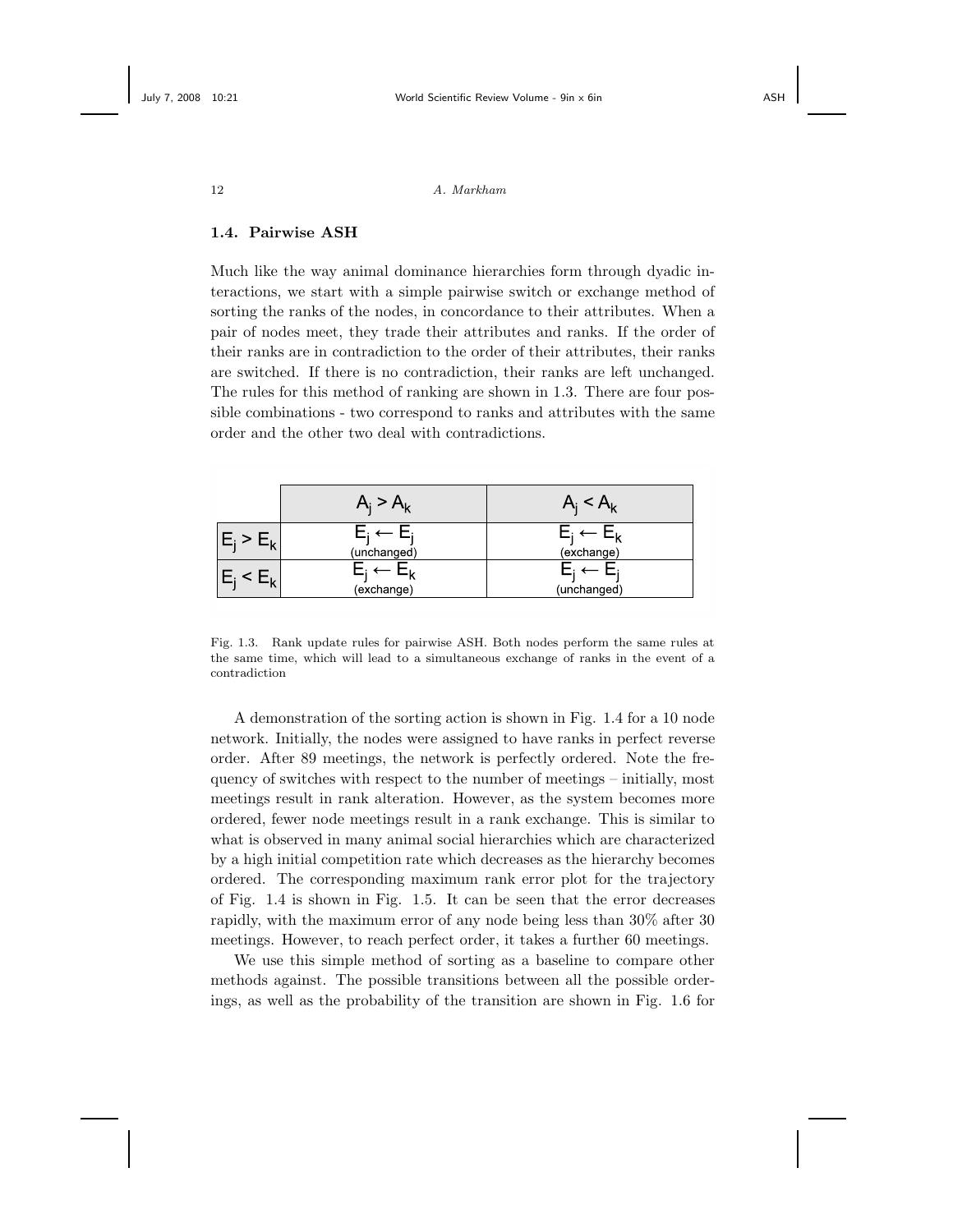

Fig. 1.4. Rank trajectories for a 10 node network, starting from perfect reverse order.

a three node system. Note that the transition graph is a Directed Acyclic Graph (DAG), as it can be topologically sorted. In addition, the Kendall correlation coefficients are strictly increasing with the transitions. This has the implication that any meeting that results in a transition will result in a more ordered network. It is impossible for a meeting to result in a network which is less ordered.

We can place an upper bound on the expected number of meetings by examining how long it will take if the system traverses the maximum number of switches from perfectly disordered to perfectly ordered. The maximum number of switches is given by  $N_s = \frac{N(\tilde{N}-1)}{2}$ , which is the same as the number of possible combinations in which two unique nodes can be picked at random. For a three node system, this results in the maximum number of switches being 3.

It will now be shown how to calculate the upper bound, given that the system starts from perfectly disordered, i.e [3;2;1]. From this ordering, every possible meeting results in a transition to a new sequence. Thus the time that the system remains in this sequence before leaving is  $3/3=1$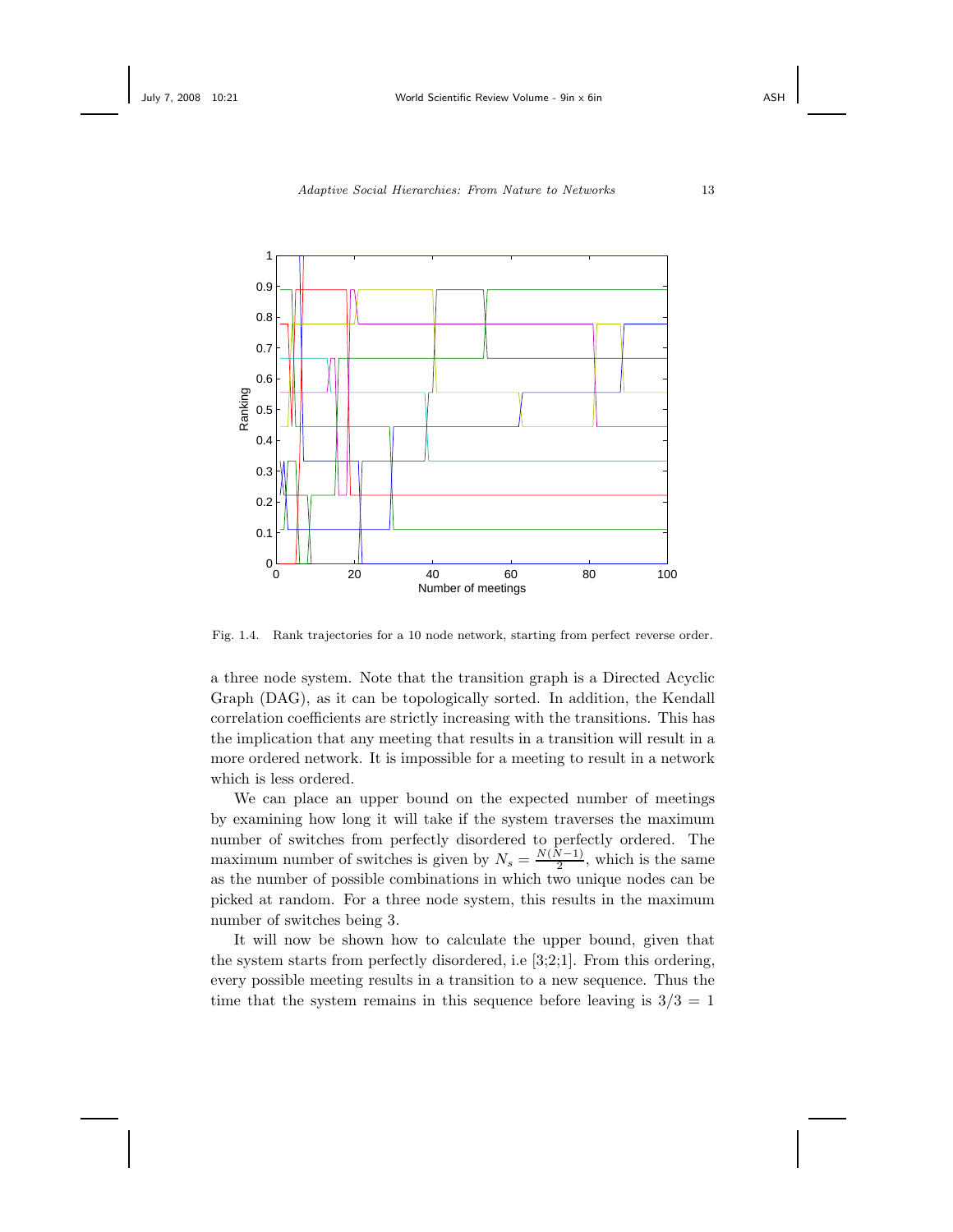

Fig. 1.5. Maximum rank error for the trajectories shown in Fig. 1.4. Note that the network is perfectly ordered after 89 meetings. The error thresholds corresponding to the determination of  $T_{\pm 20\%}$  ,  $T_{\pm 10\%}$  and  $T_{\pm 5\%}$  are shown on the diagram as dotted lines.

meeting. Consider if the next ordering chosen is [3;1;2]. From this point, two out of a possible three meetings will result in a transition to a new ordering. Hence, we can expect the system to remain in this ordering for  $3/2$  meetings. Lastly, if the rank ordering is [1;3;2], only one meeting (one between nodes 2 and 3) will result in a transition to [1;2;3]. The system will be expected to take 3/1 meetings on average to leave. Once in the final state, the system will never leave. Thus, the total expected time to transition from completely disordered to perfectly disordered is the sum of the number of meetings required to reach this state, which is  $3/3+3/2+3/1=5.5$  meetings. In general the upper bound on the expected number of meetings can be written as

$$
T_{max} = \sum_{i=1}^{N_s} \frac{N_s}{i},
$$
\n(1.3)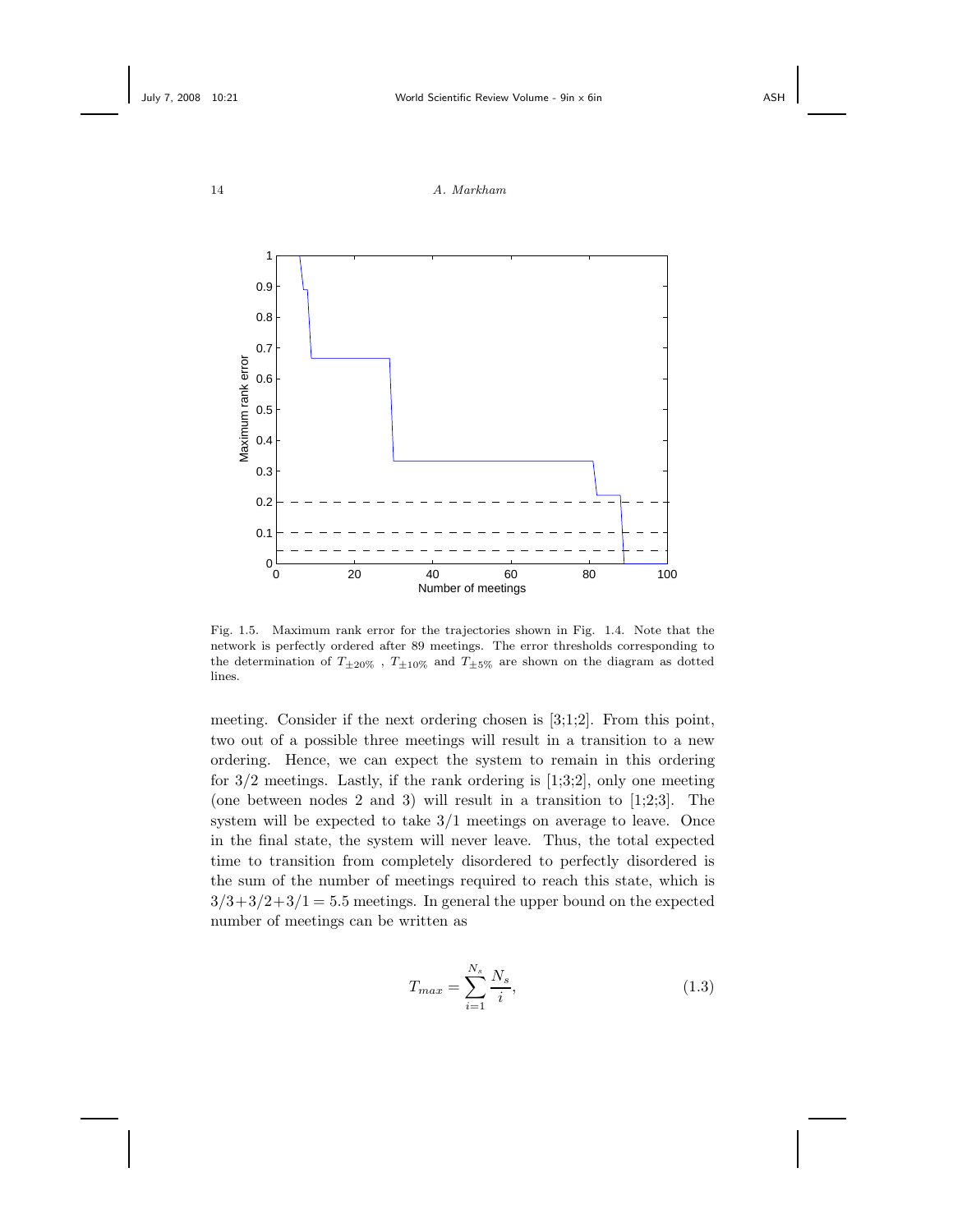

Fig. 1.6. Transition diagram for the possible sequences of a three node network. Probabilities next to each arrow are the exit probabilities from each state. The  $\tau$  value shown is the Kendall rank correlation coefficient. It should be observed that  $\tau$  is monotonically increasing from left to right, and that the transition graph results in strictly increasing values of  $\tau$ .

where  $N_s = \frac{N(N-1)}{2}$ . For large N, this can be expressed as

$$
T_{max} = N_s(\ln(N_s) + \gamma),\tag{1.4}
$$

where  $\gamma = 0.57721...$  is the Euler-Mascheroni constant.

Thus, in the limit, this shows that the upper bound on the settling time varies as  $O(N_s \ln(N_s))$ , or in terms of N as  $O(N^2 \log(N))$ . This has the implication that the required number of meetings for the system to converge perfectly appears to be prohibitively large as N increases. Later, in Section 1.6.2, we show that in the more realistic scenario where more than one node can meet per time interval, the effect of increasing node density counteracts the polynomial convergence time, resulting in a decrease in convergence time with increasing N.

However, whilst the result of Eq. 1.4 is useful to place an upper bound on the performance of the switching scheme in terms of the expected number of meetings, in reality the meetings are random and thus the system is unlikely to pass through every possible combination to reach the ordered state. In addition, initial node rankings are likely to be random, not in perfect disorder.

To calculate the expected settling time, we can formulate this problem as a Markov Chain. The terminal state, corresponding to perfectly ordered,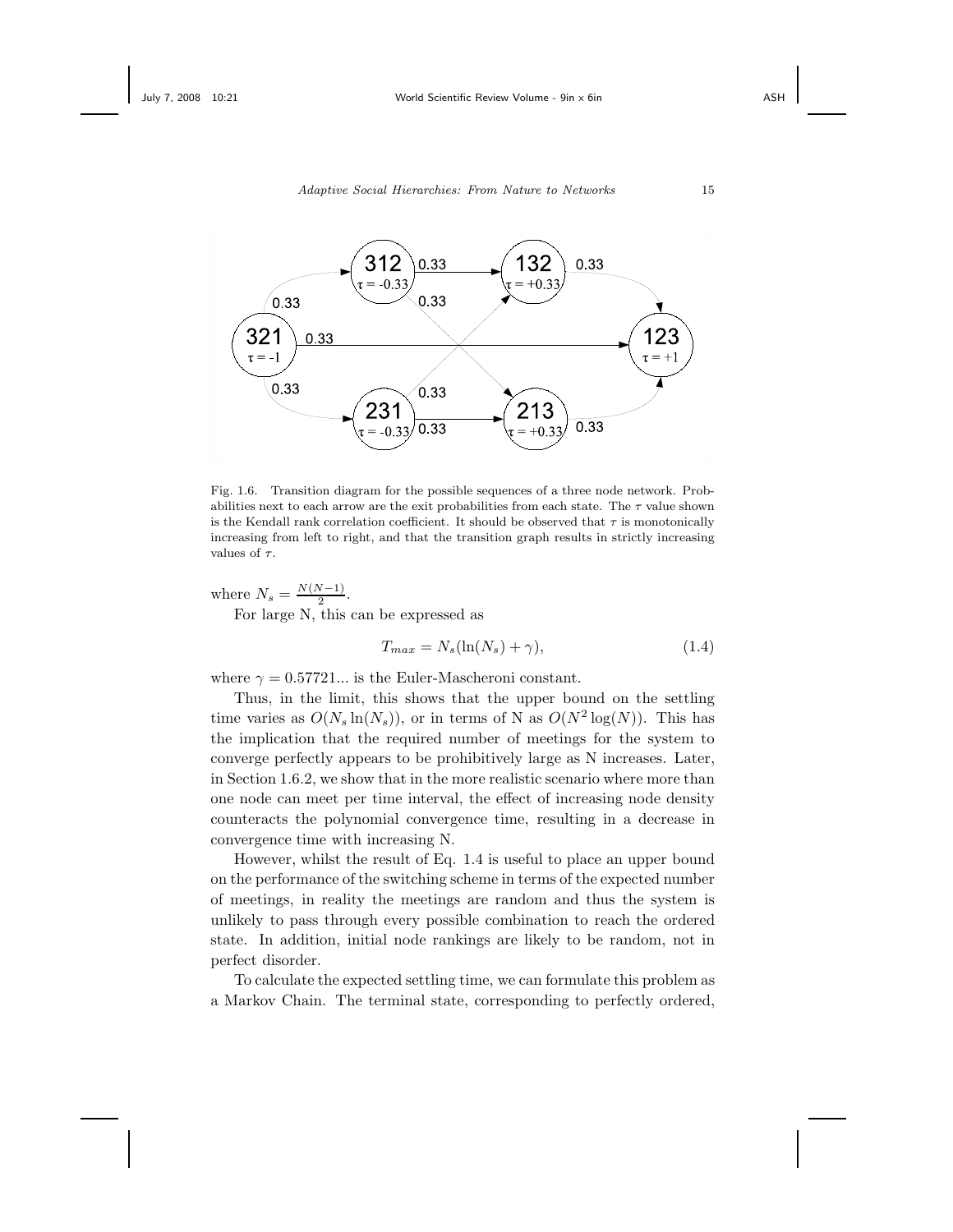is called an absorbing state, and the ROC is equivalent to the expected absorption time. The possible state transitions are expressed as a transition matrix. This indicates the probability of moving from one state to another. The transition matrix for a system with N nodes is denoted by  $P_N$ . Thus, the transition matrix for the case of  $N = 3$  is given by

 $P_3 = 231 \quad 0 \quad 0 \quad \frac{1}{3}$ 321 312 231 132 213 123 321  $\frac{3}{3}$  $\frac{1}{3}$  $\frac{1}{3}$  0 0  $\frac{1}{3}$  $312$  0  $\frac{1}{3}$  0<br>0  $\frac{1}{2}$ 3 1 3  $\frac{1}{3}$  0  $\frac{1}{3}$  $\frac{1}{3}$  0  $132$  0 0  $\frac{2}{3}$  0  $\frac{1}{3}$ <br>0  $\frac{2}{3}$   $\frac{1}{3}$  $213$  0 0 0 3  $123$  0 0 0 0 (1.5)

There are some things to notice about the P matrix, which we will later use to simplify our calculations. Firstly, it is of size  $N! \times N!$ , which has the implication that large N results in state space explosion. It is strictly upper triangular, as it is impossible for two nodes to meet and result in the system becoming more disordered. The first element on the diagonal is 0, as any meeting will result in an exit from this state. The last element on the diagonal is 1, as once the system is in this state it can never exit, corresponding to the absorbing state.

To determine the expected time to absorption, we express P in canonical form as

$$
P = \left[\frac{Q \mid R}{0 \mid I}\right].\tag{1.6}
$$

Using a standard result from the theory of Markov Chains, the expected time from each state to absorption is given by

$$
D = (I - Q)^{-1} = I + Q + Q^2 + Q^3 + \dots
$$
\n(1.7)

D is a vector of dwell times, and the mean time to absorption from any state (assuming there is an equal chance of starting in any state, including starting off perfectly ordered) can be calculated as

$$
t_0 = \frac{\sum D}{N!} \tag{1.8}
$$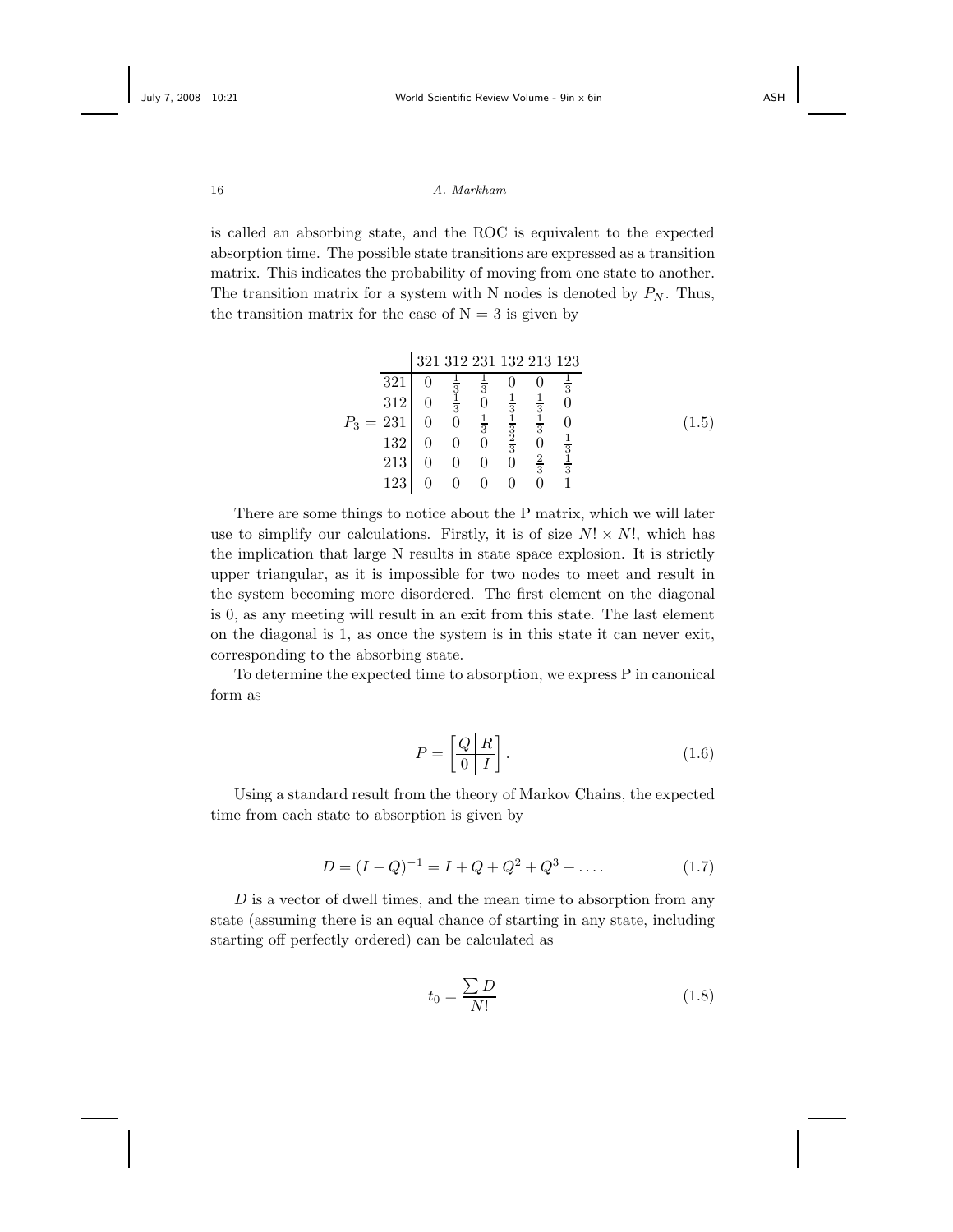For  $P_3$ , the mean time to absorption is 3.167, which means that on average, just over three pairwise meetings are required to perfectly sort the system.

To prevent state explosion, we attempt to reduce the size of the state universe. We note, that although the number of possible states varies as N!, the number of possible exchanges only grows as  $\frac{N(N-1)}{2}$ . We thus redefine our states as the expected number of exchanges to reach perfect order. This smaller matrix will be numerically easier to invert in order to find the expected time to absorption.

We define the reduced state transition matrix as  $S_N$ . The reduced transition matrix for a three node network is given by

$$
S_3 = \frac{3}{2} \begin{array}{ccc} 3 & 2 & 1 & 0 \\ \hline 3 & 0 & \frac{2}{3} & 0 & \frac{1}{3} \\ 0 & \frac{1}{3} & \frac{2}{3} & 0 \\ 1 & 0 & 0 & \frac{2}{3} & \frac{1}{3} \\ 0 & 0 & 0 & 1 \end{array} \tag{1.9}
$$

The expected time to absorption still evaluates as 3.167, indicating that this approach of reducing the state universe is valid. However, even constructing the smaller matrix and inverting it is tedious. Table 1.7 shows the expected mean time to absorption as N varies for the various methods. Also shown is the convergence time as evaluated by the Monte Carlo simulation of the ranking process.

Fig. 1.7. Convergence times as predicted by the various methods for different N. Also shown is the upper bound on the expected settling time, T*max*.

| N | T. (Full Markov) | <sup>⊦</sup> Τ (Reduced Markov) | T. (Simulated) | max   |
|---|------------------|---------------------------------|----------------|-------|
|   |                  |                                 | 3.18           | 4 50  |
|   | 9.13             | 9.14                            | 9 13           | 11.20 |
|   | 18.90            | 18.93                           | 18 89          | 21.67 |
|   | 32 79            | 32 82                           | 32 81          | 36.24 |
|   | 51.02            | 51 04                           | 51 15          | 55.13 |

To this end, we have obtained an approximation to the expected convergence time for large N

$$
T_0 = \frac{N_s}{2} + N_s(ln(N) + \gamma)
$$
\n(1.10)

A diagram showing the Monte Carlo simulated convergence time compared against the approximation given by Eq. 1.10 is shown in Fig. 1.8. This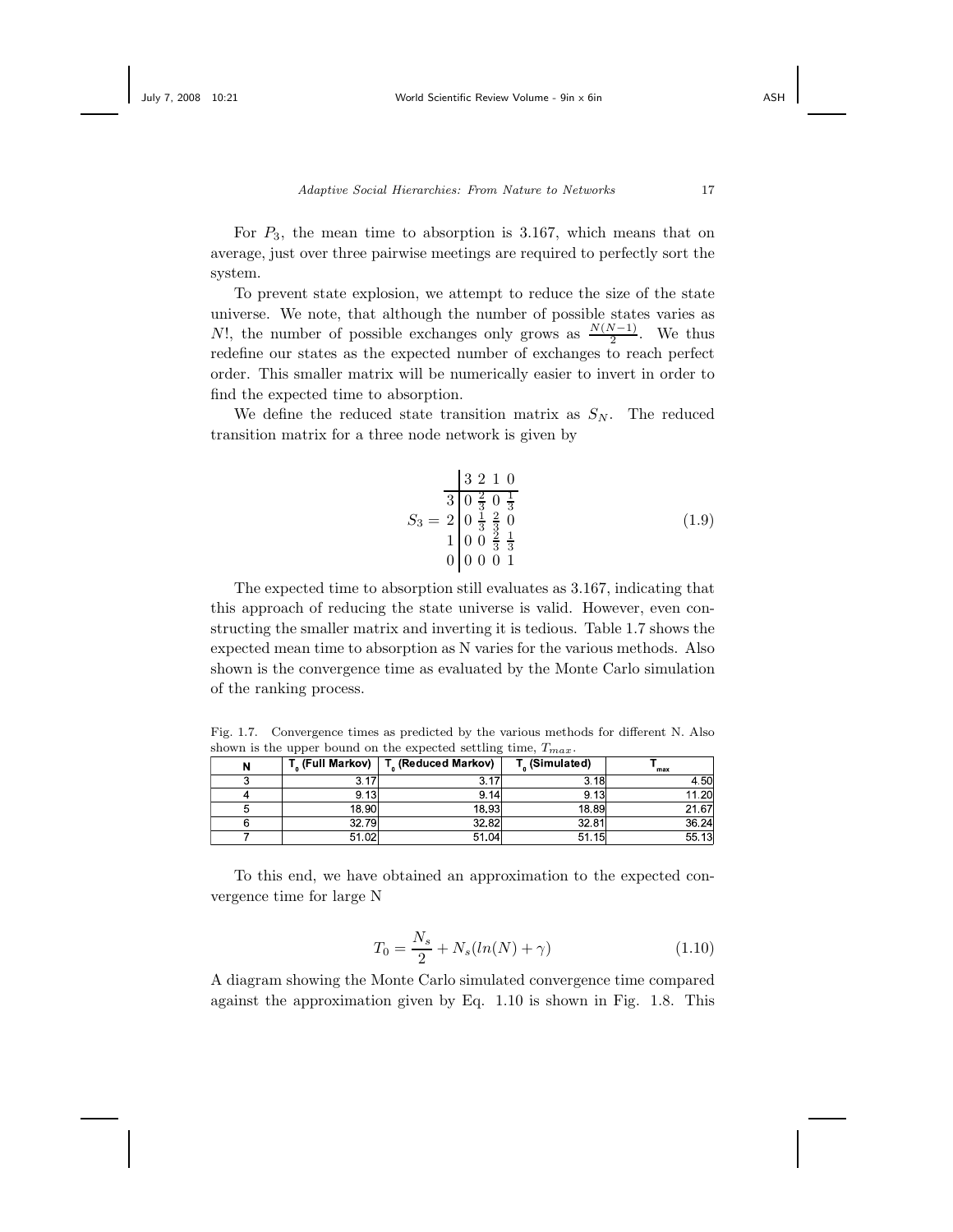shows that the approximation achieves a good correspondence to the Monte Carlo simulated convergence times. For comparison, the upper bound of expected convergence time,  $T_{max}$  is also shown.



Fig. 1.8. Variation in Rate of Convergence against N for different error thresholds. The diagram shows that the approximation of 1.10 accurately predicts the convergence time as estimated by the Monte Carlo simulation. The upper bound on the convergence time is also shown.

Up to now, we have considered the time taken to be perfectly converged as a guideline. However, the question that must be posed is 'how close to correctly ordered, must the system be to behave well?' This is because once a node has determined its approximate position in the network, the decisions made by the node are generally not fine-grained. For example, the node behaviour is likely to be largely the same whether its rank is 0.16 or 0.17. Furthermore, attributes change with time, so a dynamic system is unlikely to be ever correctly ordered.

Error plots for the rank estimator are shown in Fig. 1.9 for two different error thresholds ( $\epsilon = 0.5$  and  $\epsilon = 0.05$ ) for a 100 node network. Fig. 1.9 (a) shows that a maximum rank error of 0.5 leads to a wide spread of the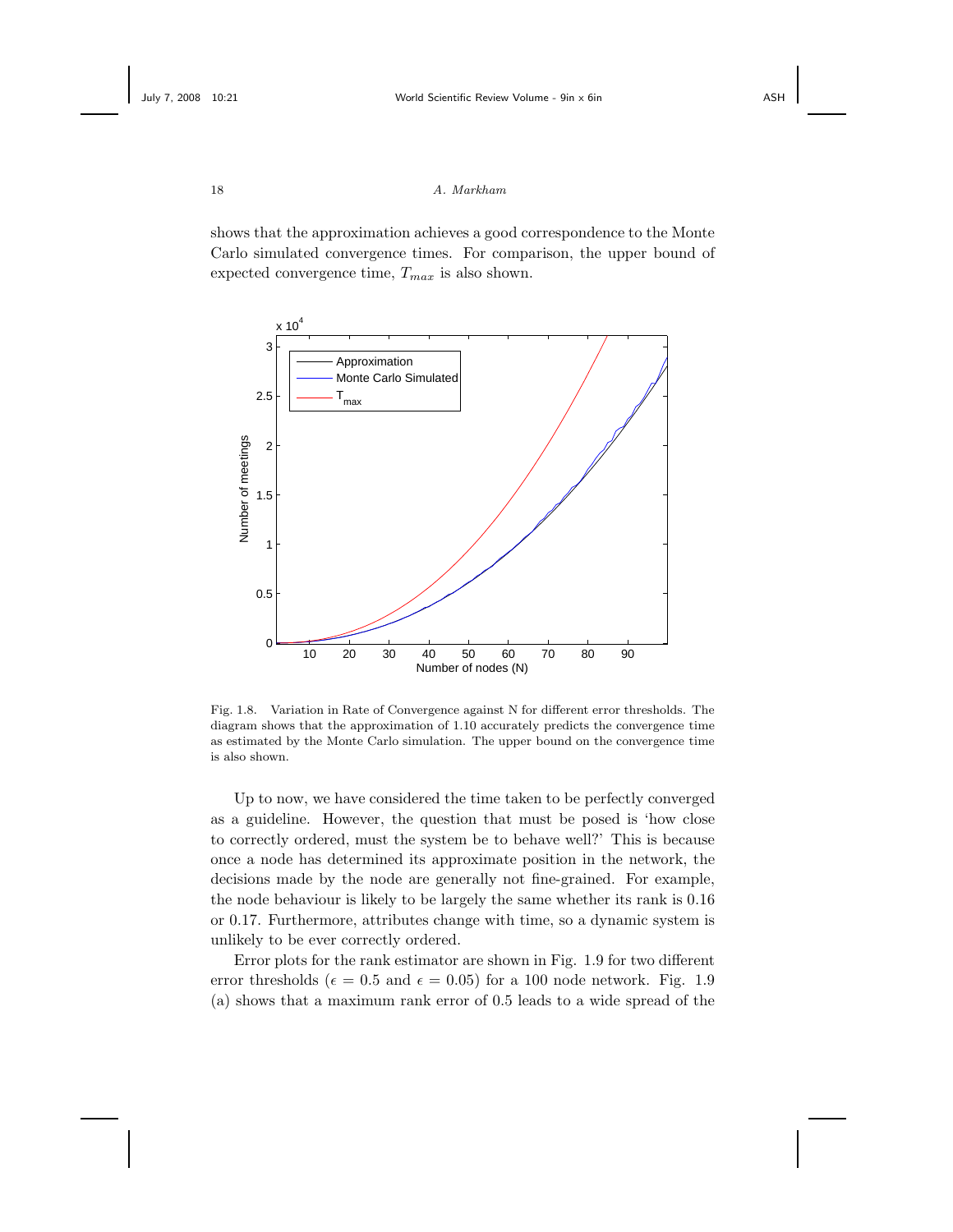ranks around the correct value. In most instances, this spread would make the network unusable. Fig. 1.9 (b) demonstrates that for a maximum rank error of 0.05, the correspondence between actual rank and estimated rank is very close to linear, with the majority of nodes having ranks that differ only a few percent from the correct values.



Fig. 1.9. Ranks and the distribution of errors for two different error thresholds. Note how the distribution of the error becomes more peaked as the  $\epsilon$  value is decreased, and how the distribution is approximately normal. The top plots show the scatter between estimated and correct rank and the bottom plots show the distribution of the error. (a) Error diagrams for  $\epsilon = 0.5$  (b) Error diagrams for  $\epsilon = 0.05$ 

Fig. 1.10 shows how  $T_{\pm 20\%}$ ;  $T_{\pm 10\%}$  and  $T_{\pm 5\%}$  vary with increasing N. For comparison,  $T_0$  is also shown. It can be seen that allowing for a looser definition of converged results in more rapid settling times. In addition, the growth of the convergence times with increasing N slows with increasing error tolerance. This can also be seen in the plot in Fig. 1.5 which shows the rapid drop in the initial error, followed by a long time to converge to perfectly settled. Based on our simulations and our prior results, it was found that the rate of convergence with N tended towards a log-linear relationship:

$$
T_{\pm 20\%} = 3.32N(\ln(N))\tag{1.11}
$$

$$
T_{\pm 10\%} = 7.08N(\ln(N))\tag{1.12}
$$

$$
T_{\pm 5\%} = 14.2N(\ln(N))\tag{1.13}
$$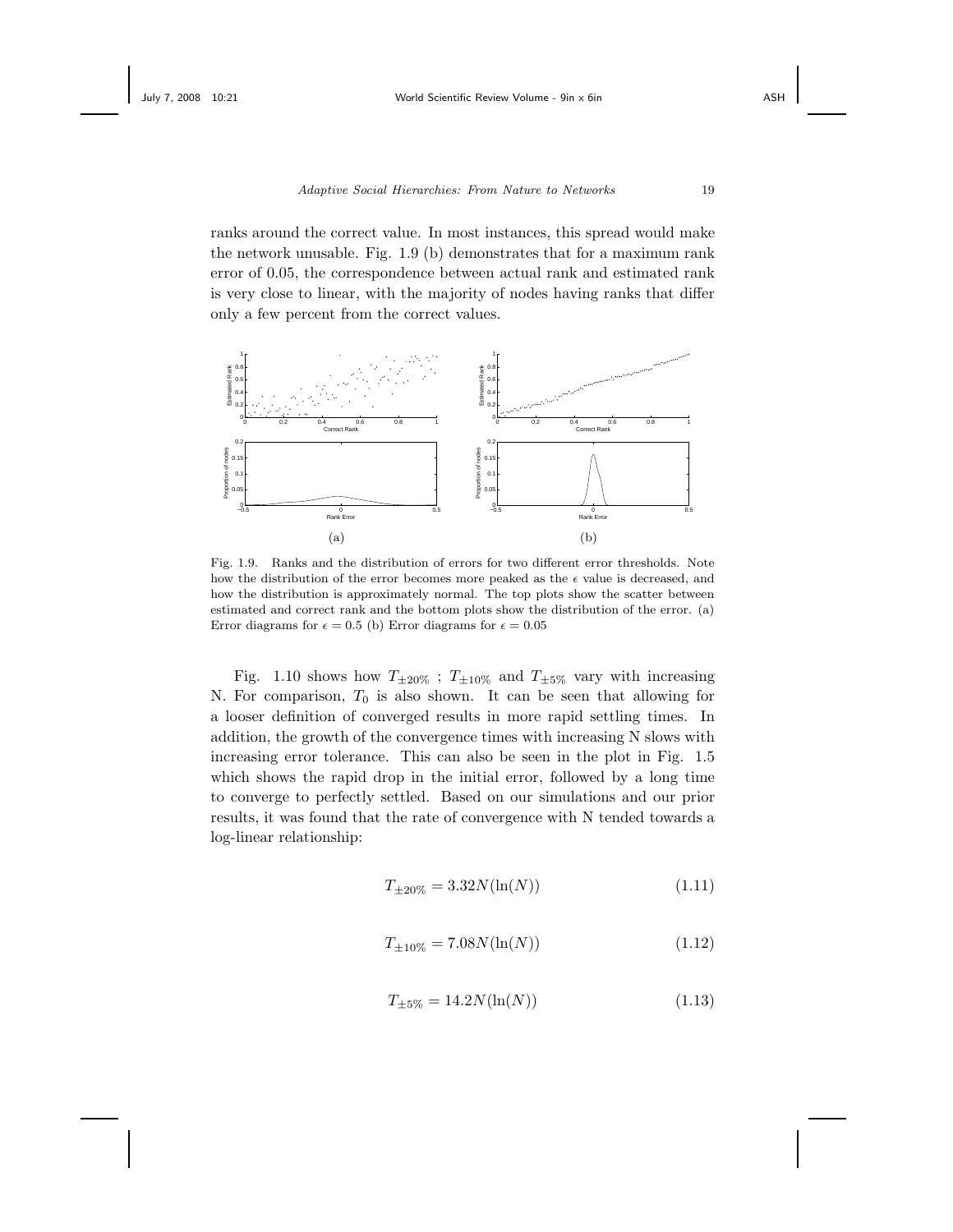These equations show that the number of meetings required for the system to converge increases in sub-polynomial time, illustrating that this simple protocol will scale acceptably to large N. It should be noted that this is for the case when there is one pairwise meeting per unit time. In a realistic network scenario (which we encounter in Section 1.6.2), the number of meetings per unit time depends on the underlying mobility model. We deliberately decouple the mobility model from this analysis in order to provide general results that can be applied to many different application scenarios.



Fig. 1.10. Variation in Rate of Convergence against N for different error thresholds. The approximations to the ROC for the differing thresholds are shown in grey. Note the slow growth of  $T_{\pm 20\%}$  compared with  $T_0$ .

## **1.4.1.** *Pairwise ASH with reinforcement*

In Section 1.4, it was assumed that the initial ranks were equally spaced over the extent of the ranking interval. The restriction of equally spaced ranks makes initialization complex. Worse still, adaption to node insertions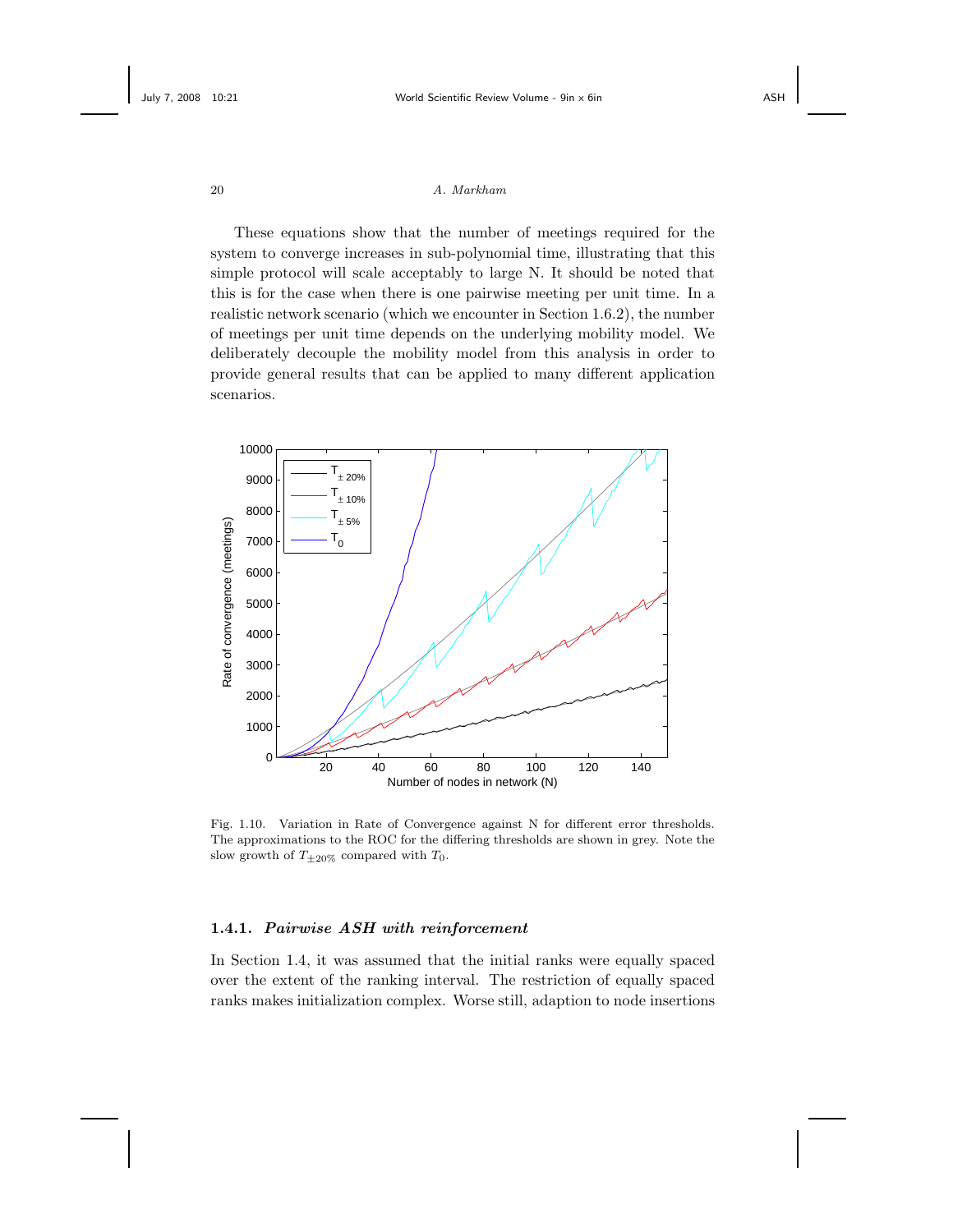and removals is impossible, as the former will result in duplicate values and the latter in gaps in the ranking order. This makes scaling to dynamically varying numbers of nodes in the network impossible, precluding its use in most scenarios.

To deal with this problem, nodes on startup choose a random normalized rank value between 0 and 1, with no input from their peers. Based on their meetings, nodes switch their rankings as in the prior section. However, in order that the ranks converge to be equally spaced over the interval [0;1], regardless of the number of nodes in the network, an additional update rule is introduced. If two nodes meet and their ranks are in agreement with their attributes, each node reinforces its rank. The node with the lower attribute reinforces its rank towards 0 and the node with the higher attribute reinforces its rank towards 1. Reinforcement upwards is defined as

$$
R = R(1 - \alpha) + \alpha \tag{1.14}
$$

and reinforcement downwards as

$$
R = R(1 - \alpha), \tag{1.15}
$$

both under the condition that  $0 < \alpha < 1$ , where  $\alpha$  is the reinforcement parameter. The ranking update rules are shown graphically in Fig. 1.11. A large  $\alpha$  results in rapid rank updates, but leads to rank instability, whereas a very small  $\alpha$  leads to little success in spreading the ranks equally. Note that for the case when  $\alpha = 0$ , this method devolves to that presented in Section 1.4. Thus, this method can be regarded as a more generalized version of pairwise ASH.

|               | $A_i > A_k$                                                        | $A_i < A_k$                                                 |
|---------------|--------------------------------------------------------------------|-------------------------------------------------------------|
| $ E_i>E_i $   | $E_i \leftarrow (1-\alpha)E_i + \alpha$<br>(reinforcement upwards) | (exchange)                                                  |
| $E_i$ < $E_k$ | (exchange)                                                         | $E_i \leftarrow (1-\alpha)E_i$<br>(reinforcement downwards) |

Fig. 1.11. Rank update rules for pairwise ASH with reinforcement. This allows for dynamic insertion and removal of nodes, resulting in equal spacing of ranks over time. The reinforcement parameter,  $\alpha$  controls the rate of adaption.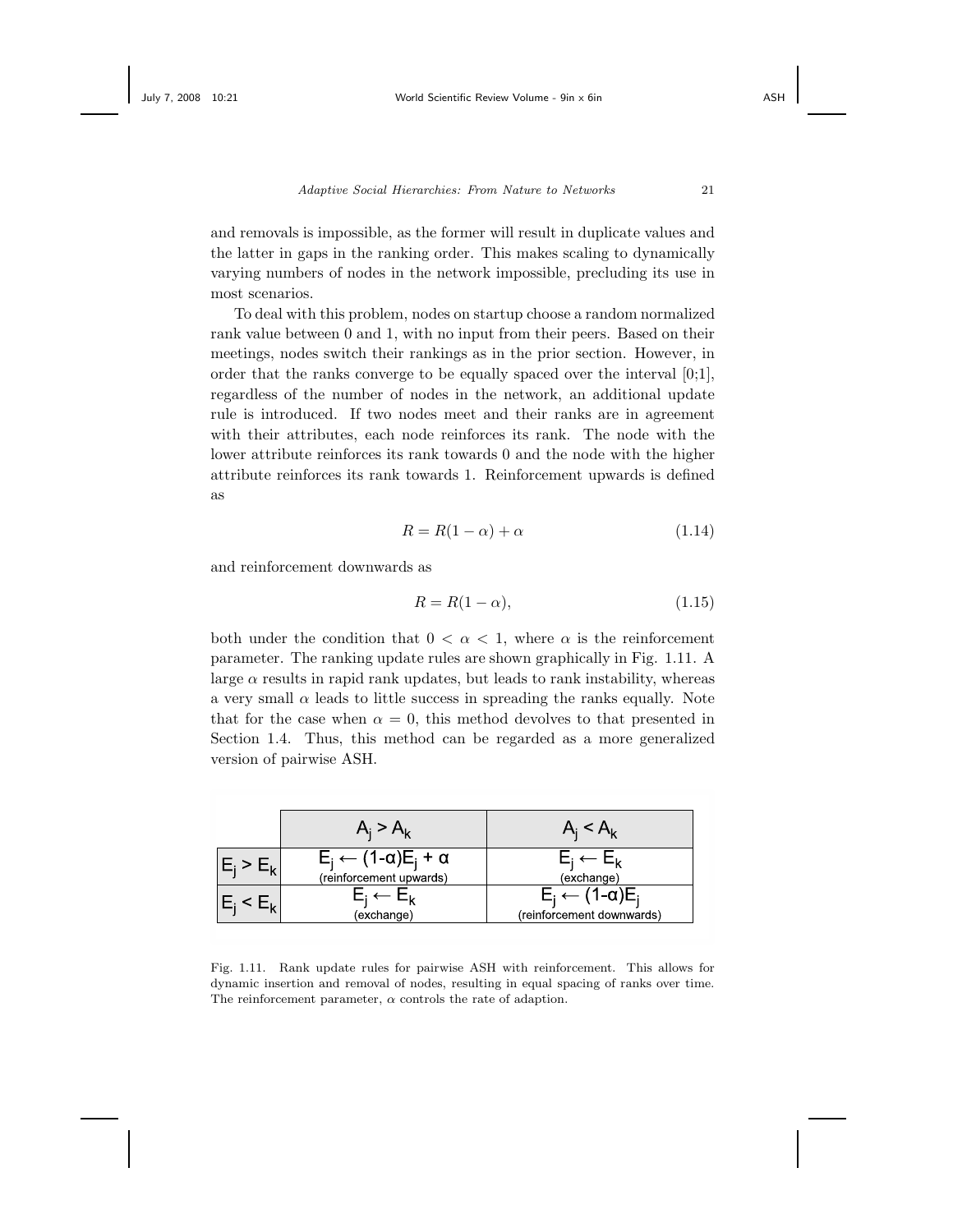Rank trajectories highlighting how this method can handle node insertion are shown in Fig. 1.12, and the corresponding maximum rank error plot in Fig. 1.13. At the start of the simulation, 10 nodes with random ranks are placed into the network. The reinforcement parameter was set to be  $\alpha = 0.01$ . After 500 pairwise meetings, an additional 10 nodes with random ranks were injected into the network. This causes a spike in the maximum error, which is rapidly corrected through the switching (contradiction) action of the pairwise ASH protocol. The reinforcement action gradually causes the ranks to vary towards their correct values. The effect of random meetings can be seen as 'noise' in the ranks of the nodes.



Fig. 1.12. Rank trajectories for pairwise ASH with reinforcement demonstrating node insertion. The reinforcement parameter was set to  $\alpha = 0.01$ . Initially ten nodes with randomly assigned ranks were present in the network. After 500 meetings, another ten nodes (also with randomly assigned ranks) were introduced into the network. Note how the trajectories spread out evenly.

The value of the reinforcement parameter affects how rapidly the system is able to adapt to changes in network composition. However, if the reinforcement parameter is too large, the ranks will 'chatter' and never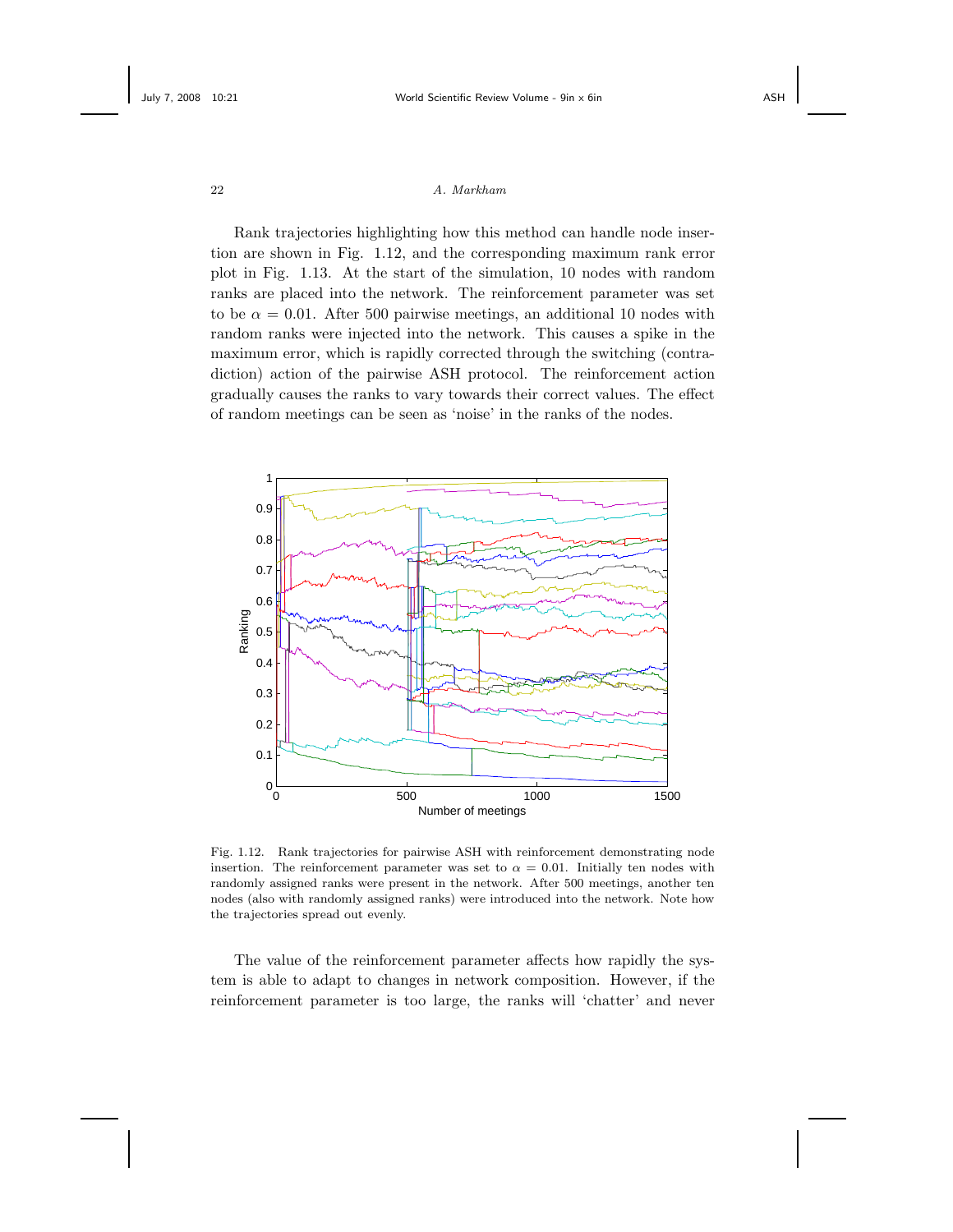

Fig. 1.13. Maximum rank error for the trajectories shown in Fig. 1.12. The error thresholds corresponding to the determination of  $T_{\pm 20\%}$  ,  $T_{\pm 10\%}$  and  $T_{\pm 5\%}$  are shown on the diagram as dotted lines.

converge to their correct value. Consider the extreme case if  $\alpha = 1$ . In this case, reinforcement will result in a node either having a rank of 0 or 1, depending on the direction of reinforcement. Thus, there will be no other values for the ranks in the network, leading to rapid switchings from maximum to minimum rank. To determine suitable values of  $\alpha$  the average rate of convergence (for different error thresholds) against  $\alpha$  for a 50 node network has been plotted in Fig. 1.14.

# **1.5. One Way ASH (1-ASH)**

The algorithms presented so far deal with the case when a pair of nodes meet and trade their attributes and ranks. In a more typical network scenario we need to deal with the nature of the radio medium - being broadcast from one transmitter to many receivers.

For many routing protocols, nodes emit 'beacons' as network discovery packets (commonly termed 'Hello' packets<sup>24</sup>). ASH parameters can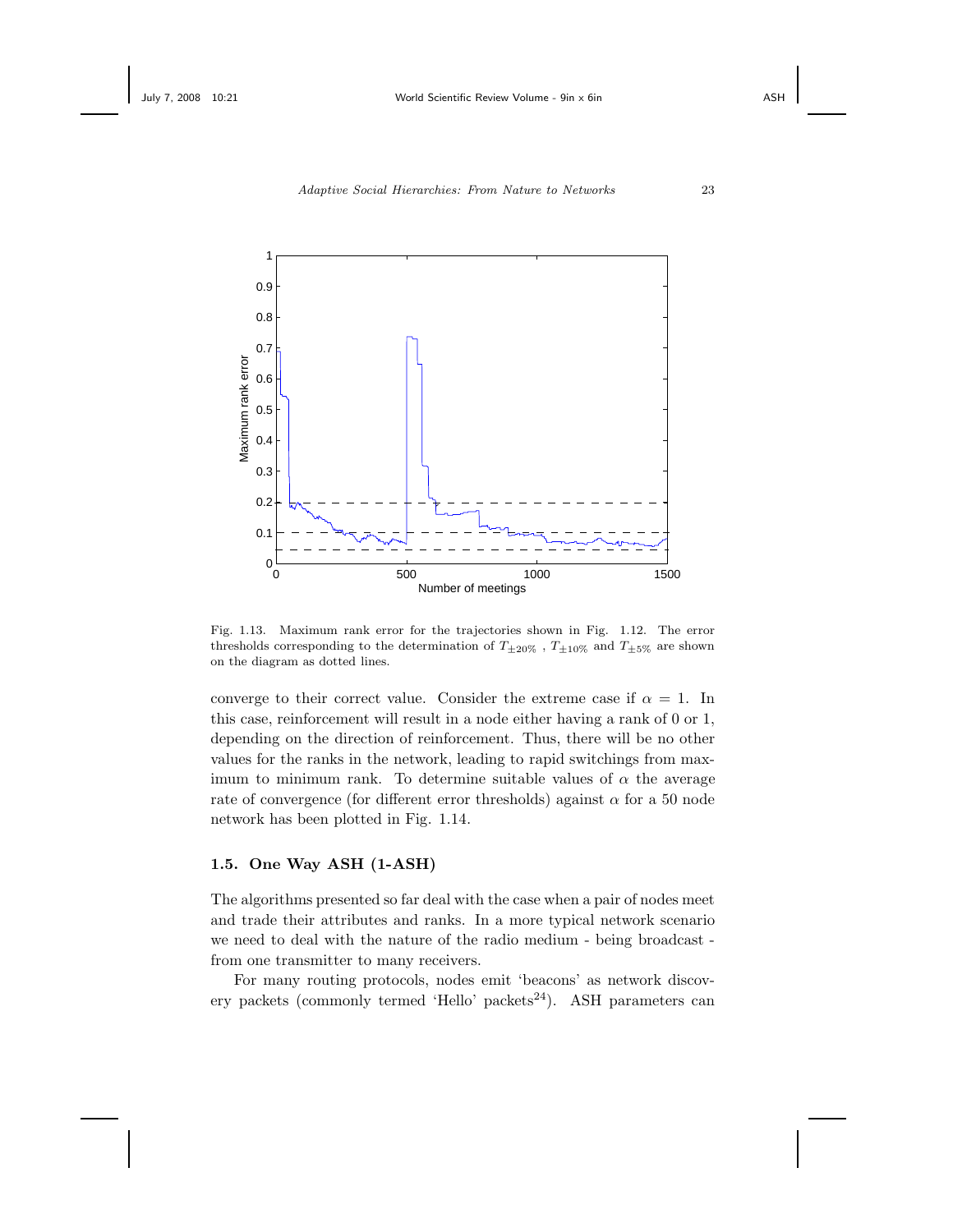

Fig. 1.14. Rate of convergence of a 50 node network with  $\alpha$  for the various error thresholds. Note that large  $\alpha$  results in excessively high (or infinite) convergence times.

piggyback on top of these 'Hello' packets such that they do not lead to a detrimental increase in network overhead. When nodes are in receive mode, discovering active nodes within their neighbourhood, they can update their ASH ranking according to the transmitted ASH attribute/rank pairs. The only issue is that although the receiver nodes can update their rankings depending on the newly acquired information, the transmitting node is unable to update its ranking until it later switches to receiver mode. This is essentially an asynchronous method of updating the ranks, and it can lead to slower convergence and more churn.

# **1.5.1.** *Domination ASH*

A hypothesized method of forming linear dominance hierarchies in nature is thought to be the win/loss ratio.<sup>17</sup> In this method, each node tracks how many nodes it dominates (i.e. the number of nodes which it exceeds in the value of its attribute) relative to the total number of nodes it meets. The rank update rules are shown in 1.15. Every time a node is met, the

24 *A. Markham*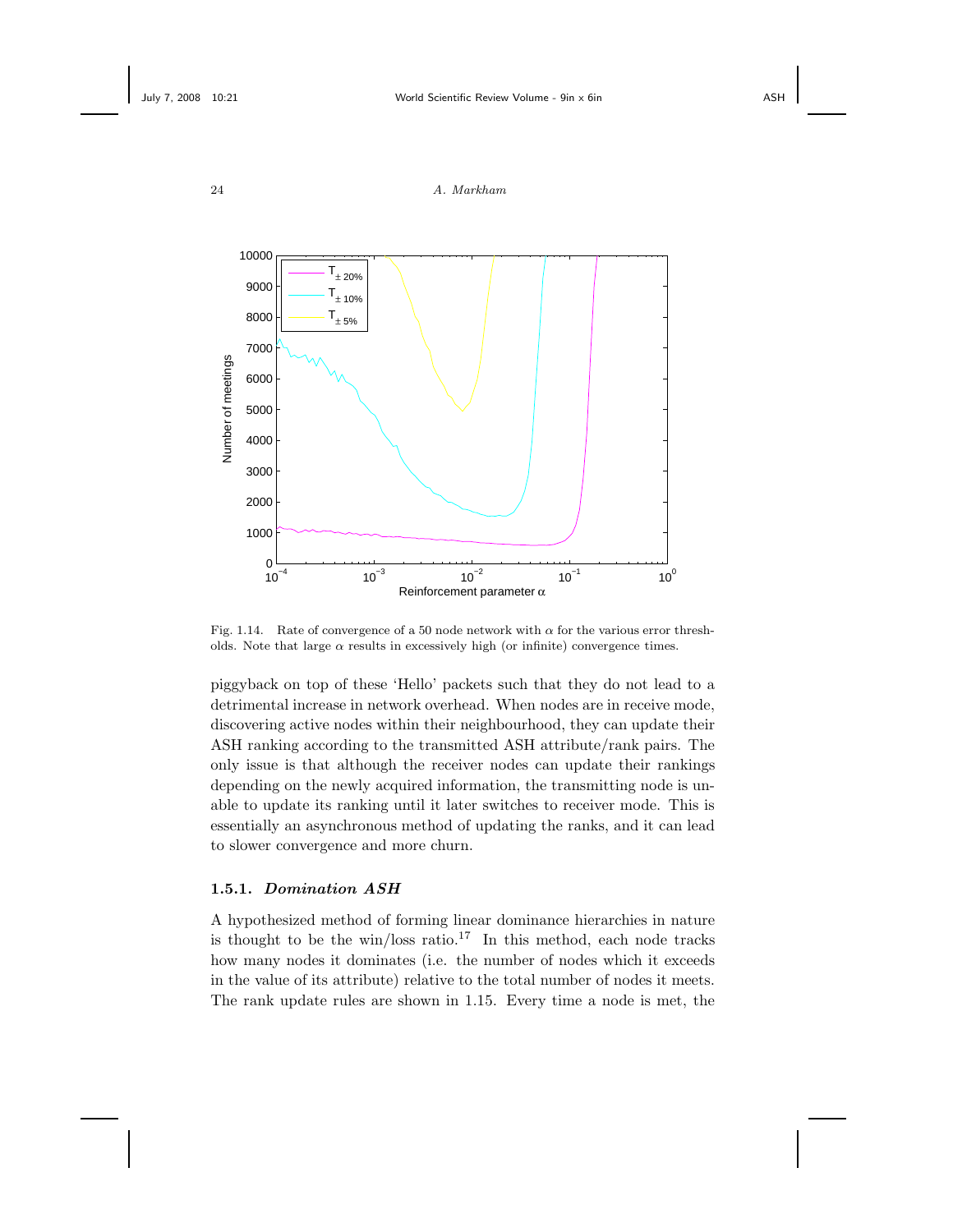total number of observed nodes, M, is increased by 1. If the attribute of the receiving node dominates that of the transmitter, the win counter, W, is also increased by 1. Initially, W and M are both set to zero.

|                   | $A_i > A_k$                                        | $A_i < A_k$                                         |
|-------------------|----------------------------------------------------|-----------------------------------------------------|
| $ E_i$ > $E_k $   | $E_i \leftarrow (W^{++})/(M^{++})$<br>(domination) | $E_i \leftarrow W/(M^{++})$<br>(submission)         |
| $ E_i \n\le E_k $ | $(W++)/(M++)$<br>(domination)                      | $E_i \leftarrow W/(M+\overline{+})$<br>(submission) |

Fig. 1.15. Rank update rules for domination ASH. As this is a one way process, only the receivers update their ranks in relation to the transmitted attributes. W is a node variable which records the number of nodes dominated and M is the total number of nodes met.

As this is a ratiometric measure, it is not dependent on the absolute number of nodes in the network, leading to good scalability. It is simple to compute, but adapts slowly to changes and converges slowly. However, each node's rank converges to the correct asymptotic value with increasing M. Essentially, the domination ratio can be thought of as the probability of dominating another node chosen at random. This is shown in Fig. 1.16 which demonstrates the long settling time coupled with the diminishing rank variation as the number of meetings increase for a 20 node network. After 1000 meetings, two nodes (corresponding to 10% of the nodes) attribute values are randomly changed. The recovery from this disturbance is slow as M is large. Fig. 1.17 shows the change in error with respect to time for the simulation conducted in Fig. 1.16.

## **1.5.2.** *Domination ratio with switching*

There are two main problems with the approach of Section 1.5.1. The first drawback is that it reacts very slowly to node insertions and removals, especially for large M. The second issue is that it only uses the comparison between the attributes to update its rank. This is clear from Fig. 1.15, where it can be seen that the rank comparison plays no part in updating the ranks of the nodes. To address these two issues, we modify the rank update rules slightly, incorporating the idea of switching from Section 1.4, and limiting the maximum value of M (and hence W).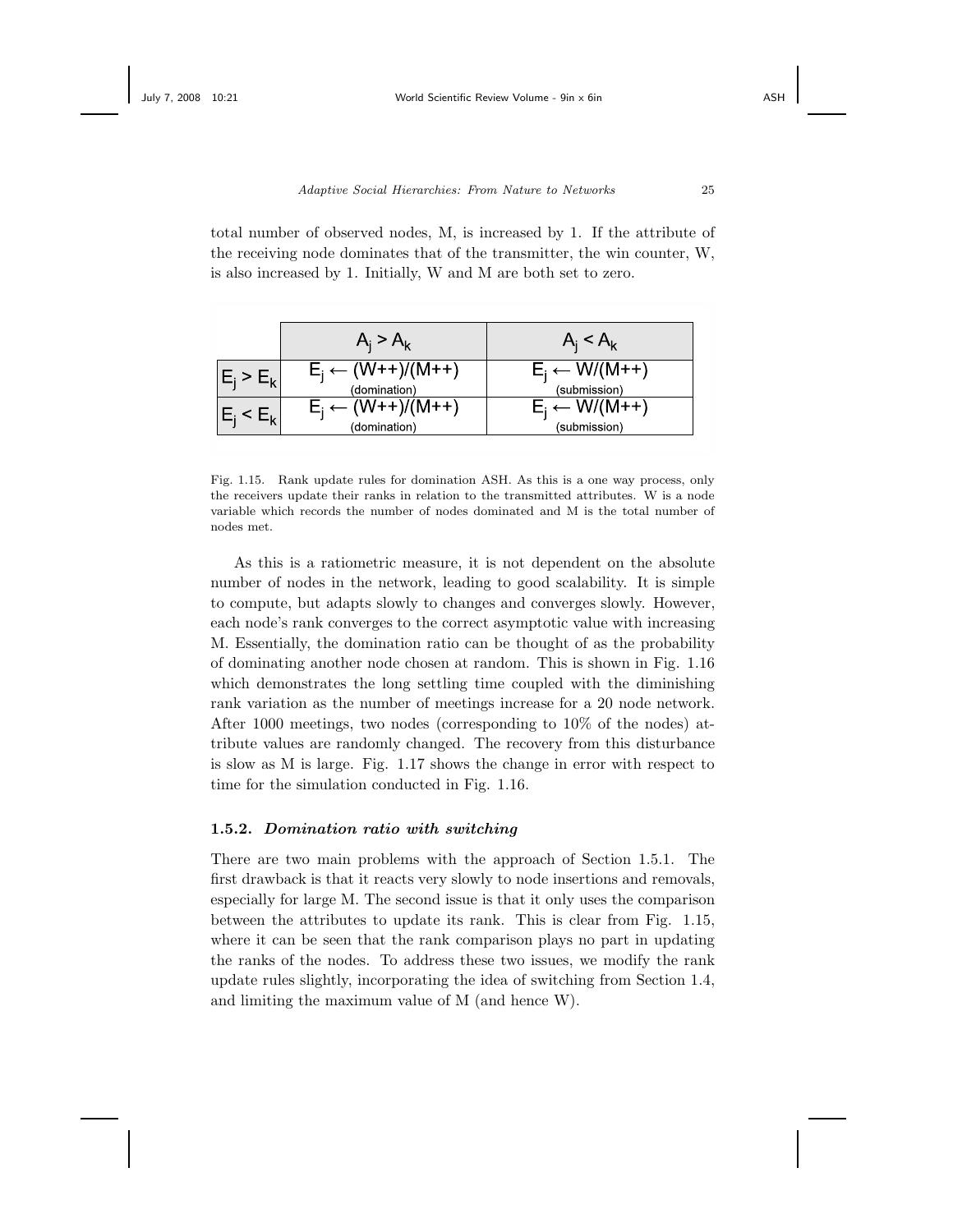

Fig. 1.16. Rank trajectories for a 20 node network. After 1000 meetings, two nodes' attributes are randomly changed.

These new rules are shown in Fig. 1.18.

Before the update rules are executed by the receiving node, the total number of nodes that have been observed is compared against a limit L. If M exceeds L, both M and W are multiplied by a factor  $1 - 1/L$ . This parameter controls the 'memory' of the rank update. A large value of L leads to slow convergence but stable ranks, whereas a value of L which is too small leads to excessive rank oscillation. Rank trajectories for a 20 node network with  $L = 100$  are shown in 1.19. After 1000 meetings two nodes' attributes are randomly changed to new values. The corresponding error plot is shown in 1.20. Note how the system recovers much more rapidly from the perturbation than the previous domination algorithm with no switching.

The simulation plots shown so far deal with the case when only one node is listening to the ASH broadcast. We now consider how the ROC varies when multiple nodes listen to the same transmitter in each time interval. Fig. 1.21 demonstrates how increasing the number of receivers in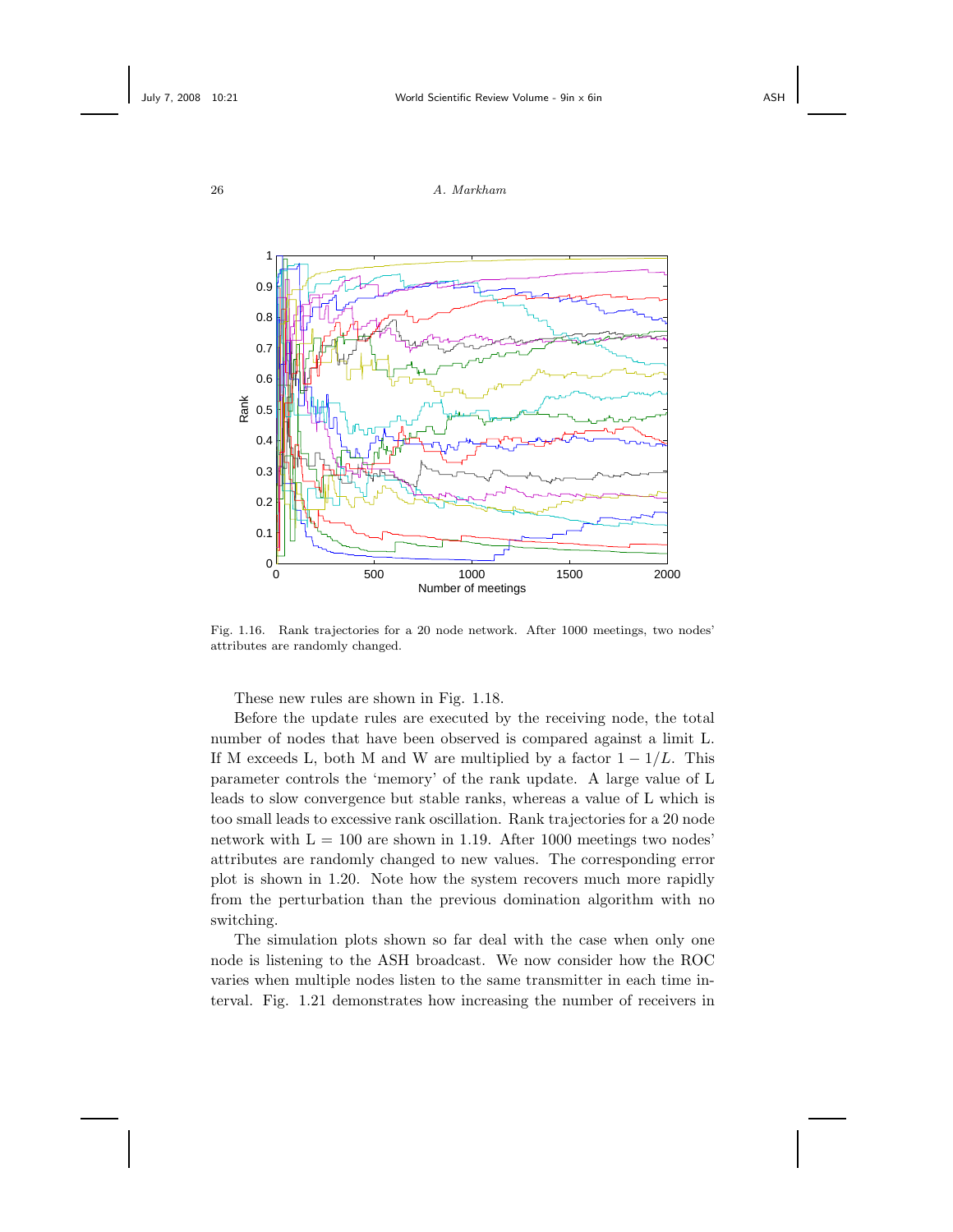

Fig. 1.17. Maximum rank error for the trajectories shown in Fig. 1.16. Note how the error 'spikes' at 1000 meetings when two nodes randomly change their attributes and that the recovery from this error is very slow. The error thresholds corresponding to the determination of  $T_{\pm 20\%}$  ,  $T_{\pm 10\%}$  and  $T_{\pm 5\%}$  are shown on the plot as dotted lines.

a time window leads to a much more rapid rate of convergence. Increasing the number of receivers results in an increase in the dissemination of information across the network.

It should be noted that if the number of receiver nodes is increased from 1 to 2, the expected rate of convergence halves, regardless of the value of N. This is an important result, as it demonstrates that it is not the proportion of nodes receiving rank information, but rather the number of nodes. Thus, it would be expected that in a network with increasing N, the important factor is the average node degree, not the edge density. Lastly, in Fig. 1.22, we show how one-way ASH can converge more rapidly than pairwise ASH, for the situation where there are multiple receivers (in this case 3) to each node broadcast. For the case of  $N = 150$ , a node degree of 3 corresponds to a network density of 2%. This shows that one way ASH can converge quickly even in sparsely connected networks.

Fig. 1.22 demonstrates the performance of one-way ASH compared to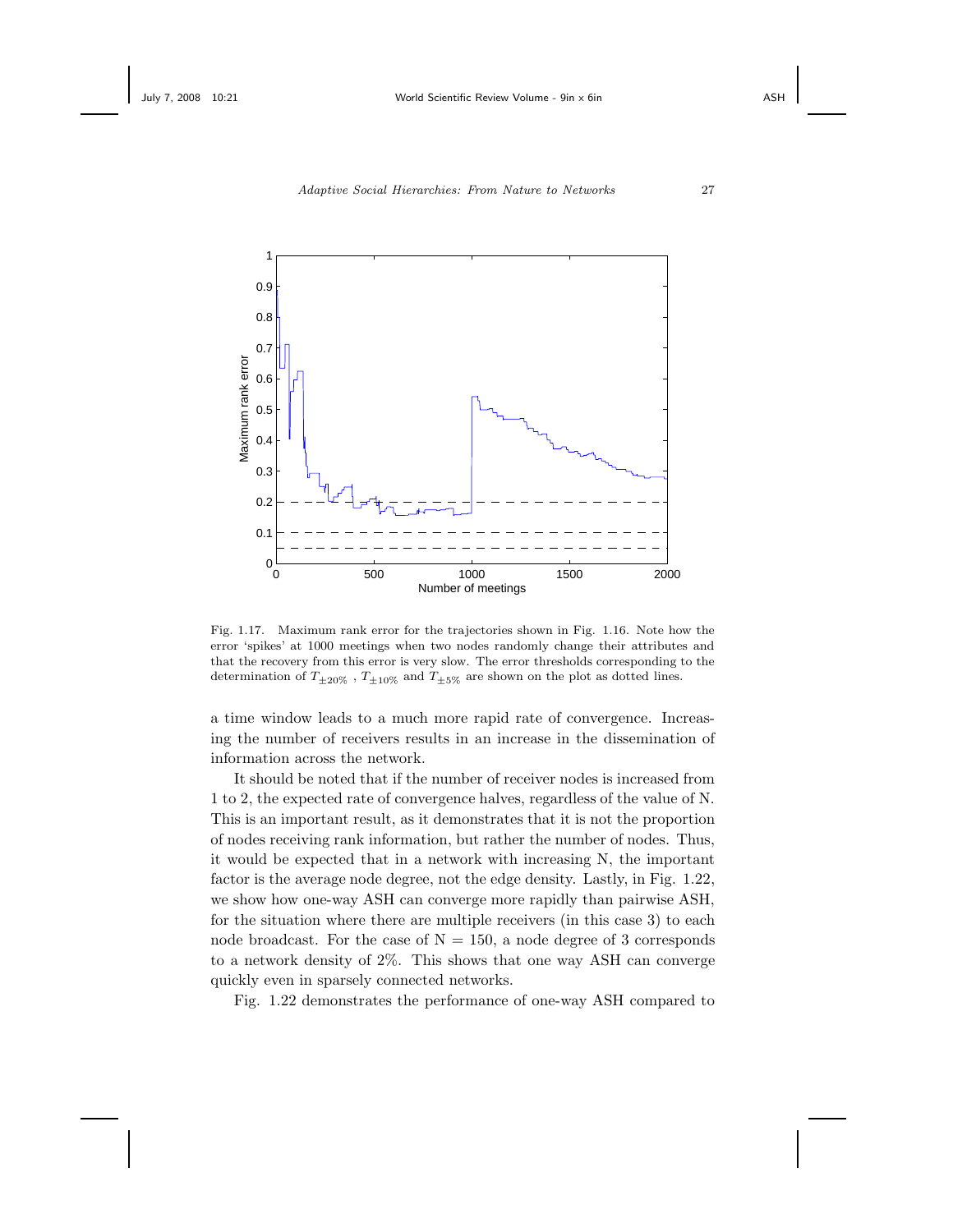| if $(M > L)$ :<br>$M = M(L-1)/L$<br>$W = W(L-1)/L$<br>fi |                                                                          |                                                                     |
|----------------------------------------------------------|--------------------------------------------------------------------------|---------------------------------------------------------------------|
|                                                          | $A_i > A_k$                                                              | $A_i < A_k$                                                         |
| $\mid$ E <sub>i</sub> > E <sub>k</sub>                   | $E_i \leftarrow (W^{++})/(M^{++})$<br>(domination)                       | $W = M \times E_{k}$<br>$E_i \leftarrow (W)/(M^{++})$<br>(exchange) |
| $E_i \leq E_k$                                           | $W = M \times E_{k}$<br>$E_i \leftarrow (W^{++})/(M^{++})$<br>(exchange) | $E_i \leftarrow W/(M^{++})$<br>(submission)                         |

Fig. 1.18. Rank update rules for domination ASH with switching. Before nodes update their rank, they first check the limit on M. If M exceeds the limit, both W and M are proportionally reduced. The nodes then run the update rules in the table. In the event of a contradiction, the receiver will adopt the transmitter's rank.

pairwise ASH for varying N. The Rate of Convergence for  $T_{\pm 10\%}$  for both approaches is shown, when each transmitter in one-way ASH transmits to three receivers. This shows that although one-way ASH suffers from asynchronous updates, it can exceed the performance of pairwise ASH whilst being more suited to the broadcast nature of the wireless medium.

# **1.6. Dealing with mixed mobility: An agent based approach**

The prior approaches to ranking nodes discussed in Sections 1.4 and 1.5 rely on the assumption that nodes meet at random (with a uniform probability) in order to percolate the attribute/rank information throughout the whole network. If nodes are stationary, the previously presented techniques can fail as a result of the restricted neighbour horizon, leading to limited node discovery.

We can introduce pseudo-mobility by recreating the effect of randomized meetings. Nodes listen to transmissions from nodes within their immediate radio range. If they repeat these transmissions to their neighbours, two nodes which do not have a direct connection can 'observe' each other and correctly update their ASH ranking. This has the effect of artificially increasing the probability of connection between any two nodes, increasing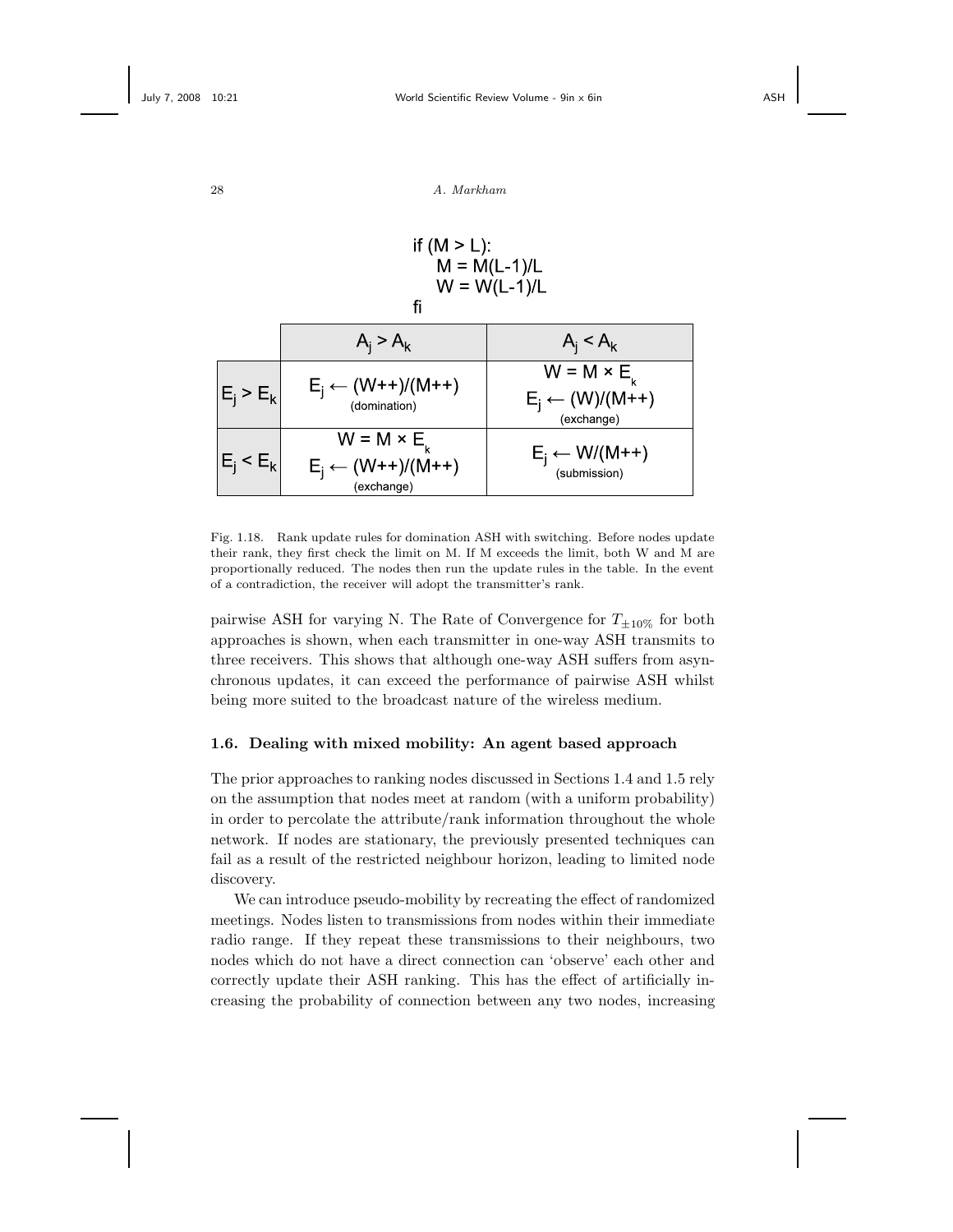

Fig. 1.19. Rank trajectories for a 20 node network with a limit  $L = 100$ . After 1000 meetings, two nodes' attributes are randomly changed. Note the rapid switching action at the start of the simulation due to the rank exchange.

the network connectivity. Thus, the goal of disseminating rank/attribute pairs to a large number of nodes in the network can be achieved, leading to a more accurate representation of the social hierarchy. We refer to these rebroadcasted rank/attribute pairs as agents, as they can be viewed as independent carriers of information. The problem with the agent based approach is that agents can be carrying outdated information. Thus churn (or rank variation with time) is expected to be higher in this scheme than in the other systems under purely random motion.

To prevent flooding and unacceptably high overhead, nodes only rebroadcast other node's data as part of the 'Hello' packet, as in the previous sections. Nodes select at random which rank/attributes to rebroadcast from a small local buffer, and upon overhearing new data, pick a rank/attribute pair in the buffer to replace. This way, ranks are randomly rebroadcast, without detrimentally loading nodes in the network. Agent ASH uses domination with switching as presented in Section 1.5.2, with the incorporation of additional rules which control agent creation and spreading.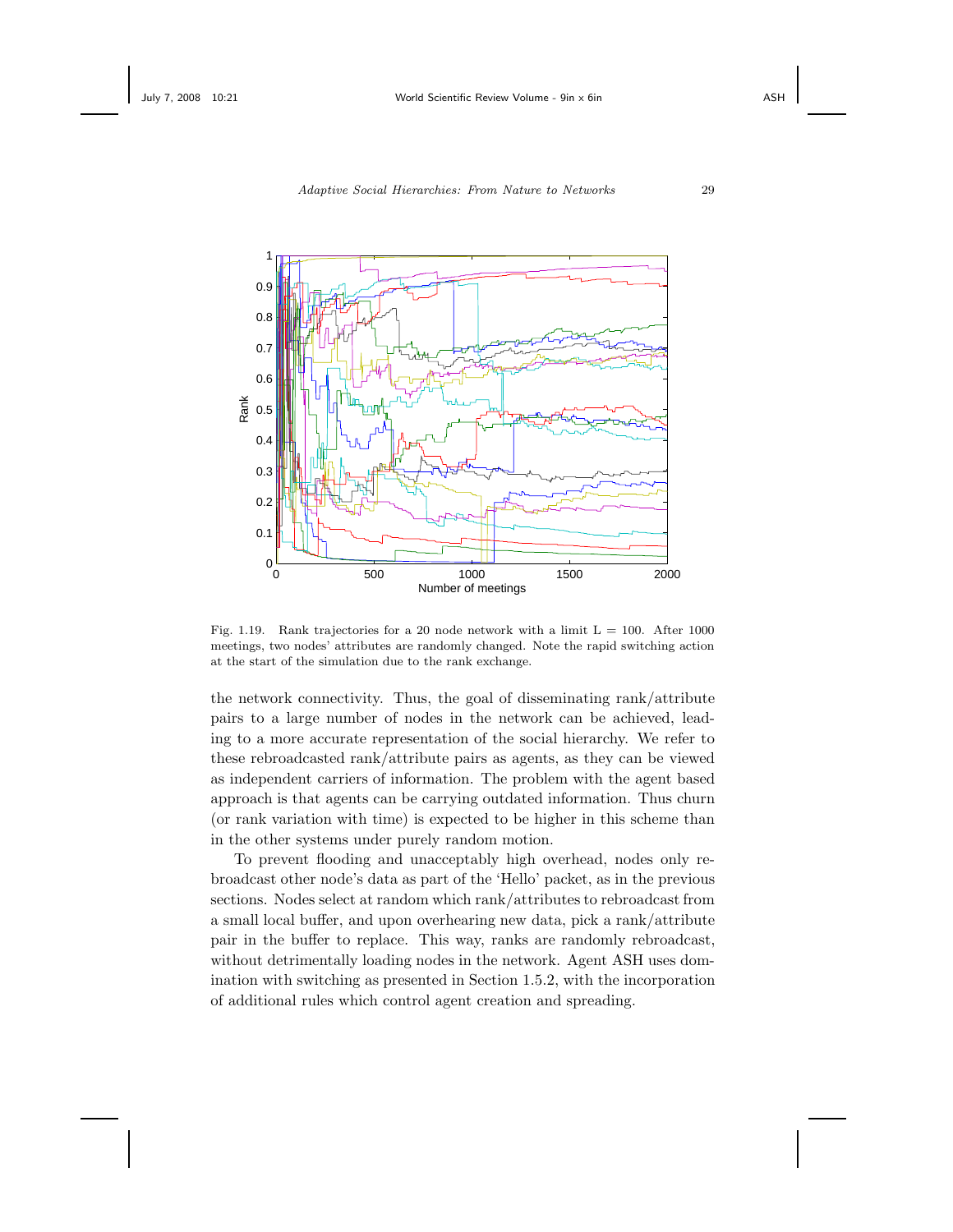

Fig. 1.20. Maximum rank error for the trajectories shown in Fig. 1.19. Note how the error 'spikes' at 1000 meetings when two nodes randomly change their attributes. The error thresholds corresponding to the determination of  $T_{\pm 20\%}$  ,  $T_{\pm 10\%}$  and  $T_{\pm 5\%}$  are shown on the plot as dotted lines.

## **1.6.1.** *Agent Rules*

Each node has a cache of length  $C$  entries. Each entry can store one rank/attribute pair. When nodes broadcast their 'Hello' packets, they send their own rank/attribute pairs as before. However, they now append G 'agents' or rebroadcast rank/attribute pairs from their local cache. Note that  $G \leq C$ . For the case where  $G \leq C$ , not all entries in the cache are rebroadcast. Each entry is thus picked without replacement at random with a uniform probability of  $G/C$ . Obviously, when  $G = C$ , the probability of an entry being picked from the cache is 1.

When a node overhears a broadcasted 'Hello' packet, it can use this new information to update its cache. It randomly replaces entries in its local cache from the rank/attribute pairs sent in the message. There are  $G + 1$  entries in the message, as each node sends its own rank/attribute pair followed by G agent entries. To populate its local cache with this new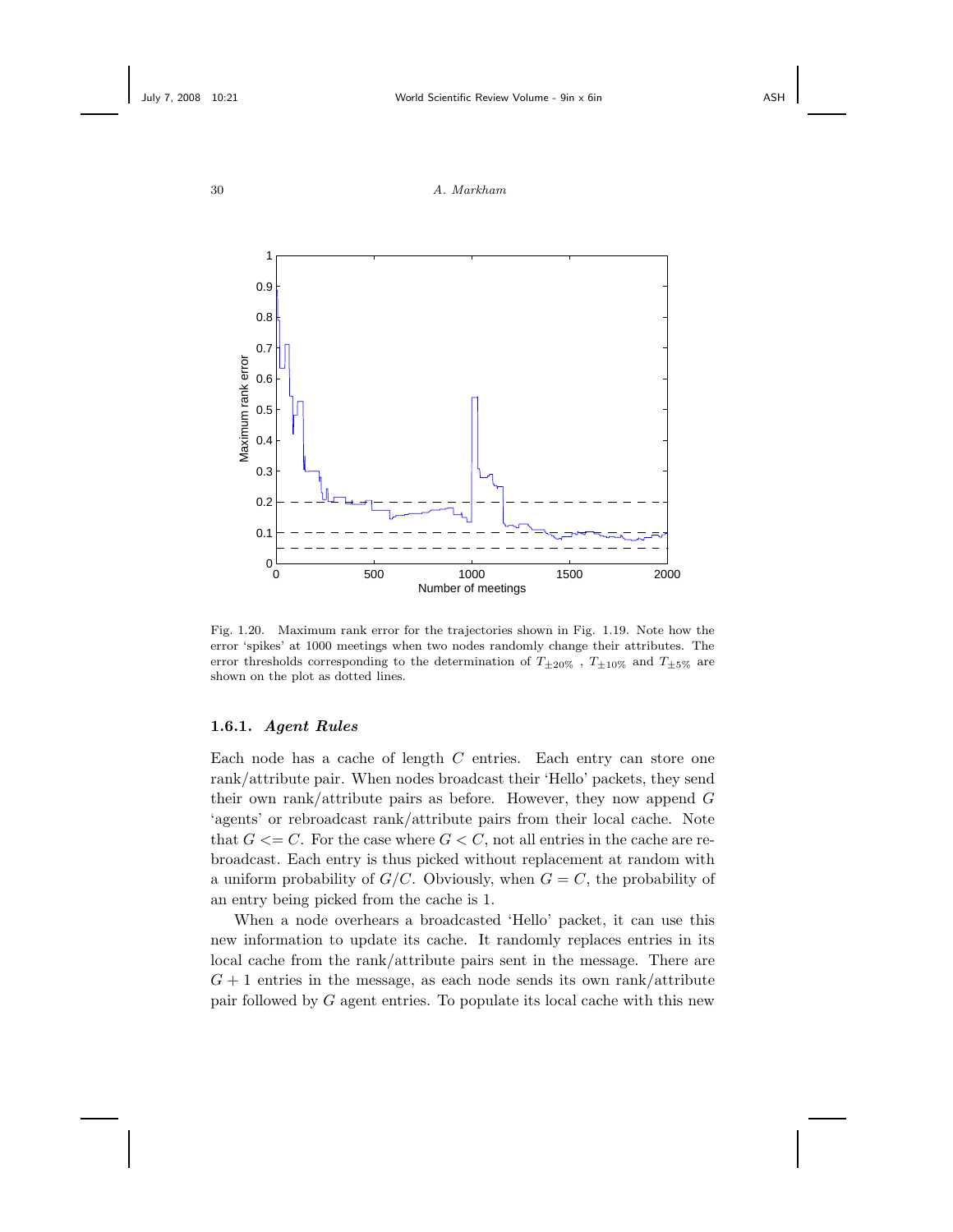

Fig. 1.21. Normalized Rate of Convergence (T*±*10%) against number of receivers for varying number of nodes in the network. The time to converge for one receiver is taken as the base figure of 100%. Note how increasing the number of receivers leads to a rapid decrease in the normalized ROC.

information, the receiving node places each new piece of information into a random slot in the cache. Thus, the local cache is refreshed with new information as it arrives. To prevent the cache from containing repeated information, an entry is only replaced if that node has never seen that particular rank/attribute pair.

The receiving node updates its rank using only the agent information carried in the message. It does not use the neighbouring node's rank/attribute information, as this will lead to bias for frequently encountered peers, distorting the ranking process. This is not to say that a node will never use its neighbour's data. It is possible that it will observe this information indirectly through another node's agent data.

This is a very simplistic approach to using agents to spread information through the network, using no state information carried in the agents to control their spread and route. However, these random agents improve the connectivity of the underlying graph by creating 'pseudo-edges'. This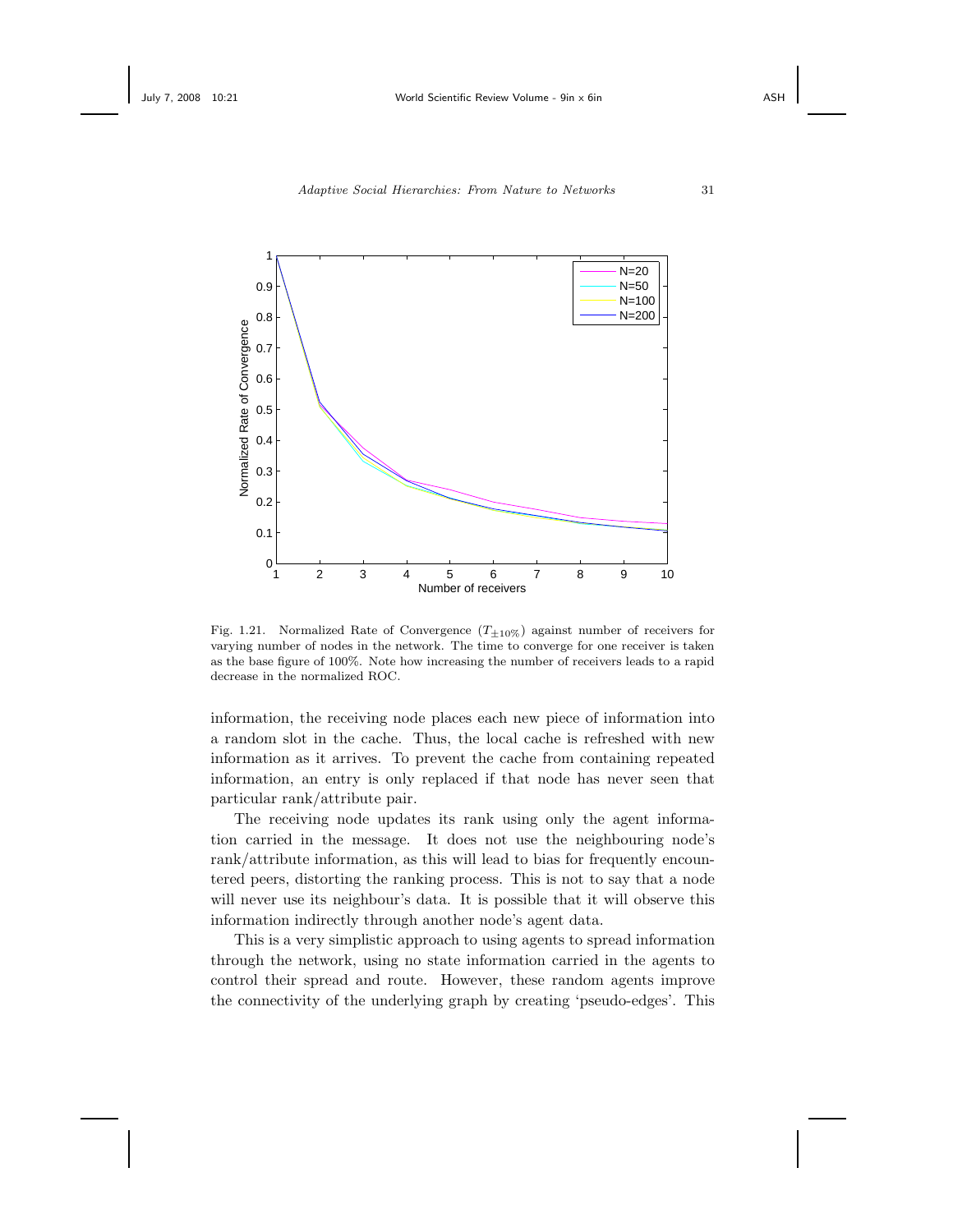

Fig. 1.22. Rate of Convergence (T*±*10%) against number of nodes for pairwise ASH and one-way ASH. For one-way ASH,  $L = 100$  and the number of receivers for each transmission was set to 3.

is shown graphically in Fig. 1.23 which shows the network edge density artificially increased for a 20 node stationary network.

In terms of ASH performance, we compare how Agent ASH is able to form the social hierarchy with how ordinary one-way ASH is unable to discover the nodes in the network, due to a limited horizon. This is shown in Fig. 1.24, where it can be seen that the Agent approach is able to result in a lower error and faster convergence for a 100 node stationary network. This network was generated randomly to be connected with an edge density of 5%. Nodes transmitted 'Hello' packets with a duty cycle of 5%. For the rest of the time, nodes were in receive mode. The cache size, C, was set to 3 entries, and the number of agents transmitted per message  $(G)$  was set to 1. This illustrates that Agent ASH can correctly discover the network ranking with a very modest increase in node resources, even in sparse stationary networks. Agent ASH is not restricted to stationary networks however – in Section 1.6.2 we demonstrate how it functions when nodes are mobile.

Ranking trajectories for a random 20 node connected network with edge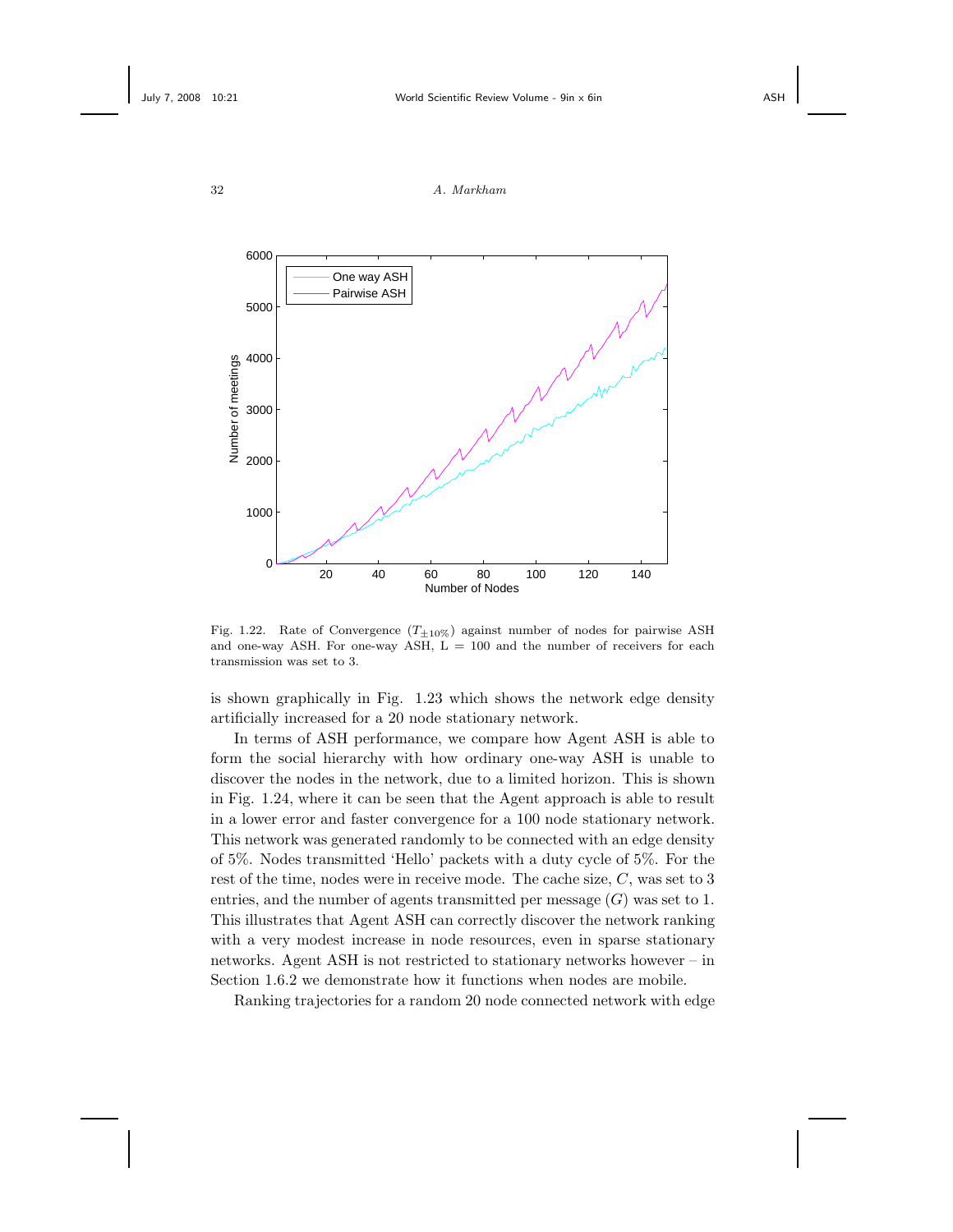

Fig. 1.23. Graphs showing connectivity between nodes for a 20 node network. The graph on the right demonstrates the action of the agents which enable nodes which are not connected to each other to overhear their rank/attribute broadcasts. (a) Direct connections between nodes (indicated by solid lines) (b) Density of connectivity between nodes (line intensity denotes proportion of time edge is present)

density of 10% are shown in Fig. 1.25. In this example, both the cache and the number of agents per message were set slightly larger, to 4 and 2 respectively. The error plot for this simulation is shown in Fig. 1.26 which demonstrates the rapid recovery from the pertubation imposed after 1000 meetings. In this simulation, for fair comparison to the other protocols, one node was chosen at random to be the transmitter.

## **1.6.2.** *Realistic meetings*

In the prior sections, we have assumed that only one node is active and transmitting at any one point. In reality, the way nodes meet is dependent on the underlying mobility model. In a realistic network scenario, it is possible that at any point in time, that no nodes meet or more than two meet (possibly in geographically distinct locations). To account for this, we incorporate the effect of the mobility model into the way nodes meet.

We examine how Agent ASH performs when subject to two commonly discussed mobility models - the random walk model and the random waypoint model. In the random walk model, at each point in time, a node chooses to move to another location that is one-step away. In the random waypoint model, nodes travel in a straight line at a randomly chosen speed until they reach their destination. Once the destination is reached, nodes choose a new destination and velocity and travel towards that. The random walk model exhibits a very slow mixing time, in the order  $O(K^2)$  where K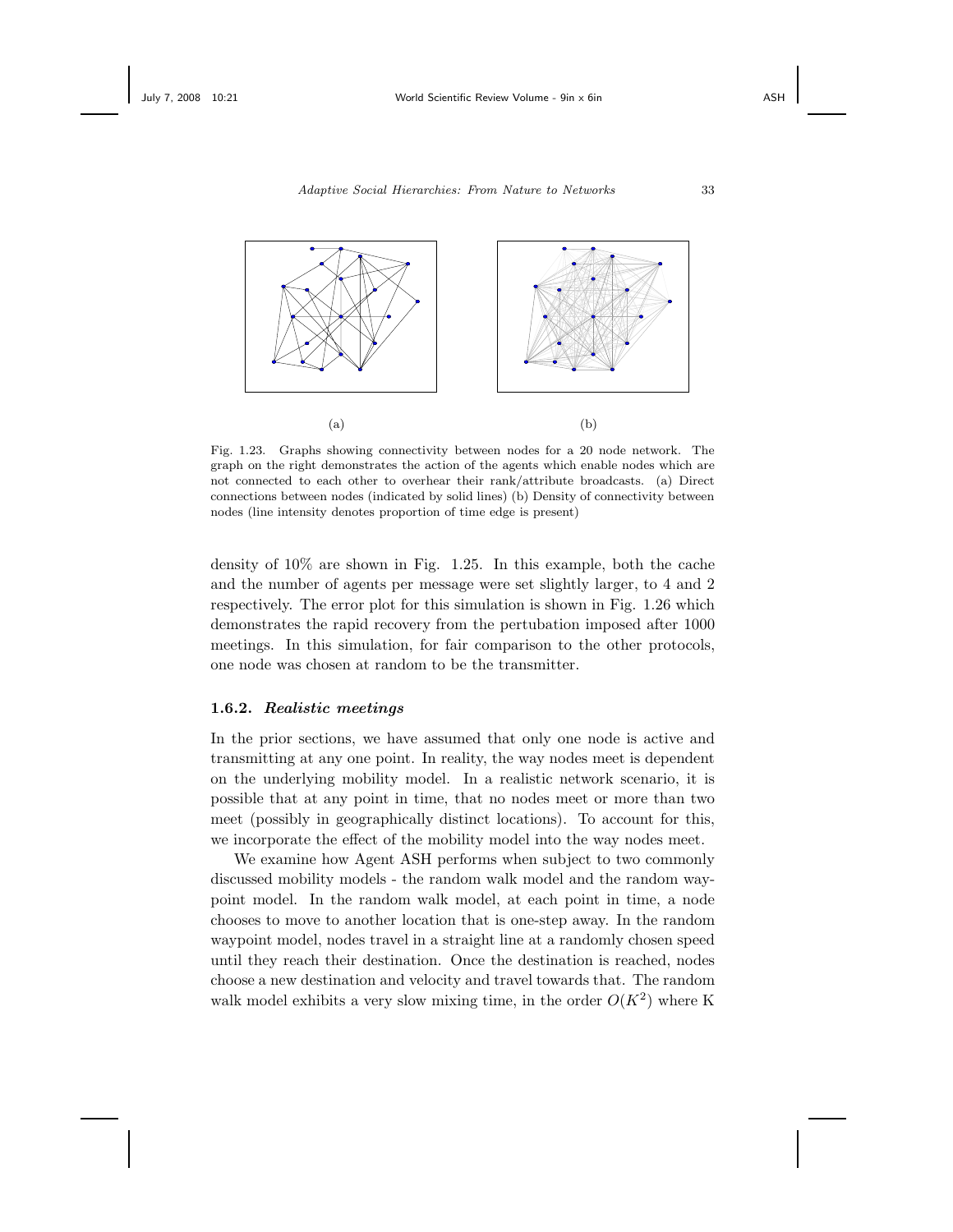

Fig. 1.24. Rank errors for one-way ASH and Agent ASH applied to the same 100 node stationary network. Observe how the error for one-way ASH never drops lower than 0.5. This is as a result of the limited discovery horizon. The error thresholds corresponding to the determination of  $T_{\pm 20\%}$  ,  $T_{\pm 10\%}$  and  $T_{\pm 5\%}$  are shown on the plot as dotted lines. In the simulation,  $L = 500$ ,  $G = 1$ ,  $C = 3$ .

is the length of one side of the simulation area, whereas the random waypoint has mixing times of the order  $O(K)$ .<sup>25</sup> Thus, we would expect the performance of ASH to be worse when subject to the random walk model in comparison to the random waypoint mobility model.

For the random walk model, N nodes are placed on a  $K \times K$  toroidal simulation area. The radio radius,  $U$ , is varied from 5 to 15. The transmission range (along with the number of nodes) controls the connectivity of the network. The rate of convergence is examined for  $N = 50$ ; 100 and 200. We examine the time taken for the system to converge to  $\pm 20\%$  of its final value, and denote this as  $t_{\pm}20\%$ , where the lower case t indicates real time results, as opposed to the number of meetings. To introduce some realism into the MAC layer, we assume that nodes transmit 'Hello' packets 10% of the time. For the remaining time, the nodes are in receive mode. Unless otherwise stated, the parameters for the Agent ASH model were chosen to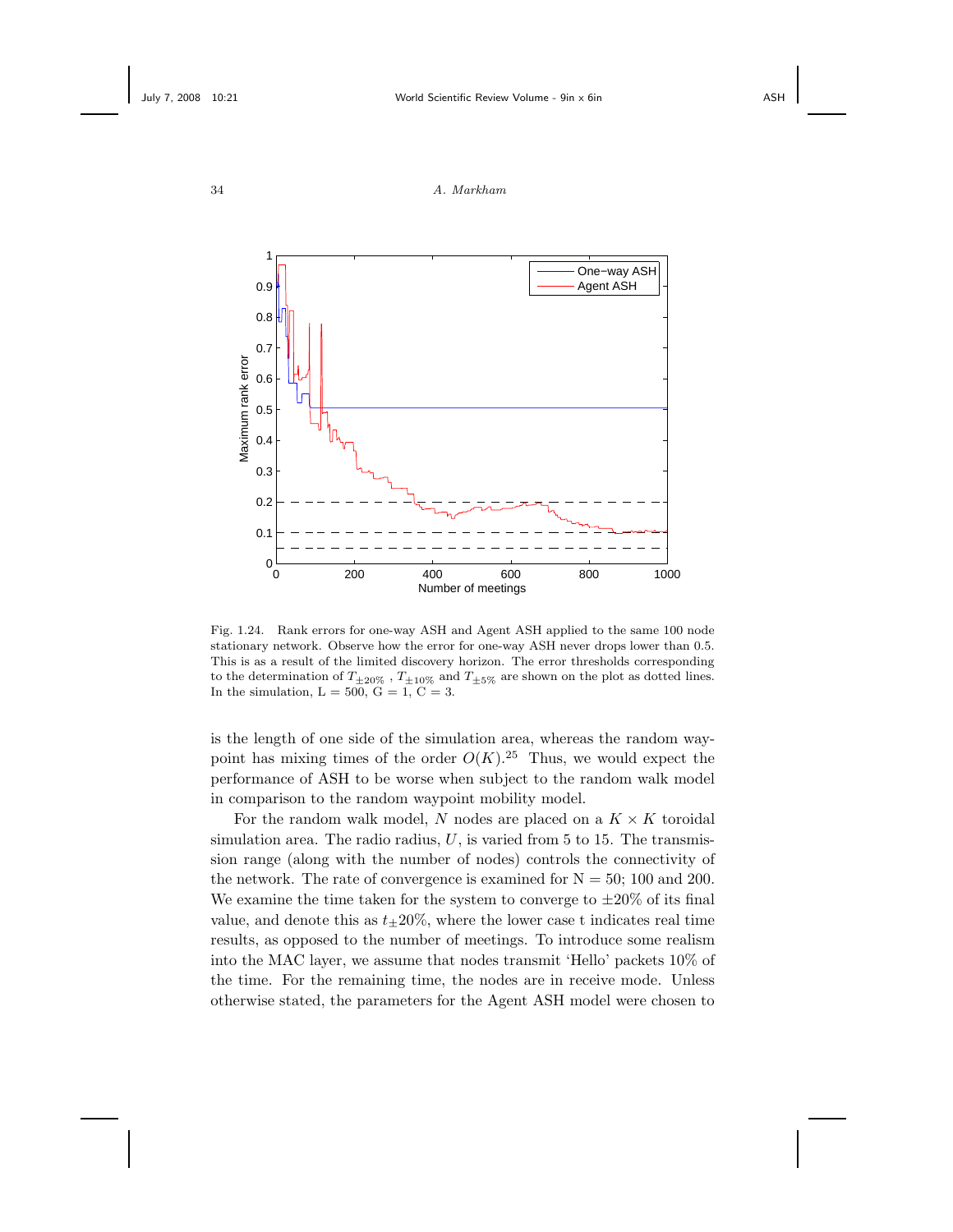



Fig. 1.25. Rank trajectories for a 20 node network with  $C = 4$  and  $G = 2$ , using Agent ASH. After 1000 meetings, two nodes' attributes were randomly changed.

be  $G = 1$ ;  $C = 3$  and  $L = 500$ .

The simulation results for the Random Walk model are shown in Fig. 1.27. The graph shows that the radio range has a large effect on the Rate of Convergence. Increasing the number of nodes has the effect of reducing the simulation time. Contrast this to the previous results from Section 1.4 which showed that an increase in N resulted in an increase in the number of meetings for the system to converge. This demonstrates the scalability of the ranking system - an increase in N actually results in a faster convergence time, as it results in a more dense network.

In the simulation of the Random Waypoint Model, all common parameters are kept the same as the Random Walk. Nodes have a random speed uniformly chosen between 1 and 2 units/s. The results from this simulation are shown in Fig. 1.28. Comparing these results to those of the random walk simulation, it can be seen how the Random Waypoint model leads to faster convergence as it has a faster expected mixing time. Like the Random Walk results, it can be seen that an increase in N results in a decrease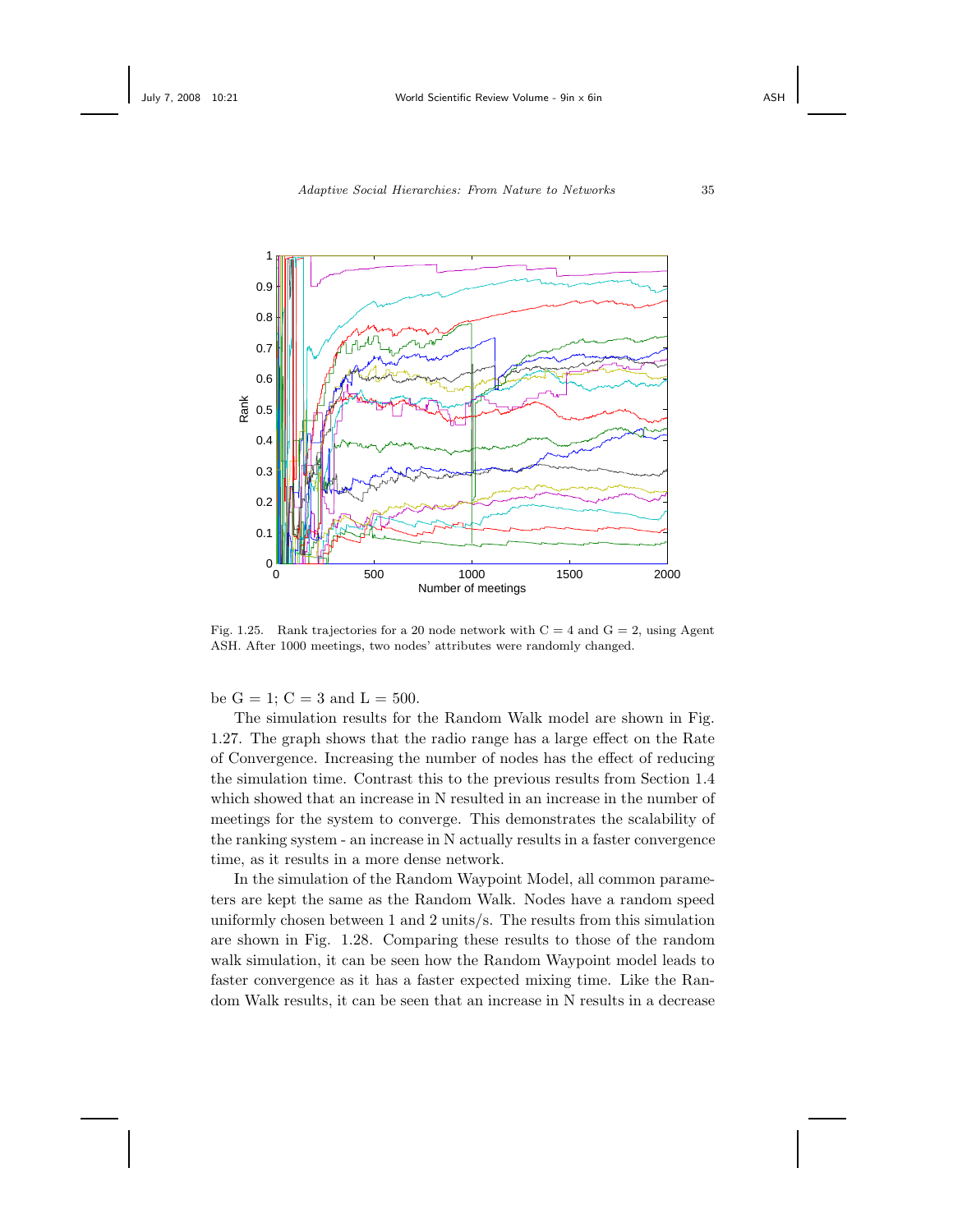

Fig. 1.26. Maximum rank error for the trajectories shown in Fig. 1.25. When the attributes are randomly changed after 1000 meetings, the error sharply peaks, followed by a rapid switching action to correct the erroneous ranks. The error thresholds corresponding to the determination of  $T_{\pm 20\%}$  ,  $T_{\pm 10\%}$  and  $T_{\pm 5\%}$  are shown on the plot as dotted lines.

in the Rate of Convergence.

The Agent ASH algorithm demonstrates that it is possible to sort or order a network according to its attributes, even if the network is purely stationary or subject to mixed degrees of mobility. In addition, only small amounts of local information are used to infer global attribute distribution. ASH piggybacks on top of existing network discovery packets, so does not present a large overhead burden. Now that we have described various methods of forming a social hierarchy, we now consider how to use this information for network control, access, management and routing. First though, we examine some common network attributes.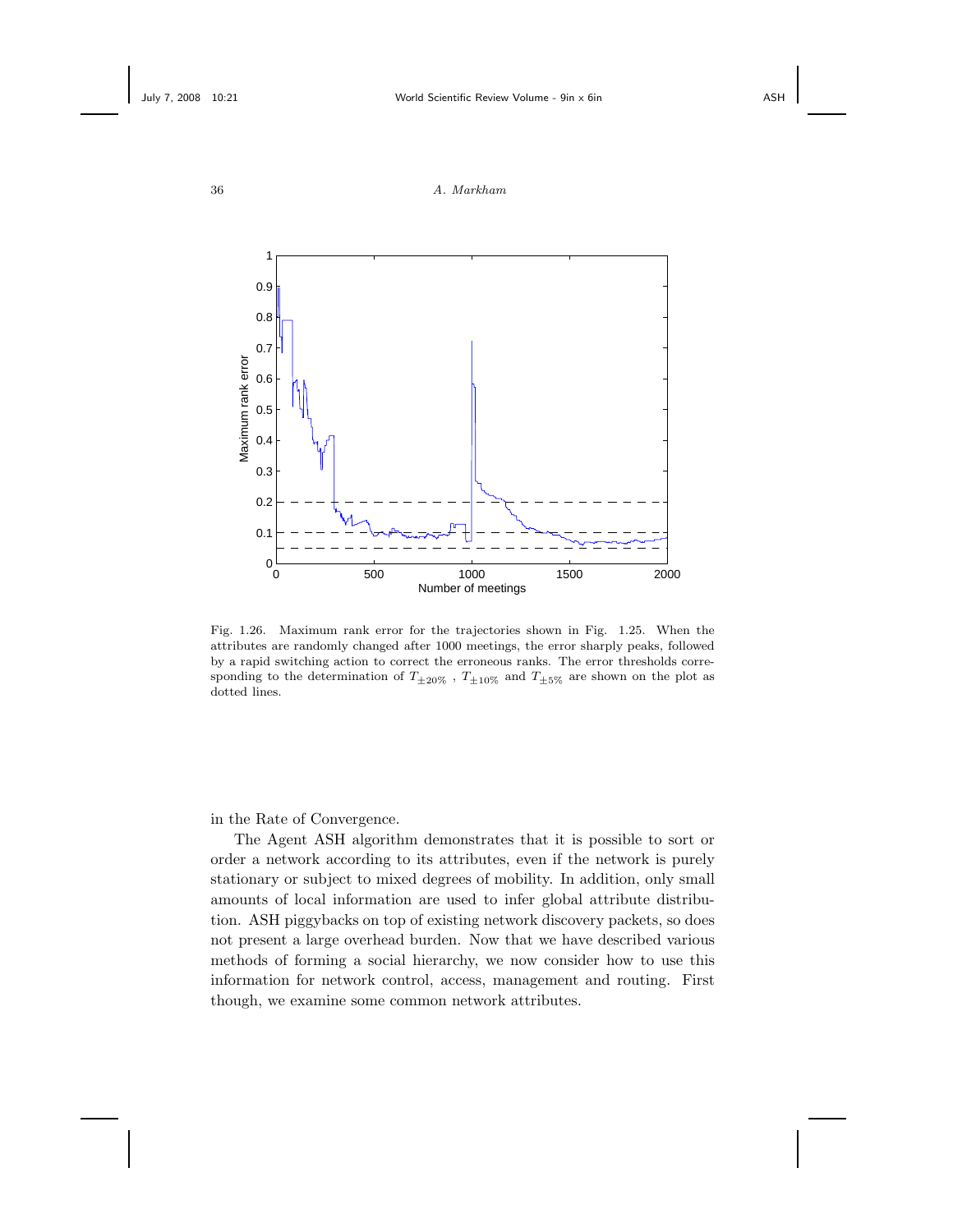

Fig. 1.27. Rate of convergence to t*±*20% for the Random Walk Mobility model for different numbers of nodes. Note how the radio radius (U) has a strong impact on the ROC, as it alters the connectivity of the graph.

# **1.7. Suitable attributes to rank**

Any network parameter which can be measured on a node-by-node basis can be ranked in the global sense using one of the ASH ranking methods. Suitable attributes are obviously ones which have a direct and useful impact on network performance and control. We present a few useful attributes, which we will later use in Section 1.8 to demonstrate the power and flexibility of the ASH philosophy.

# **1.7.1.** *Energy/Lifetime*

Of prime importance in deeply embedded and remote networks is energy, and coupled to that, rate of use of energy. This is reflected in the vast number of energy aware network routing protocols (refer to<sup>26</sup> and<sup>27</sup> for more information). Nodes, depending on their hardware capabilities can measure their energy reserves and usage, in an absolute sense (such as 100J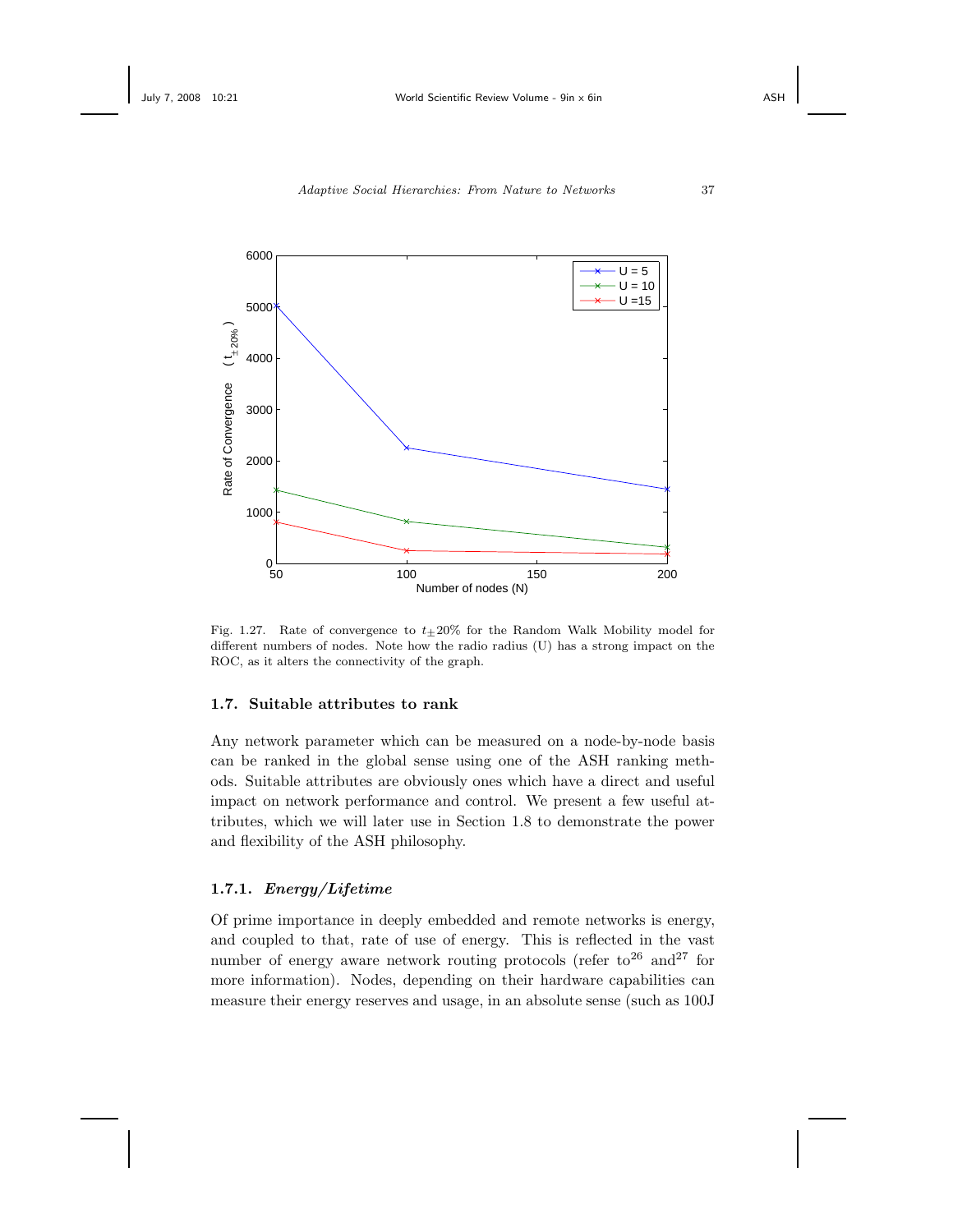

Fig. 1.28. Rate of convergence to t*±*20% for the Random Waypoint Mobility model for different numbers of nodes.

50 100 150 200

Number of nodes (N)

remaining). However, it is also possible to estimate energy usage in software (for example using the Contiki Operating System<sup>28</sup>), and knowing the size of the battery that the unit is equipped with, determine the remaining amount of energy. A node with a large amount of energy in relation to its peers can be expected to survive longer in the network. However, this assumption of survival is made under the pretext that all nodes consume energy at the same rate. Thus, a more useful indicator is estimated node lifetime, based on a long term average of prior energy usage and current reserves.

A composite indicator of lifetime and connectivity can be formed from the lifetime of the path to the sink. The lifetime of the path can be regarded as the expected lifetime of the node with the lowest energy along the path, as this is the likely point of failure. To incorporate the distance from sink to source, the minimum path lifetime is decreased by a factor with each hop. The amount by which the minimum path lifetime is decreased controls whether shorter paths that travel through low energy nodes are favoured

### 38 *A. Markham*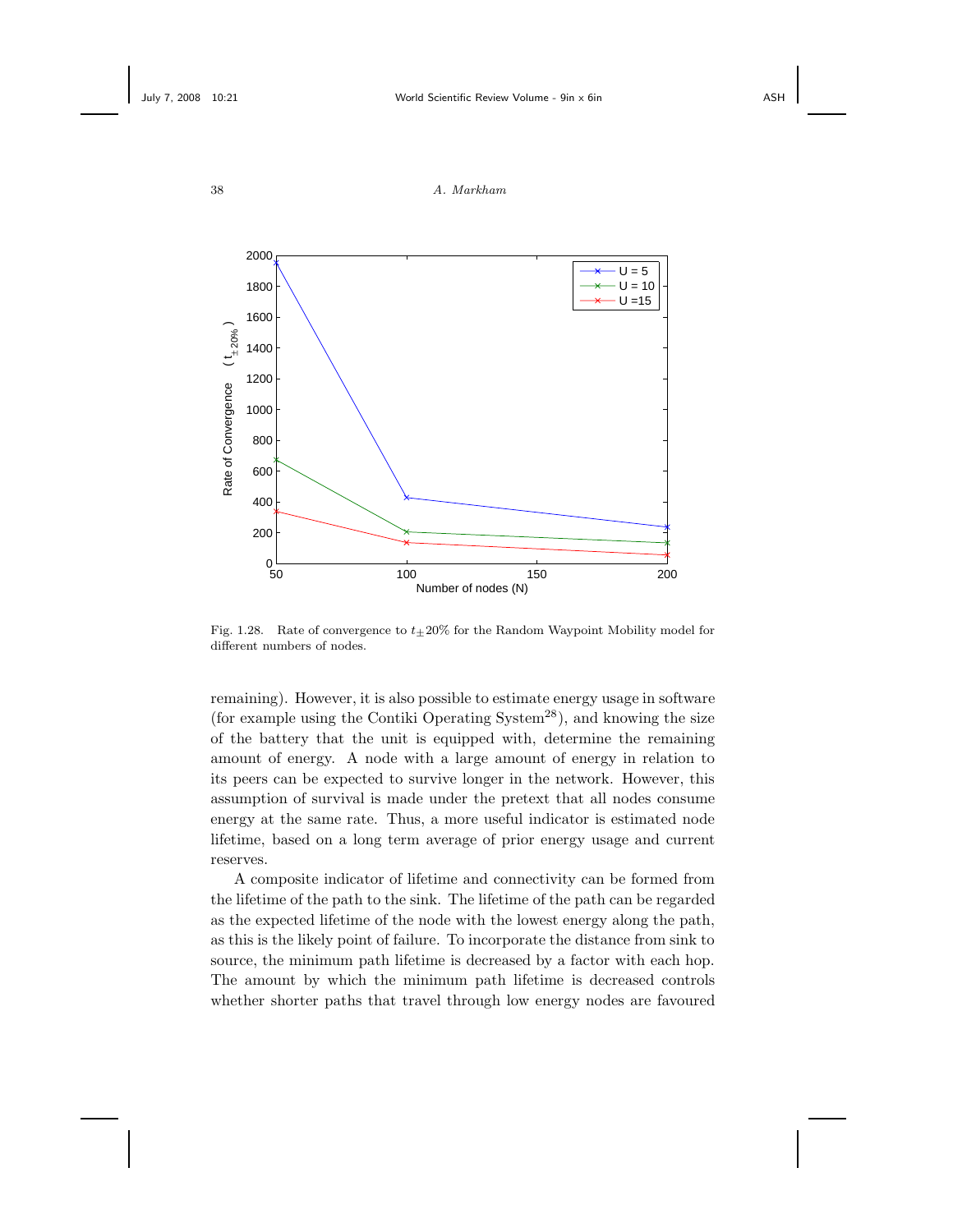over longer paths which avoid low energy nodes. This metric is similar to the Conditional Battery (MMCBR) protocol proposed by Toh.<sup>29</sup>

# **1.7.2.** *Connectivity*

The purpose of a wireless network is to transfer information from source to sink, through intermediate nodes. The purpose of a routing protocol is to deliver the data along the 'best' possible path, where the desirability of each path depends on some underlying cost function of suitability (such as delay, hop count or redundancy). In a network for information delivery, nodes need to send information to base-station(s). At each hop, data should be sent to a node which is 'closer' to a base-station. Lindgren et al. present a method of evaluating transitive connectivity to a base-station,  $30$  which is based on the observation that if A and B frequently meet, and B and C frequently meet, then A and C can be regarded as being transitively connected through B. In static networks, the conventional hop-count metric can be used a measure of connectivity.

Another metric which impacts the delivery of information is the local traffic density. In regions of high traffic density, it would be expected that collisions will be more frequent. Nodes can assess the local error rate, possibly by monitoring how many of their transmissions fail. This information can be used to build a ranking of the expected congestion in the network. Data can be sent along paths where the expected congestion is low, thus balancing traffic across the network.

# **1.7.3.** *Buffer space*

Depending on their physical memory size and their role within the network, nodes will have varying amounts of buffer space available for messages from other nodes. This can be ranked, although the ranking would be expected to be very dynamic as buffers are cleared upon successful delivery. A long term average of available buffer space would possibly be a better metric of delivery rate.

# **1.7.4.** *Functions of attributes*

Ranked attributes do not need to be based on a single measure of network performance, but can be a composite of multiple attributes, weighted in various ways. There are many ways of constructing a combined attribute. Context Aware Routing (CAR) combines attributes to form a single weight-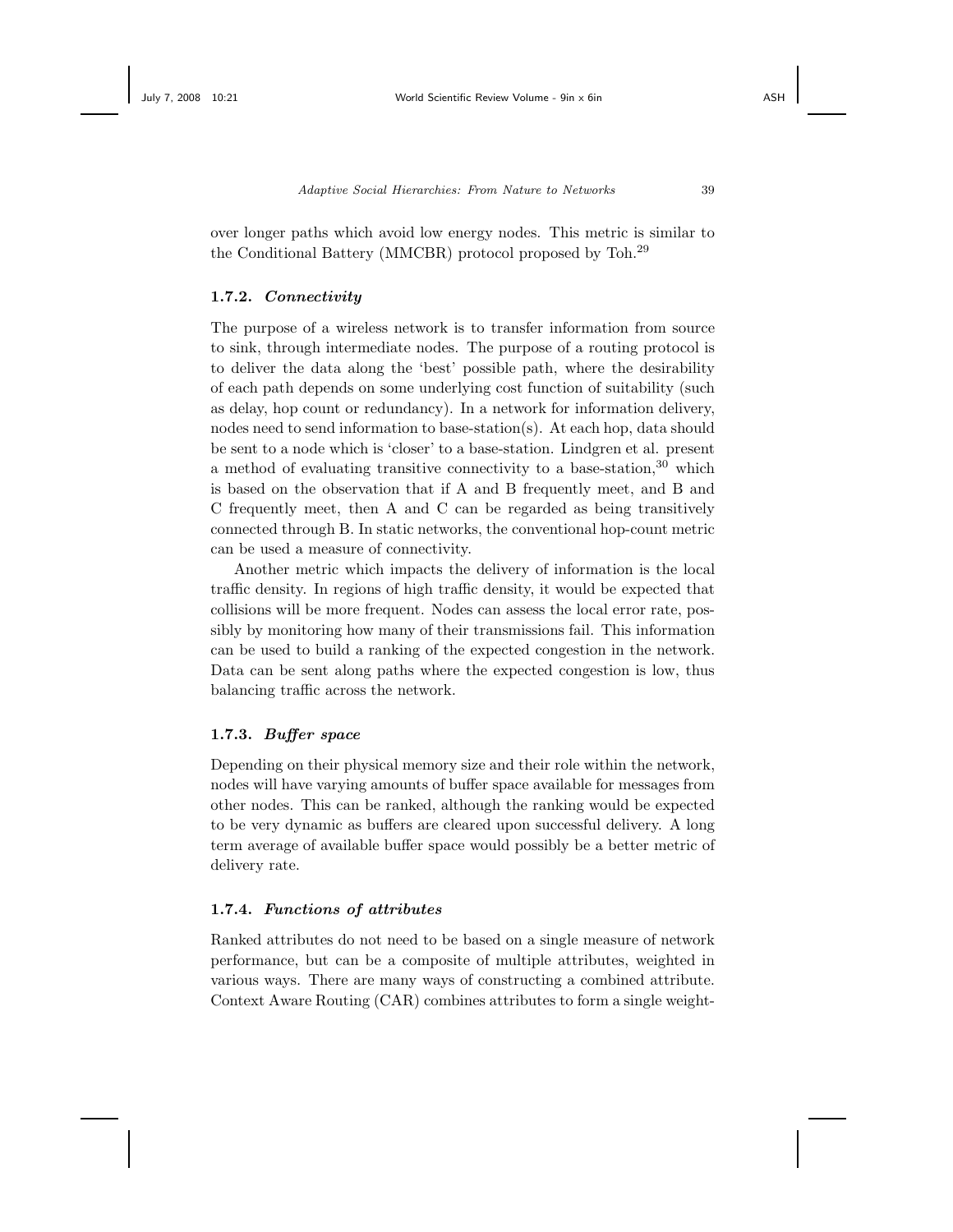ing.<sup>31</sup> Of particular interest with the CAR approach is that the availability and predictability of the various attributes is incorporated into the weighting procedure.<sup>32</sup> The ranking process can be performed on the combined attributes, or ranked attributes can be combined (and further ranked if necessary).

# **1.7.5.** *Levels and loops*

In a practical network scenario, a node needs to decide whether to send a message to another node based on the difference in their ranks. If a node sends its data to another node with a greater rank, this can lead to an explosion in traffic. In addition, there is the possibility of data forming a loop as the rank of the host varies over time.

To address these issues, we quantize the rank into L discrete levels. As all the ASH methods presented in this Chapter generate linear hierarchies, it can be easily seen that each level (or bin) will contain N/L nodes. Assume that traffic is generated at a rate of  $\lambda$  messages per unit time, and nodes only send messages to nodes which have a greater level. The traffic density of the lowest nodes in the level is  $D_1 = \lambda$  as they will only forward the packets they generate, and not route any other traffic. A level 1 node will send its messages to any node with a higher level. There are  $L - 1$  levels that are higher, and they will thus each expect to receive (and subsequently be responsible for forwarding)  $\lambda/(L-1)$  messages. Thus, in general, we can express the traffic density at each level in the hierarchy using the recursive equation

$$
D_k = D_{k-1}(1 + \frac{1}{L - k + 1}),\tag{1.16}
$$

where  $1 \leq k \leq L^{33}$ 

This can be simplified to obtain an expression for the traffic volume at level k

$$
D_k = \frac{\lambda L}{L - k + 1}.\tag{1.17}
$$

This important result shows that traffic density is *independent* of the number of nodes in the network, and only related to the number of levels in the quantized hierarchy. This demonstrates that the ASH framework results in good scalability by controlling traffic density.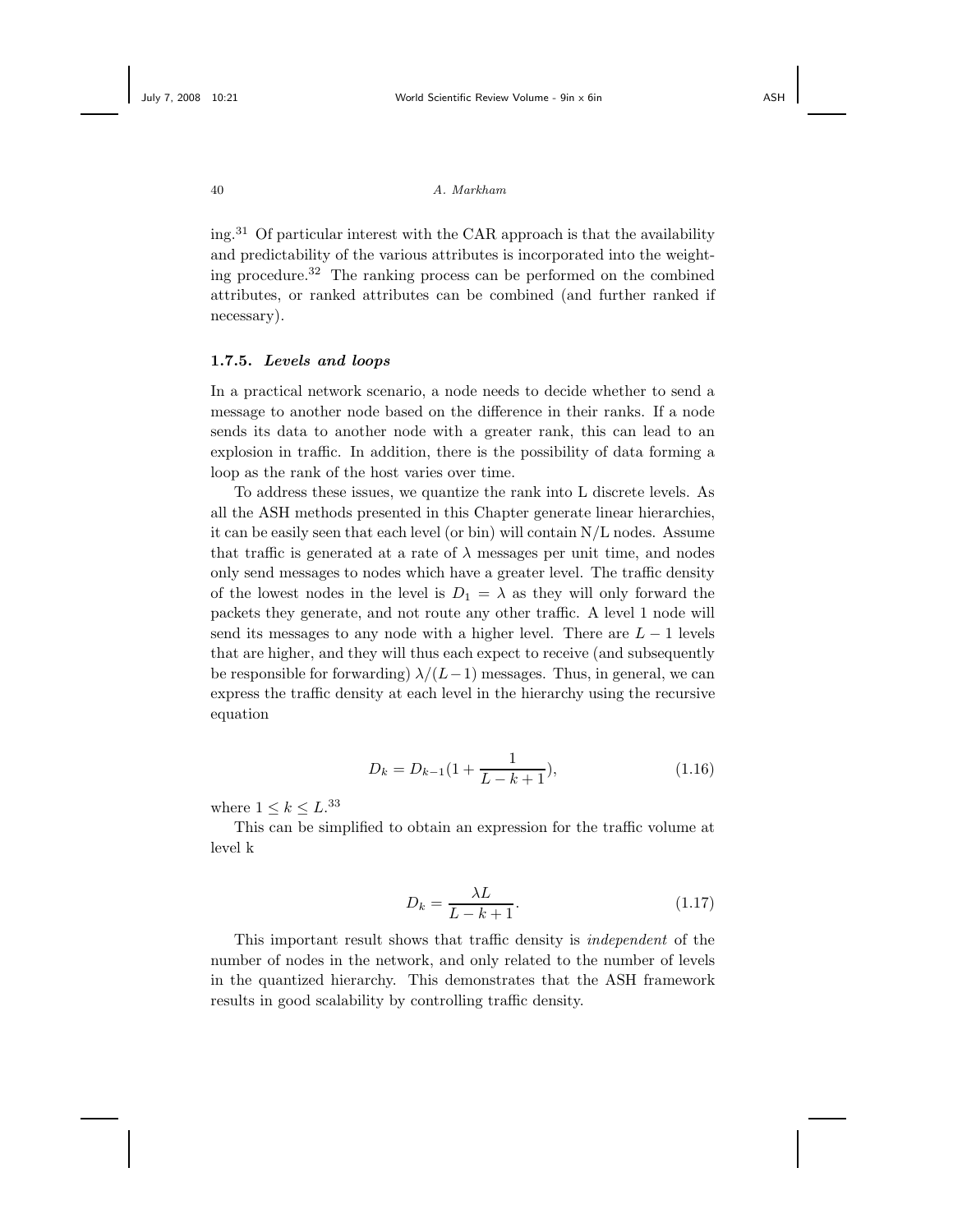To prevent packets from looping through the hierarchy, in the event of dynamic ranks, packets can be tagged with the rank of the node which sent the data to the current node. As packets can only ascend the hierarchy this means that loops cannot form.

## **1.8. Example scenarios of ASH**

We now show how ASH can be used as an underlay to enhance existing protocols and also to form a cross-layer protocol in its own right. For reasons of space, we omit any simulations, but rather discuss how ASH can be used to improve the behaviour and functioning of protocols.

# **1.8.1.** *Enhancing Spray and Focus*

Spray and Focus<sup>34</sup> is a multi-copy controlled replication routing protocol. Routing is divided into two phases. The first phase, Spraying, creates multiple copies of a message around a source. There are different ways of undertaking the spraying, but the authors show that binary spraying is optimal.<sup>34</sup> In this situation, given that L distinct copies are to be created, the source will hand over  $L/2$  copies to the first node it meets, keeping  $L/2$ for itself. At each point in time, a node can hand over half the remaining copies of the message, until there are L nodes in the network, each carrying a single copy. In the original version of this protocol, Spray and Wait,<sup>35</sup> nodes then performed direct delivery to the sink of the information. However, in the most recent version, nodes enter a Focus phase, where data is forwarded along a utility gradient towards the sink. A timer indicating the time of last contact with the destination is used as the utility parameter. To capture transitive connectivity, the timer value is updated if a node meets an intermediate node which was recently in contact with the destination. The use of the focus phase dramatically reduces delivery latency, whilst maintaining the benefits of controlled replication.

The details of the Focus phase are as follows. A node sends its local copy of a message to another node, if and only if the utility of the receiving node exceeds the sending node by a certain threshold,  $U_{th}$ . Clearly, the choice of this threshold is critical. If it is too large, then messages will rarely be forwarded closer to the destination, leading to increased delivery delay. Conversely, for a small threshold, a message can possibly be forwarded many times before reaching its destination, leading to resource exhaustion. Tuning the threshold parameter can be done at run time by the user, but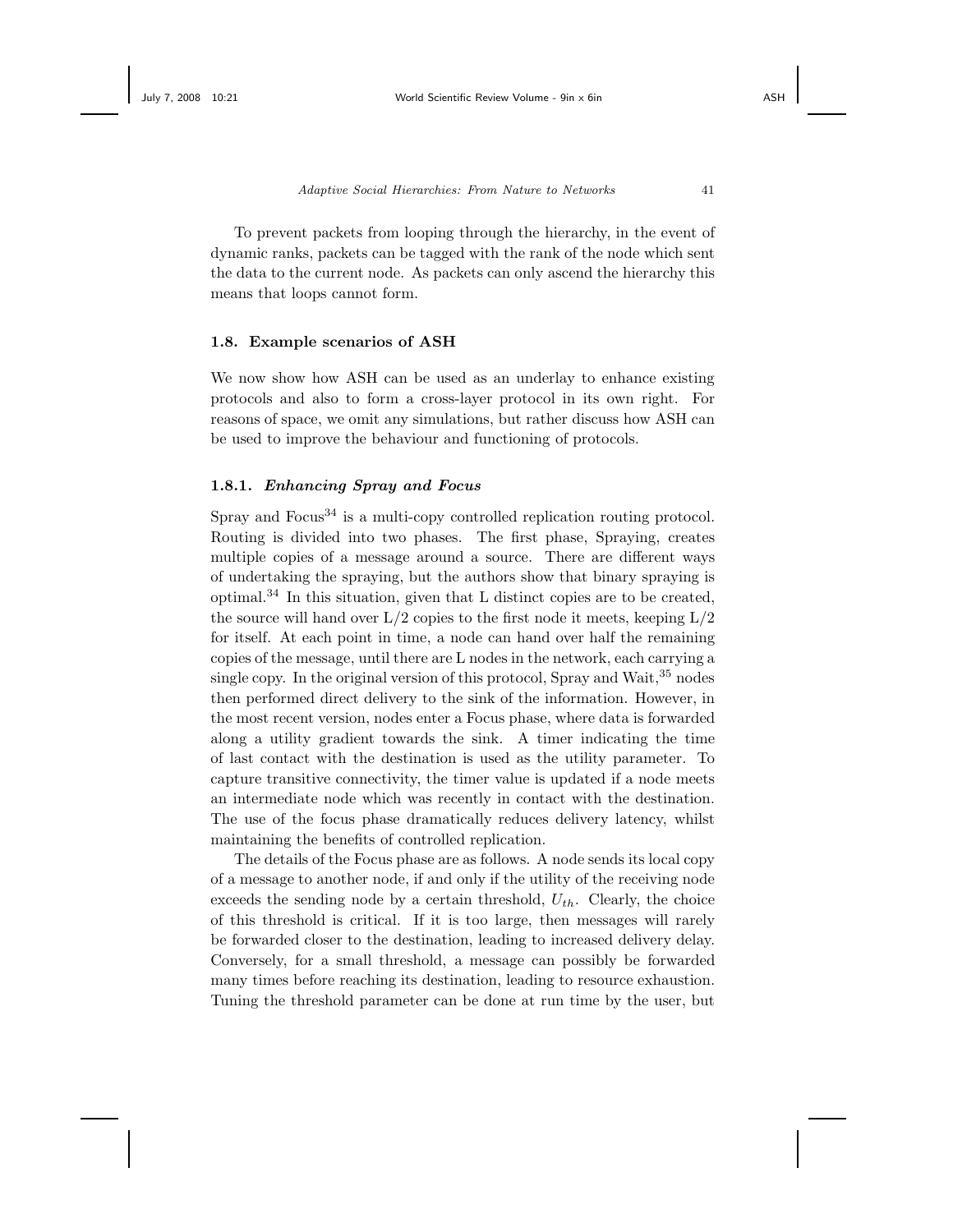is likely to be time-consuming. Rather, by ranking the utility values, the choice of the threshold can be made independent of the underlying mobility model. Thus, using ASH as an underlay on this protocol will simplify the choice of the tuning parameter by making it scalable across wide attribute values.

## **1.8.2.** *Enhanced Context Aware Routing*

Musolesi and Mascolo presented Context Aware Routing (CAR), which is a utility based routing protocol for intermittently connected networks.<sup>31</sup> In CAR, nodes evaluate their 'utility' which is a metric indicating the usefulness of a node in terms of network specific parameters such as connectivity or energy level. These different parameters are combined to give a single utility value for each node in the network. One of the main contributions of this work was the idea of predicting future values of the utility, using Kalman filters (or the reduced form of a Exponentially Weighted Moving Average).

A more recent work considered the application of CAR to sensor networks with mixed mobility (so called  $SCAR^{36}$ ). In this scenario, sources of information (which can be fixed or mobile) deliver information to sinks (which can also be fixed or mobile). As connectivity is intermittent, information is buffered at intermediate nodes which are more likely to be able to forward the data to a sink. Note that data can be delivered to any sink. To reduce the delivery delay, messages are replicated to multiple neigbouring nodes before forwarding along the utility gradient towards the sinks, in a similar manner to Spray and Focus.<sup>34</sup>

Three measures of context information are used to decide on routing. The first, is the change rate of connectivity (CRC) which essentially is a metric of the change in the local connectivity graph, a measure of relative mobility through the network. The degree of colocation with the sink is proposed as the second measure of utility. Lastly, the remaining battery level. The battery level is the proportion of remaining energy, relative to the initial battery level. Clearly, this protocol does not handle heterogeneity in initial battery level. By using the ASH framework, the energy level can be ranked on the interval [0;1], regardless of the distribution of energy in the absolute sense.

The absolute level of energy is ranked using ASH, and then the energy ranking is used to construct the utility parameter. Thus, the introduction of the simple ASH protocol as an underlay vastly increases the scope of SCAR,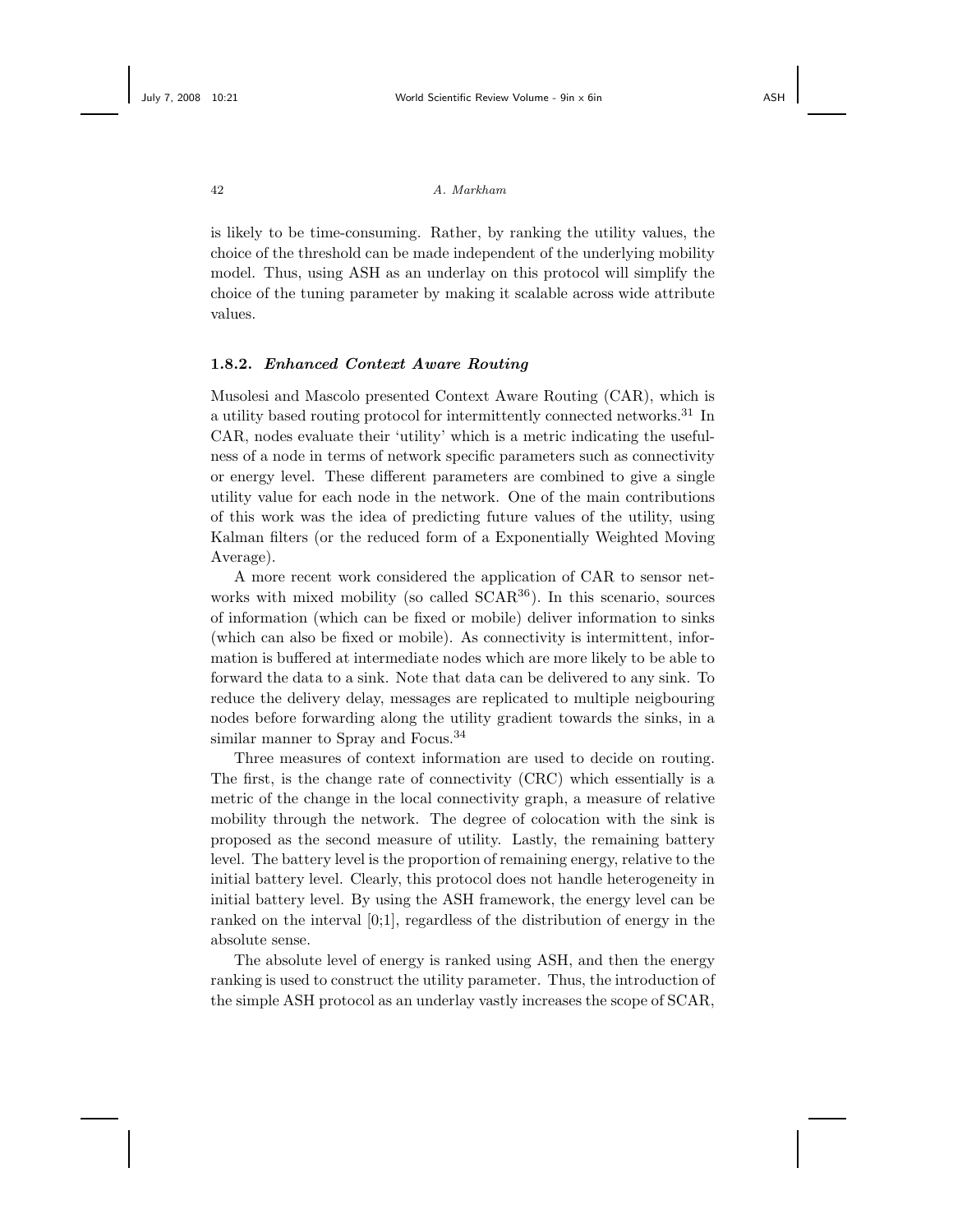allowing it to be used in networks with widely heterogeneous distributions in energy. It should also be noted that ASH can also be used to rank the calculated utility, as SCAR also has a threshold value,  $\zeta$ , which is used to control replication.

## **1.8.3.** *A simple cross layer protocol*

In this example we demonstrate how network information can be used at all levels of the traditional network stack, collapsing the strict segmentation, leading to a simpler implementation. We rank both energy and connectivity separately and use the ranked data throughout all the levels of the network stack.

### 1.8.3.1. *Medium Access*

Nodes with low ranks both in connectivity and energy are not active in network tasks such as routing and replication. They essentially act as leaf nodes, only injecting packets into the network. As a leaf node is not required to route other node's packets, there is no cause for it to ever attempt to listen for other node's data transmissions (it does still need to observe 'Hello' packets in order to maintain its correct rank). In addition, due to its scarce resources, it should not have to compete equally with higher ranked nodes for access to the medium. Furthermore, as packets can only ascend the hierarchy, there is no point in a low ranked node listening to a high ranked node's transmission. We present a simple slotted MAC scheme to demonstrate how ranking can result in a sensible preferential access to the shared medium. This is shown in Fig. 1.29 which shows the behaviour of each node in its assigned slot. This is only one possible arrangement of slots. A more realistic approach might be to have wider or more slots for higher ranked nodes as they spend more time on the medium as they will have a greater amount of data to send. The scheme does not have to be slotted (relaxing the requirement of synchronization), but can also be made into a random access protocol, where the probability of listening to the medium is based on the node's level.

## 1.8.3.2. *Routing and Replication*

We now show one possible method to control data delivery in a network ranked by ASH. Low ranked nodes perform direct delivery to higher ranked nodes. High ranked nodes share information amongst themselves, epi-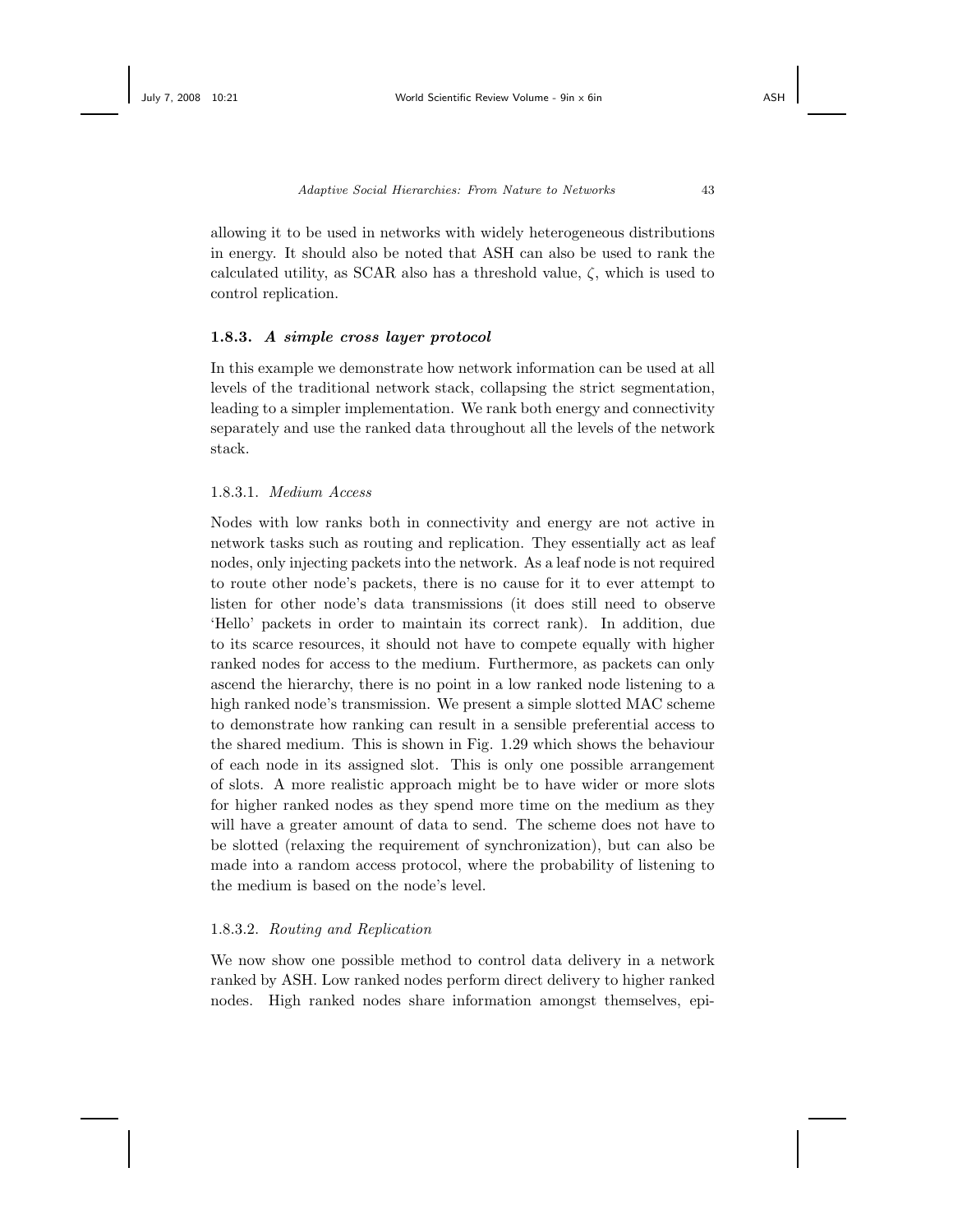

Fig. 1.29. Slotted MAC organisation example for a 5 level network. Based on their level, nodes choose what action to take in each slot. Note that the lowest level nodes spend the majority of their time in low power sleep mode.

demic style. Thus, replication and delivery is controlled according to rank. Clearly, duplicating a message across low level nodes does not achieve any useful redundancy, as these nodes are not active in disseminating information and are likely to be severely resource constrained compared to their higher ranked peers. Thus, messages are replicated with a probability that increases with node level. Hence, delivery amongst low level nodes will resemble direct routing (with low traffic overhead, but high latency) and delivery between high level nodes will resemble epidemic routing (with high traffic overhead and low latency).<sup>37</sup>

The probability of a level k node sending a message to a level j node is given by

$$
p_{send} = p_t : j = k
$$
  
\n
$$
0 : j < k
$$
\n
$$
(1.18)
$$

where  $p_t$  is the horizontal (i.e. across the same levels in the hierarchy) transmission probability. Once the message has been sent to a higher level node, the node can either keep the message or delete it. The probability of a level k node keeping a sent message for future replication is given by

$$
p_{replicate} = r^{L-k+1} \tag{1.19}
$$

where  $r$  is a parameter that controls the degree of the replication. This equation results in a probability of keeping a message for future replication that increases with level in the hierarchy. The value of  $r$  affects the expected number of copies present in the network.

To prevent thrashing due to rank promotion and demotion due to attribute changes, packets are not allowed to descend in rankings, even if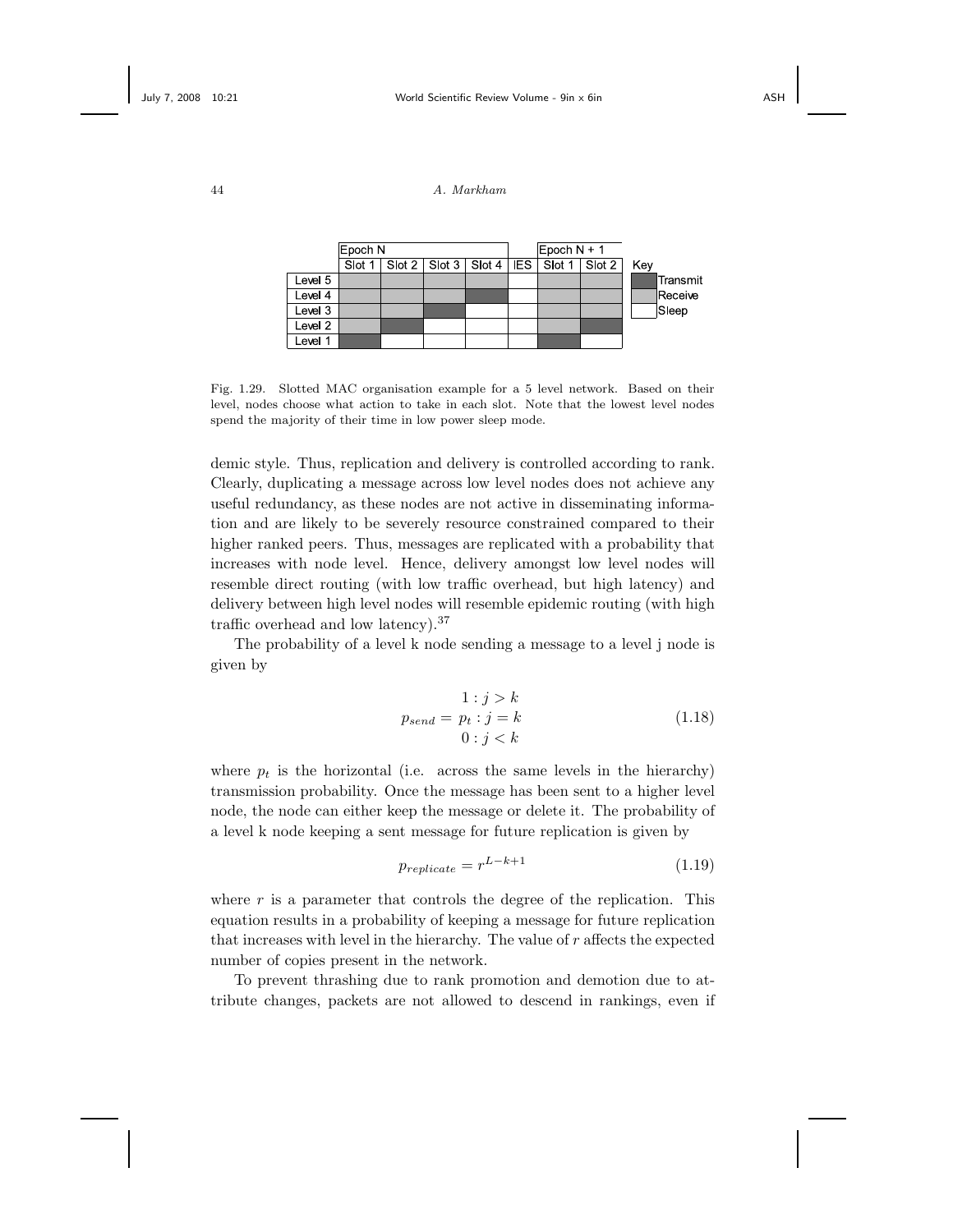the host's ranking has dropped. This prevents issues with packets forming loops in the hierarchy, leading to rapid network exhaustion.

## 1.8.3.3. *Application*

Information about the node's local variables, such as energy and connectivity can also be used at the application layer. A node with a low ranking in energy is likely to expire sooner than once with a high energy ranking. Thus, based on the energy ranking, the application running in the node can shut down or throttle back energy consuming tasks. For example in a GPS based system, the GPS receiver consumes a large amount of power. To conserve energy, the sampling rate of the system can be reduced, leading to a greater node lifetime at the cost of location resolution. The application can also use lossy compression algorithms to reduce the volume of data that needs to be sent over the radio medium. The amount of compression can be controlled by the rank in the hierarchy.

## **1.9. Related Work**

The primary contribution of this work is the presentation of methods that can be used to rank heterogeneous attributes in a network into a relative framework. As such it is complementary to many routing protocols as it can act as a network underlay, enhancing their performance.

The idea of using hierarchies in networks is not a new one, but to the best of our knowledge this is the first work that has considered the general situation of how to dynamically cast any measurable resource into a network wide ranking system. Many networks use hierarchies that are imposed at design time. These are akin to the static hierarchies discussed in Section 1.2 where there are gross differences that result in a pre-defined social structure. In the Data Mule structure, there are three classes of nodes - low energy stationary nodes, high capability mobile nodes and base-stations.<sup>22</sup>

Some network hierarchies are dynamic. For example in the Low Energy Adaptive Clustering Hierarchy (LEACH), a node is selected from a small group to act as a 'cluster-head' which is responsible for relaying the combined information of the local group.<sup>38</sup> As nodes age, the role of clusterhead is rotated amongst the group. This two-level hierarchy is an example of a despotic or totalitarian structure. Other cluster based schemes have improved on the performance of LEACH, yet still retained the two-tier structure.<sup>39</sup>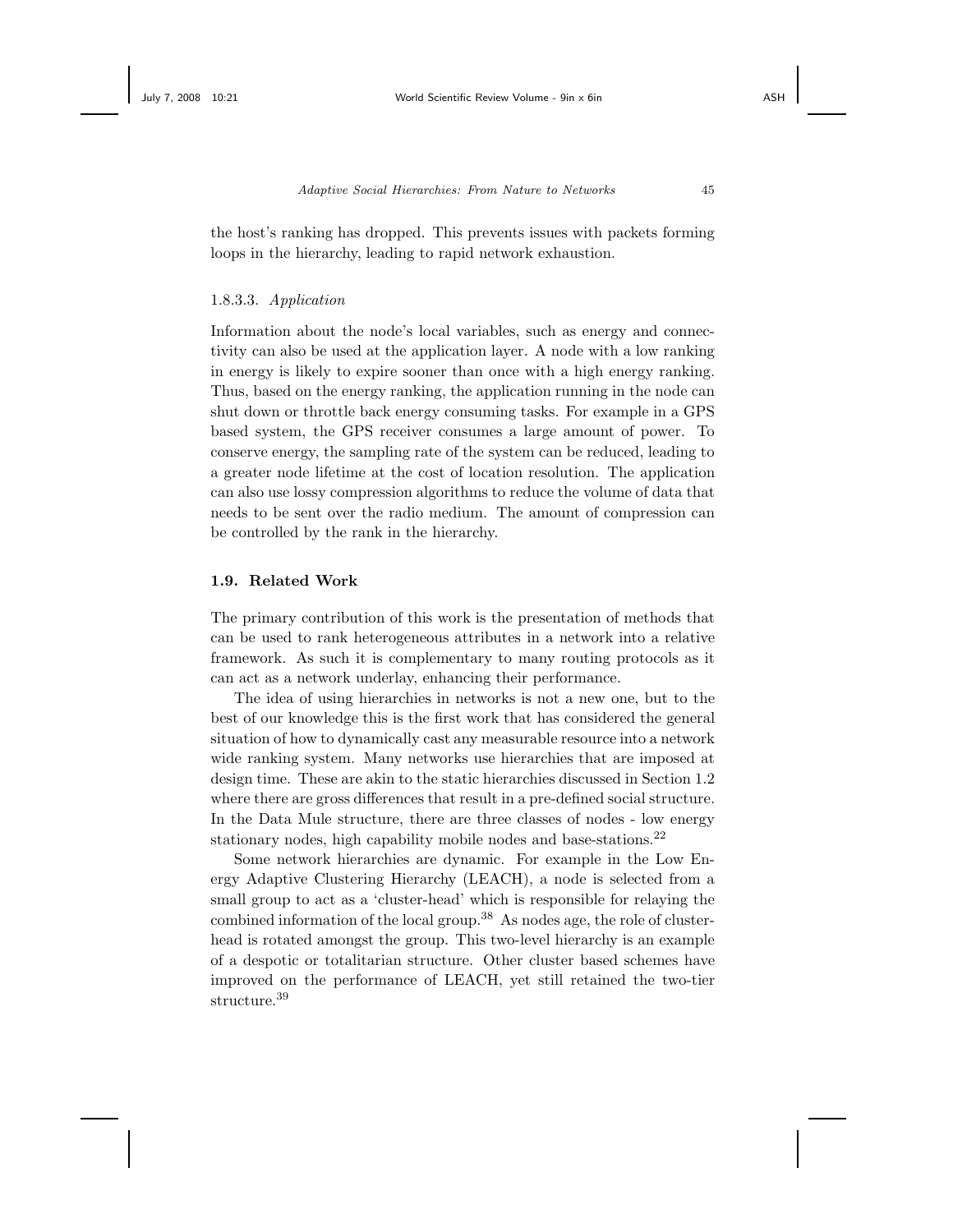The work that is most closely related to ours is the role assignment algorithms of Römer et al,  $40.41$  In this scheme, nodes decide on their role within the network based on information acquired from their local neighbourhood, by populating a cache of node properties and running node assignment rules based on their cache. Their algorithms were explicitly designed for stationary networks, as a change in the neighbourhood would result in a cache update. They introduced high level compiler directives that are used to decide on the most suitable role for a node (such as cluster-head or ordinary node), whilst satisfying requirements such as coverage. Their algorithms require the specification of time-out factors and explicit update methods - ASH is lightweight in comparison to the role assignment algorithms as it piggybacks onto existing network control packets providing a transparent evaluation of local role. To control flooding, the role assignment algorithms use a limited hop neighbourhood, whereas ASH discovers network wide information in order to assess rank.

The ranking of nodes can be viewed as sorting them into order according to their attributes. We use a scaled domain though to represent the maximum value of the attribute as 1 and the minimum as 0, so this method is not entirely a simple sorting procedure. Some recent work has been performed on the theory of Random Sorting Networks.<sup>42</sup> Random Sorting Networks are networks for sorting information that are created at random. This is similar to our pairwise ASH scheme presented in Section 1.4 which can also be viewed as a randomized version of a Bubble Sort.

We use a very simple agent based approach. Far more sophisticated ant based routing and discovery methods have been presented in the literature which use stateful agents and pheremone trails,  $43, 44, 45$  However, it was our intention to keep ASH formation and maintenance as simple and lightweight as possible. This can be seen in our simulation results, where the error dropped to acceptable levels with a cache size of 3 entries and an agent repetition rate of 1 entry per 'Hello' message.

## **1.10. Conclusions and future work**

# **1.10.1.** *Future directions*

This work has discussed methods of forming a social hierarchy amongst nodes in various situations. However, there is scope for further exploration into some of the areas which have yet to be addressed. One such avenue is security and protecting the nodes from malicious attacks. For example,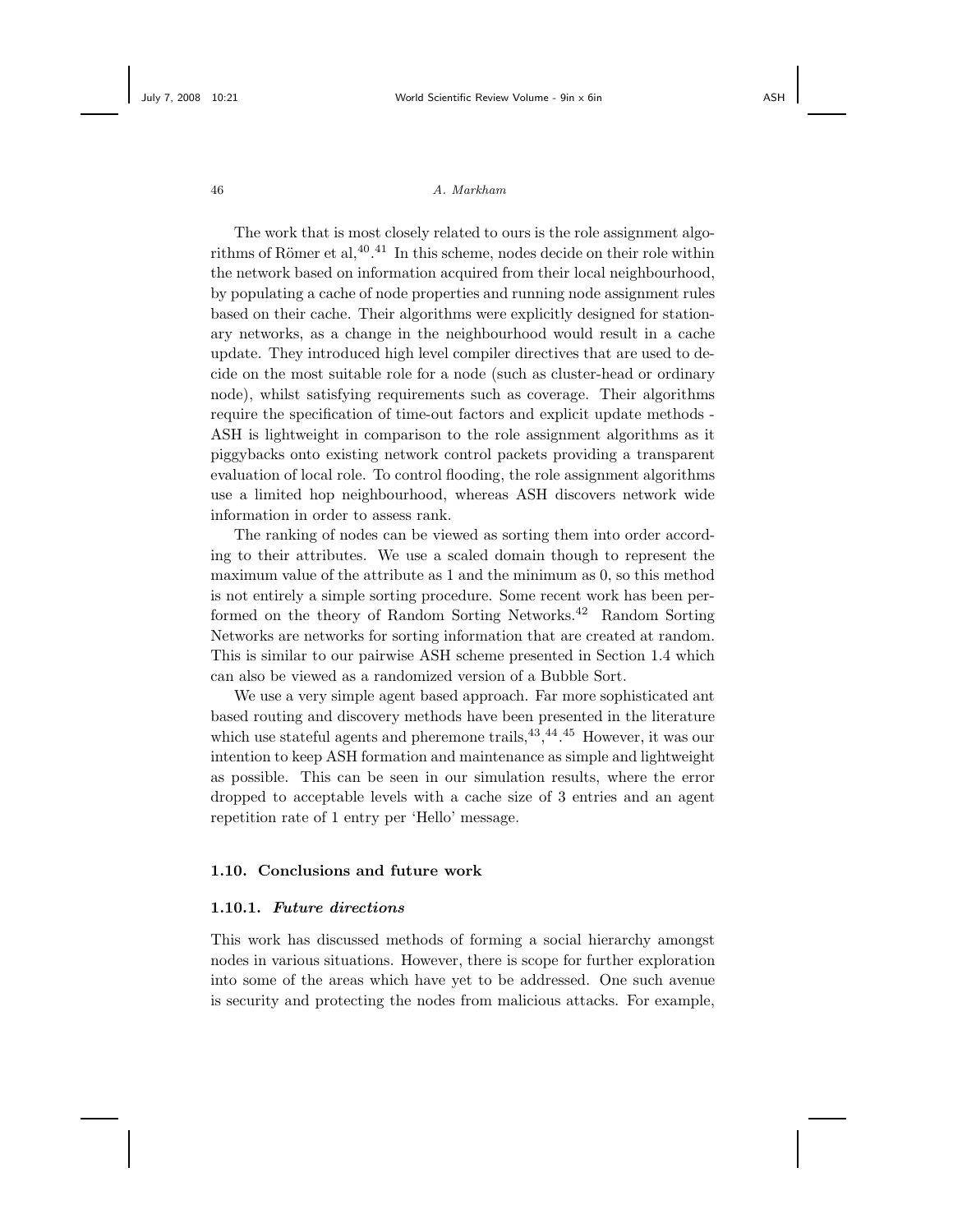a rogue node could falsely advertise maximum rank and attribute and so act as an attractor for packets. In this way, it could remove and use information from the network, preventing it from reaching the base-station. In conventional networks, this is equivalent to a node masquerading as a base-station. We are currently exploring methods of protecting the network from attacks of this sort.

All the methods for forming the Adaptive Social Hierarchies form a linear dominance hierarchy. In this type of hierarchy, only ordinality is relevant, not the degree of difference between nodes. In a heavily resource partitioned network, there will be nodes with a large attribute value and nodes with low attribute values, but nothing in between. Such would be the case with small battery powered sensors connected into a mains network, with no intermediate nodes in terms of resource size. In this case, two nodes which are close to each other in rank value could have large difference in resource value. This could place an unfair load on a falsely ranked node. This suggests that a non-linear hierarchy should be formed in this instance. This could be done by nodes exchanging a histogram reflecting the distribution of resource values across the network. We are currently investigating how exactly to undertake this task, whilst keeping network overhead low and being able to rapidly react to network changes.

In Section 1.6 we discussed how to use simple random agents to disseminate rank/attribute information across the network, to recreate the effect of randomized meetings. The agents used are extremely simple and essentially stateless. There is a large body of work on agent based (also known as ant inspired) algorithms for exploring networks and routing data. We are planning on extending the agent based approach in a more refined manner, which will hopefully lead to faster convergence and lower error thresholds.

Another area which needs to be explored is how to factor in the rate of change of rank, both into the rank determination process and also the routing protocol. Thus nodes can be ranked according to their rank reliability or stability. Nodes would thus avoid using intermediates which display large rank variance. We are also looking at using some of the ideas presented in CAR,<sup>31</sup> in particular the prediction process to result in a more stable and useful system.

## **1.10.2.** *Conclusion*

We have presented a novel biologically inspired method of forming a hierarchy based on differences between individual nodes. This hierarchy adapts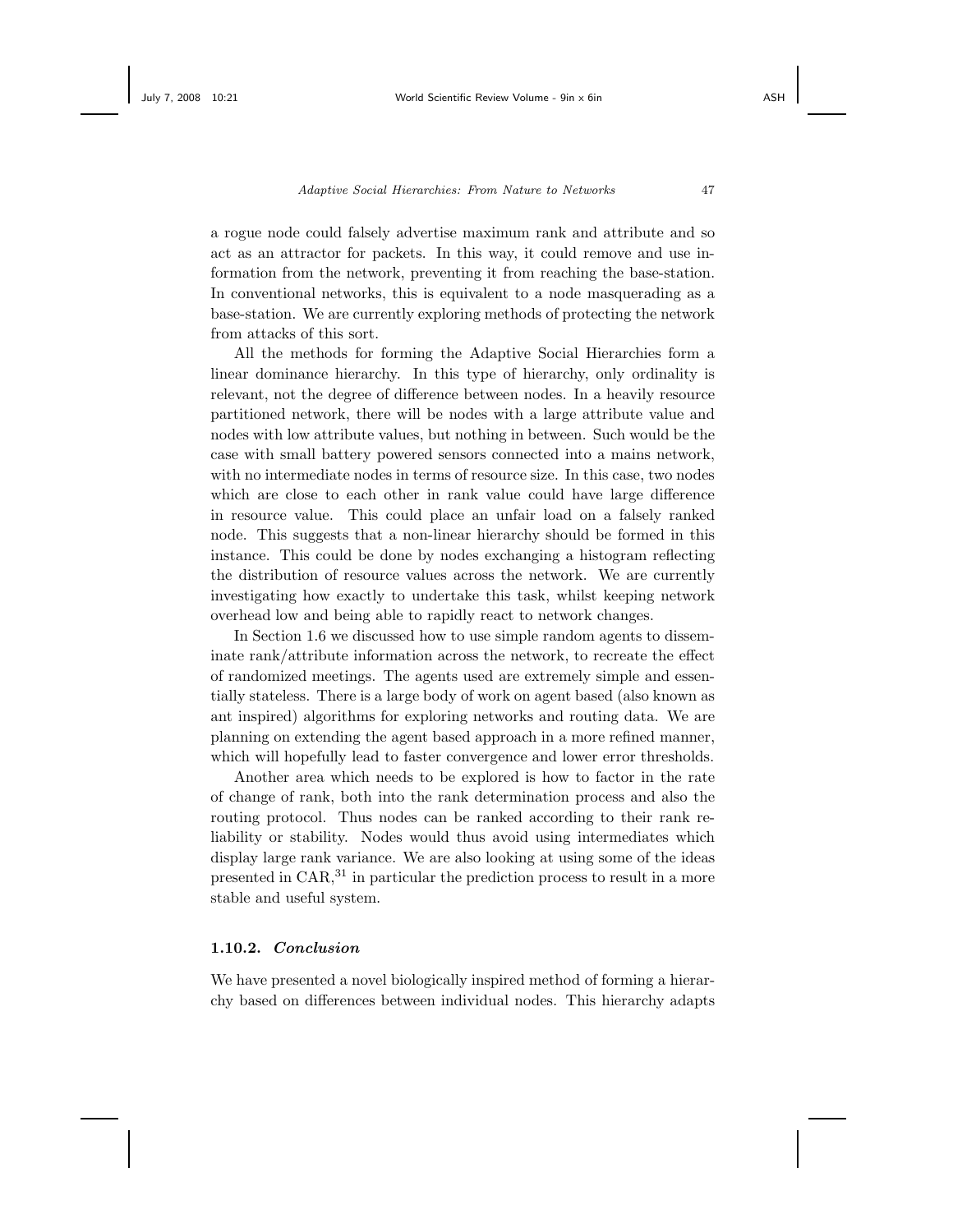to changes in node resources and provides the ability for nodes to determine their role in the network relative to their peers. Three different approaches to forming the hierarchy have been presented. The first method assumes that nodes engage in pairwise meetings and from this sort or exchange their ranks according to the relative order of their attributes. We showed that this leads to poor adaption to node insertion and removal, and to this end refined the protocol by introducing a reinforcement factor which spreads the ranks out evenly across the ranking space.

In the next method, we removed the assumption that nodes undertake pairwise exchange of information, as this imposes constraints on the MAC layer. Instead, we investigated how a single transmitter can broadcast its rank/attribute information to a number of receiving peers. Based on this newly acquired information, they update their ranks using a win/loss ratio method as used by researchers in the biological literature to measure dominance. This was found to have slow convergence and adaption to changes. To remedy this, we used the switching idea from pairwise ASH to result in rapid adaption to resource variation.

Both of the methods are designed with mobile networks in mind. In stationary networks, due to a limited discovery horizon, the ranks do not converge to their correct values. To this end, we presented our third method, Agent ASH, which replicates the effect of randomized meetings by spawning random agents which carry rank/attribute information to non-neighbouring nodes, resulting in correct ASH convergence.

The effect of real world mobility was shown to result in more rapid convergence. Agent ASH works well for both purely stationary and mixed mobility networks, whereas the other two methods work best in mobile networks. To avoid the formation of loops, levels were introduced, along with hysteresis to ensure that messages only permeate upwards through the hierarchy.

Lastly we examined some possible applications for the Adaptive Social Hierarchy approach, showing how it can be used as a network underlay to enhance the performance of existing protocols by providing resource abstraction and also as a powerful cross layer management and routing protocol.

In summary, ASH provides a framework for nodes to discover their role within diverse networks, by allowing resource abstraction. This leads to simpler routing and management protocols, that are removed from the imposition of absolute values. This work is an example of the application of a common method of self-organisation in nature to network management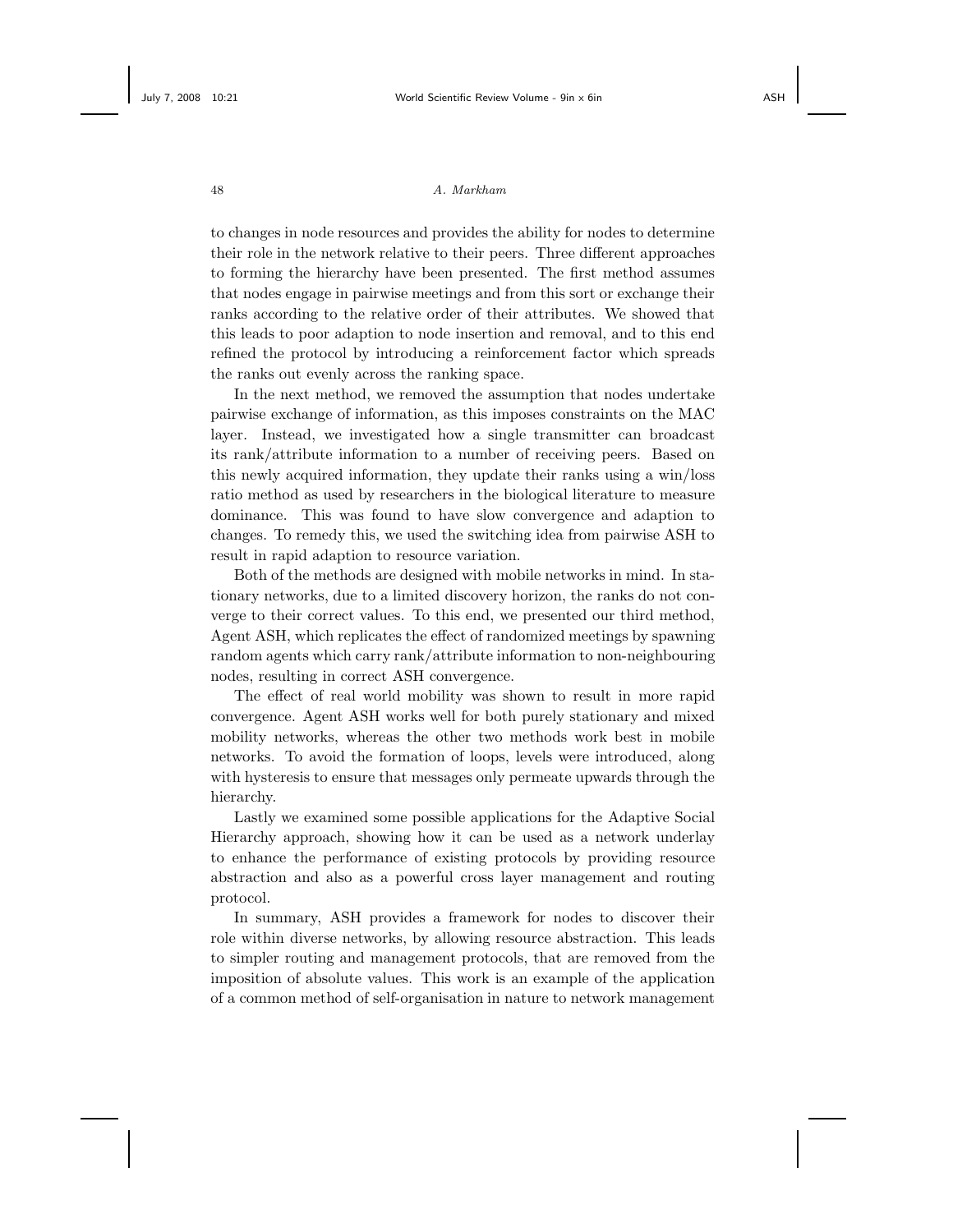and control.

# **1.11. Bibliography**

### **References**

- 1. A. Markham and A. Wilkinson. Ecolocate: A heterogeneous wireless network system for wildlife tracking. In *International Joint Conferences on Computer, Information and Systems Sciences and Engineering (CISSE'07)* (December, 2007).
- 2. E. O. Wilson, *Sociobiology: The New Synthesis*. (Harvard University Press, 1975).
- 3. K. Tsuchida, T. Saigo, N. Nagata, S. Tsujita, K. Takeuchi, and S. Miyano, Queen-worker conflicts over male production and sex allocation in a primitively eusocial wasp, *International Journal of Organic Evolution*. **57**(10), 2356–73 (Oct, 2003).
- 4. T. Monnin and C. Peeters, Dominance hierarchy and reproductive conflicts among subordinates in a monogynous queenless ant, *Behavioral Ecology*. **10** (3), 323–332, (1999).
- 5. B. Holldobler and E. Wilson, *The Ants*. (Cambridge: Harvard University Press, 1990).
- 6. T. Schjelderup-Ebbe, Bietrage zur sozialpsychologie des haushuhns, *Zeitschrift fur Psychologie*. **88**, 225–252, (1922).
- 7. I. Chase, Behavioral sequences during dominance hierarchy formation in chickens, *Science*. **216**(4544), 439–440, (1982).
- 8. A. Guhl, *Social Hierarchy and Dominance*, chapter Social behavior of the domestic fowl, pp. 156–201. Dowden, Hutchinson, and Ross, (1975).
- 9. B. Forkman and M. J. Haskell, The maintenance of stable dominance hierarchies and the pattern of aggression: Support for the suppression hypothesis, *Ethology*. **110**(9), 737–744, (2004).
- 10. F. A. Issa, D. J. Adamson, and D. H. Edwards, Dominance hierarchy formation in juvenile crayfish *procambarus clarkii*, *Journal of Experimental Biology*. **202**(24), 3497–3506, (1999).
- 11. R. C. Brace and J. Pavey, Size-dependent dominance hierarchy in the anemone actinia equina, *Nature*. **273**, 752–753, (1978).
- 12. S. Cote, Determining social rank in ungulates: a comparison of aggressive interactions recorded at a bait site and under natural conditions, *Ethology*. **106**, 945–955, (2000).
- 13. D. Greenberg-Cohen, P. Alkon, and Y. Yom-Tov, A linear dominance hierarchy in female nubian ibex, *Ethology*. **98**(3), 210–220, (1994).
- 14. S. Altmann, A field study of the sociobiology of rhesus monkeys, *Annals of the New York Academy of Sciences*. **102**, 338–435, (1962).
- 15. W. Jackson, Can individual differences in history of dominance explain the development of linear dominance hierarchies?, *Ethology*. **79**, 71–77, (1988).
- 16. I. D. Chase, C. Tovey, and D. S.-M. amd M. Manfredonia, Individual dif-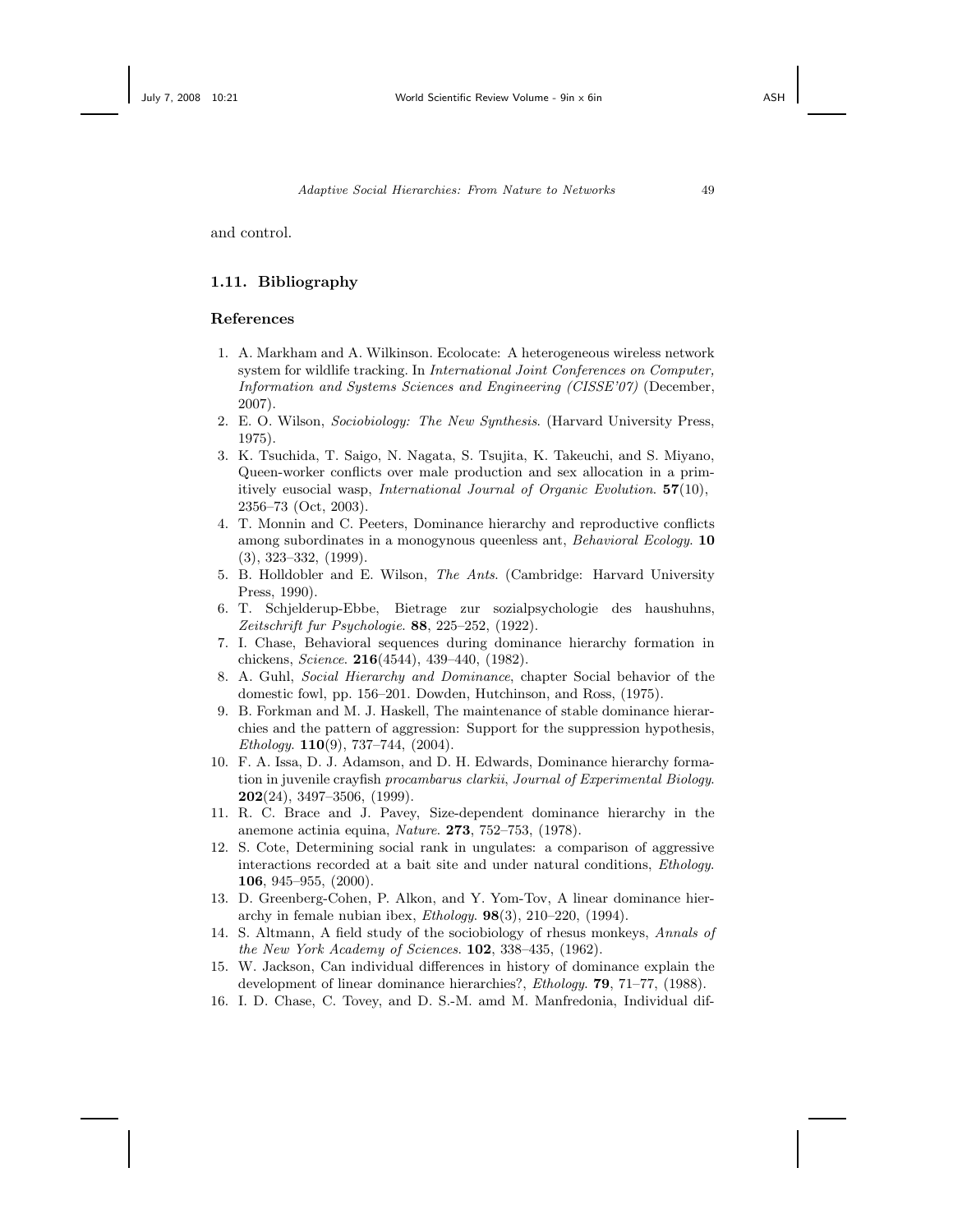ferences versus social dynamics in the formation of animal dominance hierarchies, *Proceedings of the National Academy of Sciences*. **99**(8), 5744–5749, (2002).

- 17. E. Bonabeau, G. Theraulaz, and J. Deneubourg, Dominance orders in animal societies: The self-organization hypothesis revisited, *Bulletin of Mathematical Biology*. **61**(4), (1999).
- 18. W. Hamilton, Geometry for the selfish herd, *Journal of Theoretical Biology*. **31**, 295–311, (1971).
- 19. H. Kruuk, Predators and anti-predator behaviour of the black-headed gull *Larus ridibundus*, *Behaviour Supplements 11*. **11**, 1–129, (1964).
- 20. C. Carbone, J. D. Toit, and I. Gordon, Feeding success in african wild dogs: Does kleptoparasitism by spotted hyenas influence hunting group size?, *The Journal of Animal Ecology*. **66**(3), 318–326, (1997).
- 21. S. Creel and N. Creel, Communal hunting and pack size in african wild dogs, *Lycaon pictus*, *Animal Behaviour*. **50**, 1325–1339, (1995).
- 22. D. Jea, A. Somasundara, and M.Srivastava, *Distributed Computing in Sensor Systems*, chapter Multiple Controlled Mobile Elements (Data Mules) for Data Collection in Sensor Networks, pp. 244–257. Springer Berlin / Heidelberg,  $(2005).$
- 23. M. Kendall, *Rank Correlation Methods*. (New York: Hafner Publishing Co, 1955).
- 24. C. Perkins and E. Royer. Ad-hoc on-demand distance vector routing. In *IEEE Mobile Computing Systems and Applications*, pp. 90–100, (1999).
- 25. D. Aldous and J. Fill, *Reversible markov chains and random walks on graphs (monograph in preparation.).* http://stat-www.berkeley.edu/ users/aldous/RWG/book.html.
- 26. C. E. Jones, K. M. Sivalingam, P. Agrawal, and J. Chen, A survey of energy efficient network protocols for wireless networks, *Wireless Networks*. **7**(4), 343–358, (2001).
- 27. I. F. Akyildiz, W. Su, Y. Sankarasubramaniam, and E. Cayirci, Wireless sensor networks: a survey, *Computer Networks Volume 38, Issue 4, 15 March 2002, Pages 393-422*. **38**(4), 393–422, (2002).
- 28. A. Dunkels, F. Osterlind, N. Tsiftes, and Z. He. Software-based on-line energy estimation for sensor nodes. In *EmNets '07: Proceedings of the 4th workshop on Embedded networked sensors*, pp. 28–32, New York, NY, USA, (2007). ACM.
- 29. C. Toh, Maximum battery life routing to support ubiquitous mobile computing in wireless ad hoc networks, *IEEE Communications Magazine*. **June**, (2001).
- 30. A. Lindgren, A. Doria, and O. Schelen. Probabilistic routing in intermittently connected networks. In *Service Assurance with Partial and Intermittent Resources*. Springer Berlin/Heidelberg, (2003).
- 31. M. Musolesi, S. Hailes, and C. Mascolo. Adaptive routing for intermittently connected mobile ad hoc networks. In *Sixth IEEE International Symposium on a World of Wireless Mobile and Multimedia Networks (WoWMoM'05)*, pp. 183–189, (2005).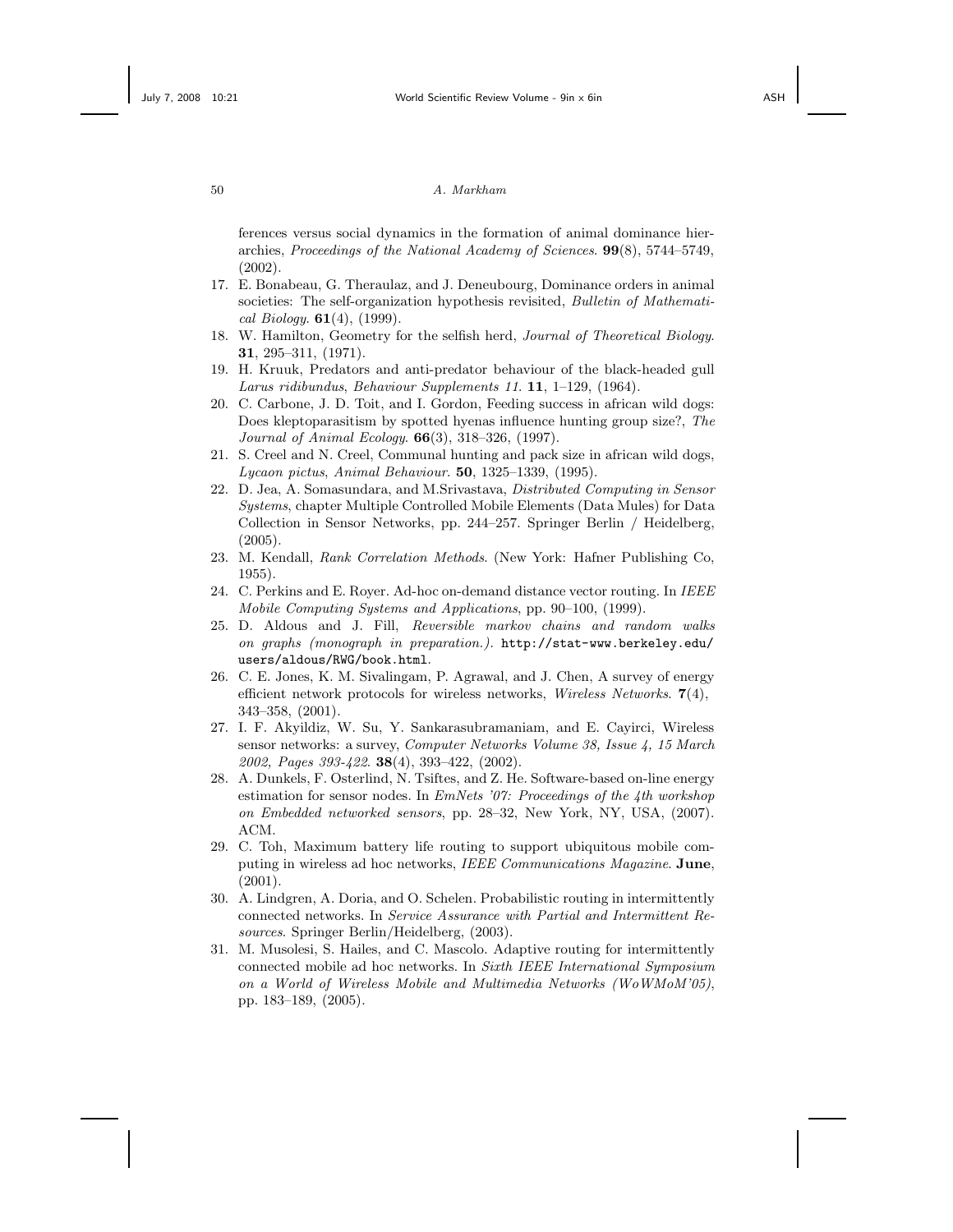- 32. M. Musolesi and C. Mascolo. Evaluating context information predictability for autonomic communication. In *WOWMOM '06: Proceedings of the 2006 International Symposium on on World of Wireless, Mobile and Multimedia Networks*, pp. 495–499, Washington, DC, USA, (2006). IEEE Computer Society.
- 33. A. Markham and A. Wilkinson. The adaptive social hierarchy: A self organizing network based on naturally occurring structures. In *1st International Conference on Bio-Inspired mOdels of NEtwork, Information and Computing Systems (BIONETICS), Cavelese, Italy* (11-13 December, 2006).
- 34. T. Spyropoulos, K. Psounis, and C. Raghavendra. Spray and focus: Efficient mobility-assisted routing for heterogeneous and correlated mobility. In *Fifth IEEE International Conference on Pervasive Computing and Communications Workshops*, vol. 00, pp. 79–85, Los Alamitos, CA, USA, (2007). IEEE Computer Society.
- 35. T. Spyropoulos, K. Psounis, and C. S. Raghavendra. Spray and wait: an efficient routing scheme for intermittently connected mobile networks. In *WDTN '05: Proceedings of the 2005 ACM SIGCOMM workshop on Delay-tolerant networking*, pp. 252–259, New York, NY, USA, (2005). ACM.
- 36. C. Mascolo and M. Musolesi. SCAR: context-aware adaptive routing in delay tolerant mobile sensor networks. In *IWCMC '06: Proceedings of the 2006 international conference on Wireless communications and mobile computing*, pp. 533–538, New York, NY, USA, (2006). ACM.
- 37. A. Markham and A. Wilkinson. A biomimetic ranking system for energy constrained mobile wireless sensor networks. In *Southern African Telecommunications, Networks and Applications Conference (SATNAC 2007)* (September, 2007).
- 38. W. R. Heinzelman, J. Kulik, and H. Balakrishnan. Adaptive protocols for information dissemination in wireless sensor networks. In *MobiCom '99: Proceedings of the 5th annual ACM/IEEE international conference on Mobile computing and networking*, pp. 174–185, New York, NY, USA, (1999). ACM.
- 39. L. Ying and Y. Haibin. Energy adaptive cluster-head selection for wireless sensor networks. In *Sixth International Conference on Parallel and Distributed Computing Applications and Technologies (PDCAT'05)*, vol. 0, pp. 634– 638, Los Alamitos, CA, USA, (2005). IEEE Computer Society.
- 40. C. Frank and K. Römer. Algorithms for generic role assignment in wireless sensor networks. In *SenSys '05: Proceedings of the 3rd international conference on Embedded networked sensor systems*, pp. 230–242, New York, NY, USA, (2005). ACM.
- 41. K. Römer, C. Frank, P. J. Marrón, and C. Becker. Generic role assignment for wireless sensor networks. In *EW11: Proceedings of the 11th workshop on ACM SIGOPS European workshop*, p. 2, New York, NY, USA, (2004). ACM.
- 42. O. Angel, A. Holroyd, D. Romik, and B. Virag, Random sorting networks, *Advances in Mathematics*. **215**(10), 839–868, (2007).
- 43. P. B. Jeon and G. Kesidis. Pheromone-aided robust multipath and multipriority routing in wireless manets. In *PE-WASUN '05: Proceedings of the 2nd ACM international workshop on Performance evaluation of wireless ad hoc,*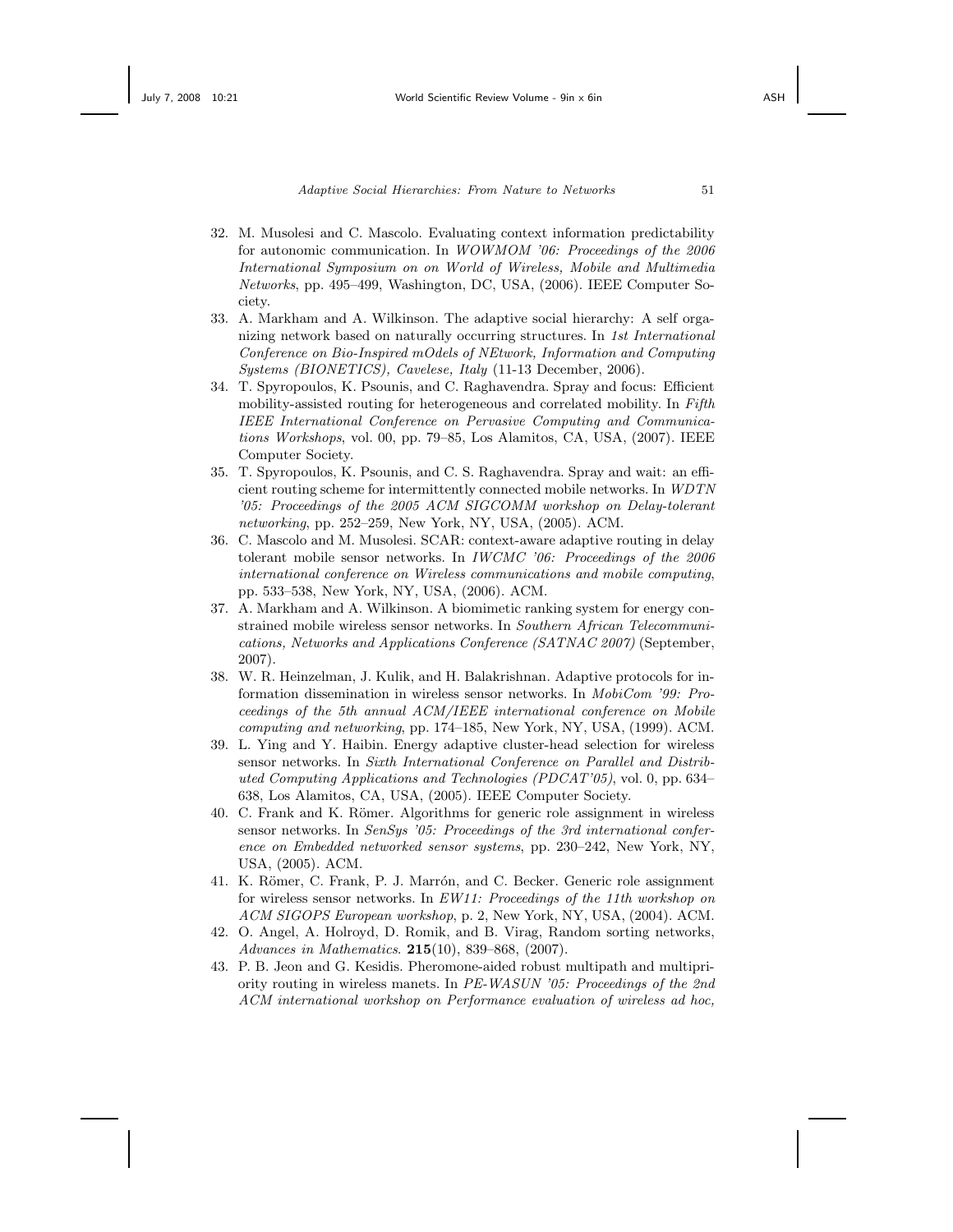*sensor, and ubiquitous networks*, pp. 106–113, New York, NY, USA, (2005). ACM.

- 44. F. Ducatelle, G. D. Caro, and L. M. Gambardella. Ant agents for hybrid multipath routing in mobile ad hoc networks. In *Second Annual Conference on Wireless On-demand Network Systems and Services (WONS'05)*, pp. 44– 53, Los Alamitos, CA, USA, (2005). IEEE Computer Society. ISBN 0-7695- 2290-0.
- 45. G. Di Caro, F. Ducatelle, and L.M.Gambardella, *Parallel Problem Solving from Nature - PPSN VIII*, chapter AntHocNet: An Ant-Based Hybrid Routing Algorithm for Mobile Ad Hoc Networks, pp. 461–470. Springer Berlin/Heidelberg, (2004).